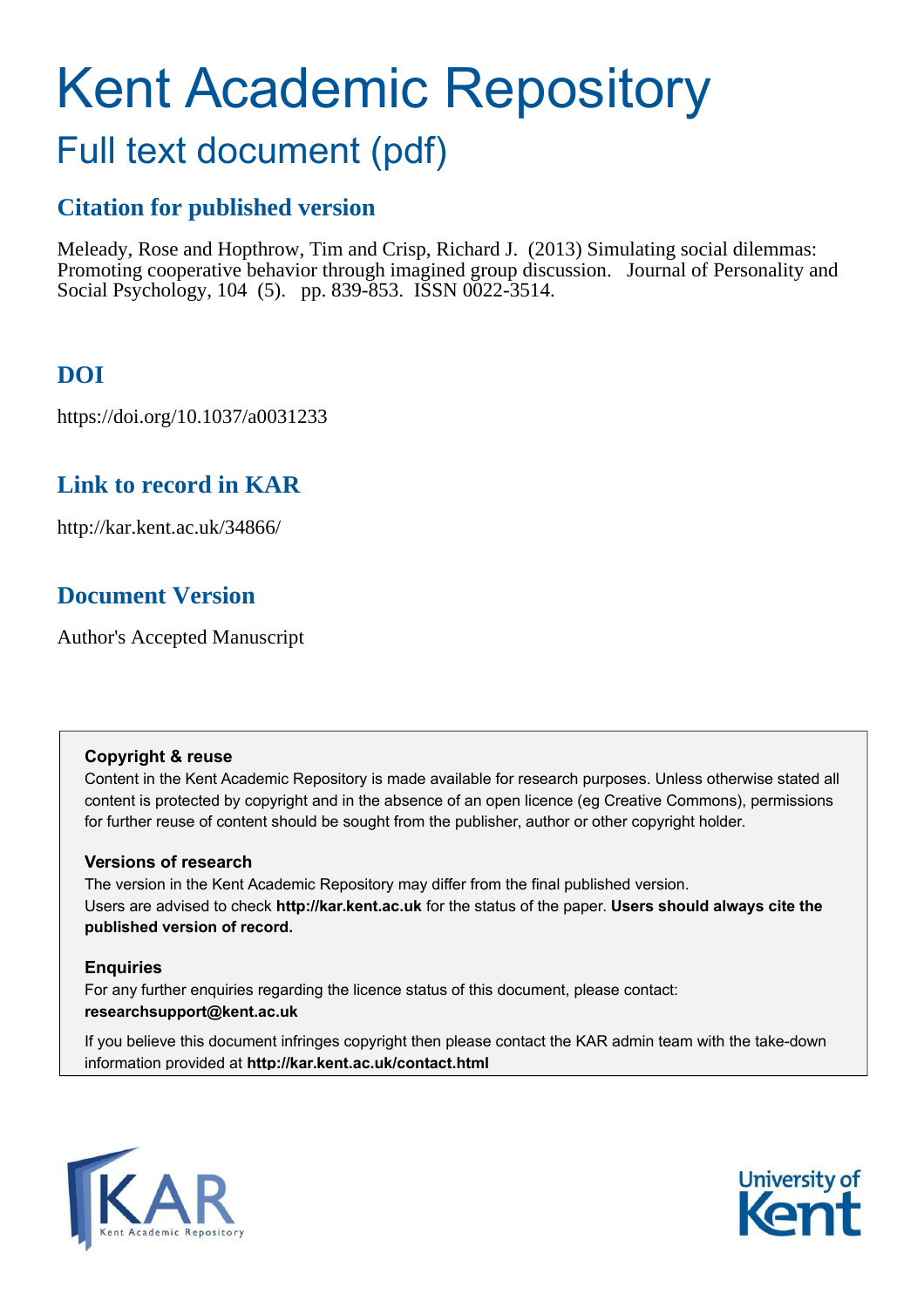Running Head: SIMULATING SOCIAL DILEMMAS

Simulating social dilemmas:

Promoting cooperative behavior through imagined group discussion

Rose Meleady<sup>1</sup>, Tim Hopthrow<sup>1</sup> & Richard J. Crisp<sup>2</sup>

<sup>1</sup> Centre for the Study of Group Processes, University of Kent

<sup>2</sup> Department of Psychology, University of Sheffield

Words: 9,639(main text)

#### **Acknowledgements**

We would like to thank Anna Brown for advice on statistical analysis.

Correspondence should be sent to Rose Meleady at the Centre for Study of Group Processes,

School of Psychology, University of Kent, Canterbury, CT2 7NZ. Email: rm379@kent.ac.uk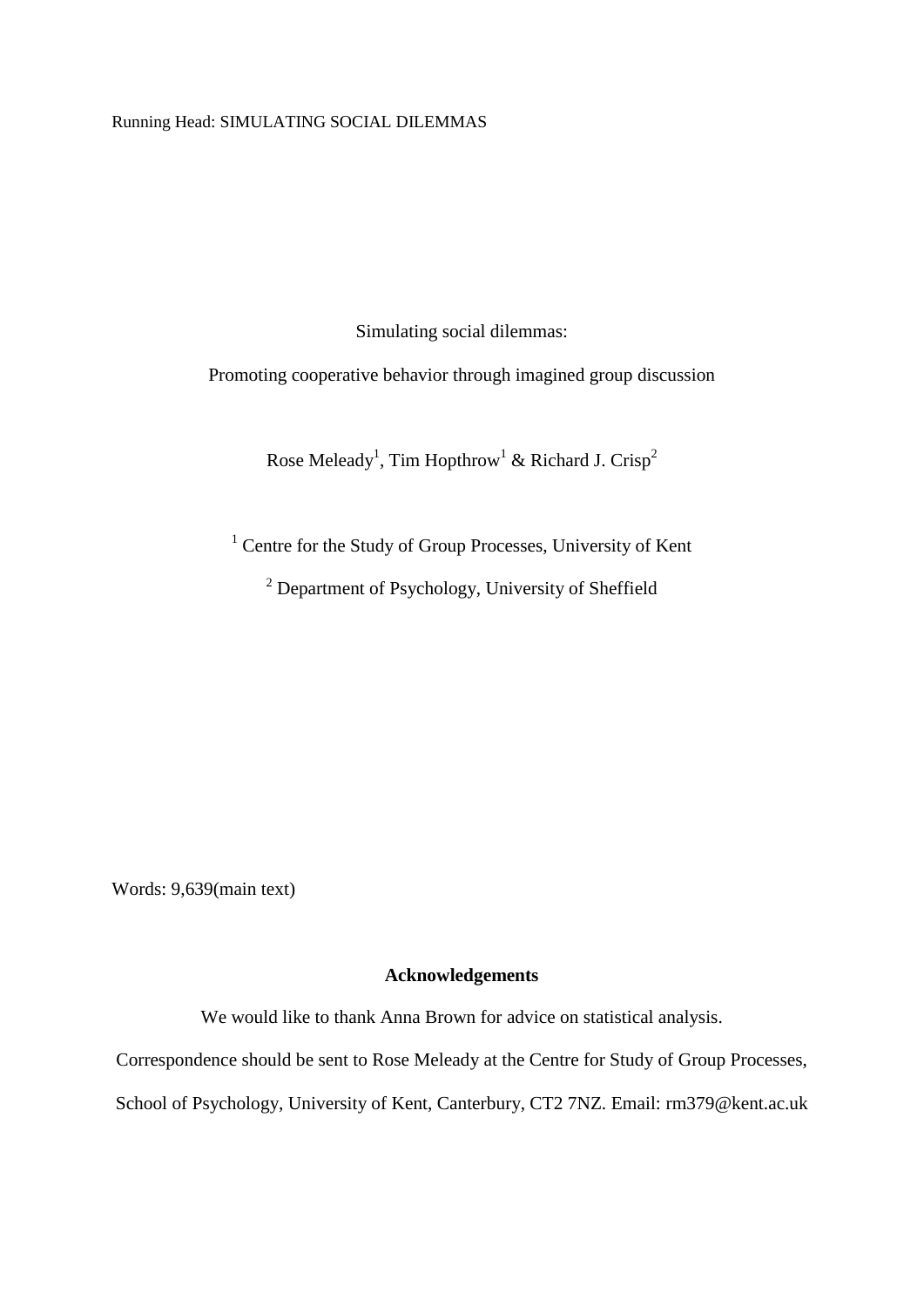#### **Abstract**

A robust finding in social dilemmas research is that individual group members are more likely to act cooperatively if they are given the chance to discuss the dilemma with one another. The authors investigated whether imagining a group discussion may represent an effective means of increasing cooperative behavior in the absence of the opportunity for direct negotiation amongst decision makers. Five experiments, utilizing a range of task variants, tested this hypothesis. Participants engaged in a guided simulation of the progressive steps required to reach a cooperative consensus within a group discussion of a social dilemma. Results support the conclusion that imagined group discussion enables conscious processes that parallel those underlying the direct group discussion and is a strategy that can effectively elicit cooperative behavior. The applied potential of imagined group discussion techniques to encourage more socially-responsible behavior is discussed.

**Keywords:** social dilemmas, cooperation, mental simulation, group discussion.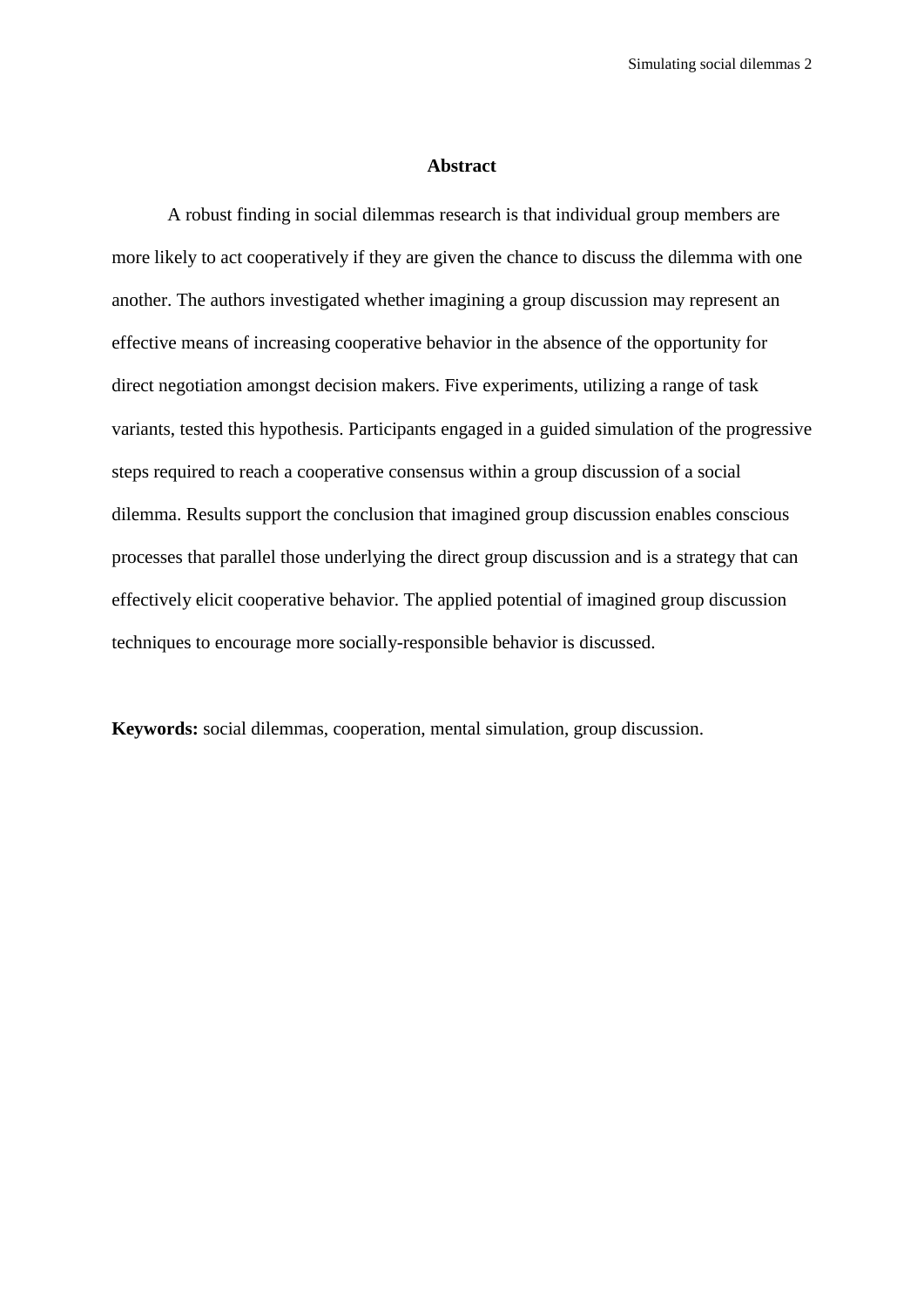#### Simulation Social Dilemmas:

#### Promoting Cooperative Behavior Through Imagined Group Discussion

Many of the most challenging problems we face, from the interpersonal to the international, arise from a conflict between individual and social rationality. Widespread concerns from environmental degradation, to restoration of the budget deficit, to overpopulation, serve as compelling reminders of the urgent need to encourage individuals to sacrifice self-interest in favor of more socially-responsible behavior. One of the most robust and important findings from research exploring these issues is the positive impact of taskrelated discussion on group cooperation. Yet, face-to-face discussion is sometimes at best difficult, or at worst, impossible to establish. This is especially the case for some of the most decisive dilemmas we face, such as energy conservation or recycling, representing nationallevel concerns that rely in individuals' behavior change. In this research we investigate a potential solution to these problems of practical implementation; in particular, whether the benefits associated with group discussion can be achieved indirectly through strategies of mental simulation.

#### **Social Dilemmas**

Situations where individuals must decide between behavior that benefits the self and behavior that benefits the collective are known as social dilemmas. The dilemma arises because individuals are always better off when they choose the personally-rewarding, noncooperative choice. Yet if all individuals defect, everyone will end up worse off than if they all choose the collectively rational, cooperative choice (Dawes, 1980). Such social dilemmas are a ubiquitous aspect of everyday life and can be found at every level of social interaction. Individuals sometimes face an interpersonal social dilemma, for instance, when dining out with friends and agreeing to split the bill evenly. If individuals act out of self-interest, they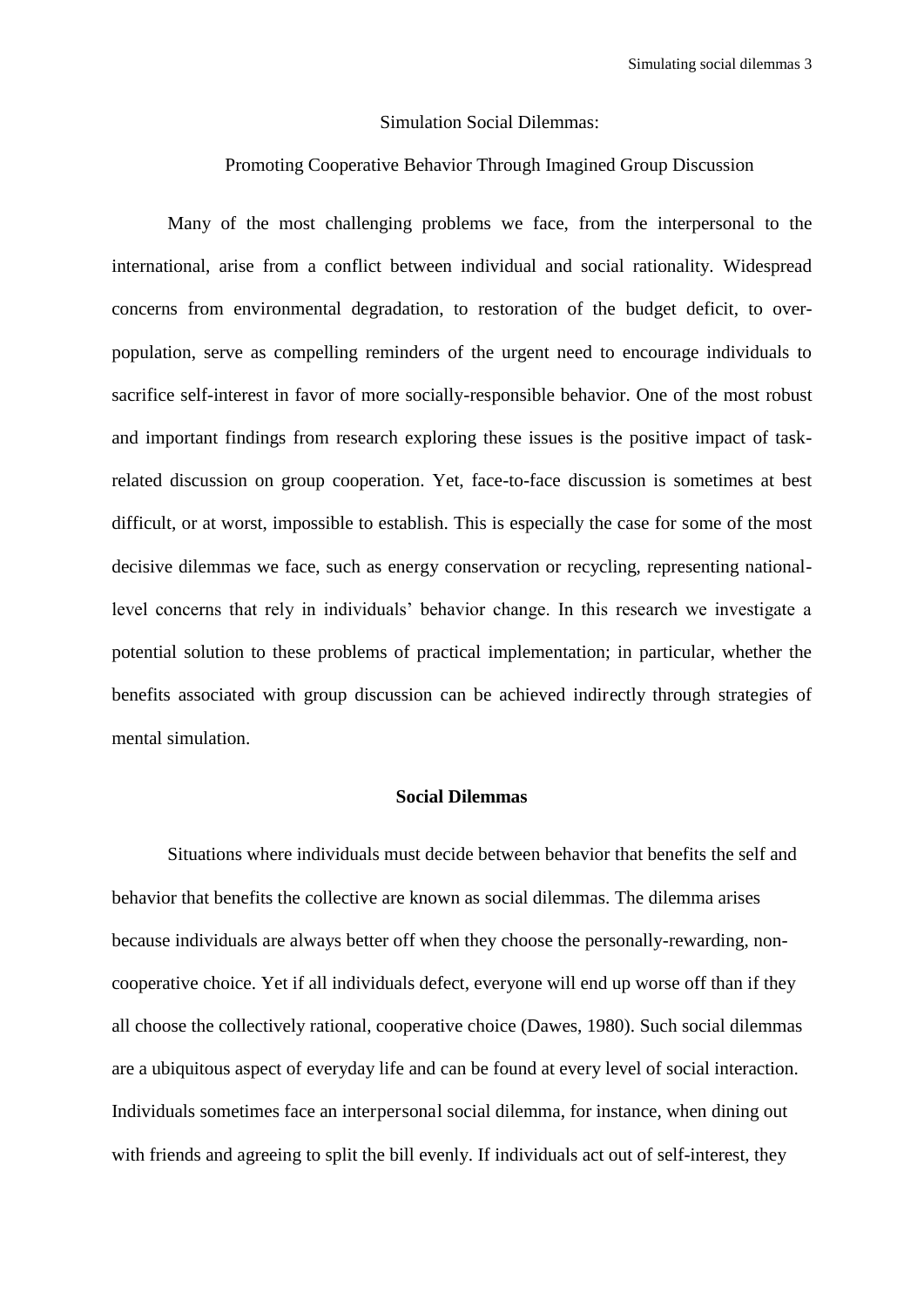can enjoy an extravagant meal for a bargain price. However, if everyone reasons accordingly, the group will end up with an extremely large bill and everyone is worse off than if they had all ordered modestly. Other dilemmas, such as issues of environmental protection, concern the entire international community. For instance, it is individually rational for people to take their cars on short trips rather than walk or use public transport. Yet if the majority of society does what is individually convenient, everyone will ultimately suffer the collective cost of escalating carbon emissions.

A number of solutions to increase cooperative behavior within social dilemmas have been advanced (for review see Komorita & Parks, 1994). Some of the most established solutions include the conversion of public goods into privately owned resources (e.g. Messick & McClelland, 1983), appointing an agent who has authority over the provision of a common resource (e.g. Samuelson & Messick, 1995) supplementing incentives for cooperation (e.g. Wit & Wilke, 1990), and likewise, imposing sanctions for defection (e.g. Kerr et al. 2009). Among solutions most conductive to cooperation, however, is group discussion.

#### **The Group Discussion Effect**

It is well-documented that individual group members are more likely to act cooperatively if they are given the chance to discuss the dilemma with one another (for a review see Meleady, Hopthrow & Crisp, in press). In the earliest investigation of the effectiveness of group discussion, Deutsch (1958) found that participants cooperated on 71% of trials of a prisoner's dilemma game when they could communicate with their partner, compared to only a 36% cooperation rate on trials where communication was prohibited. Since this seminal work ample research has gone on to confirm the strength and reliability of the group discussion effect across task variants (e.g. Braver & Wilson, 1986; Caldwell, 1976; Dawes, McTavish & Shaklee, 1977; Liebrand 1984; Ostrom & Walker, 1989; Rapoport, 1974). In fact, a meta-analysis reviewing 35 years of social dilemmas research concluded that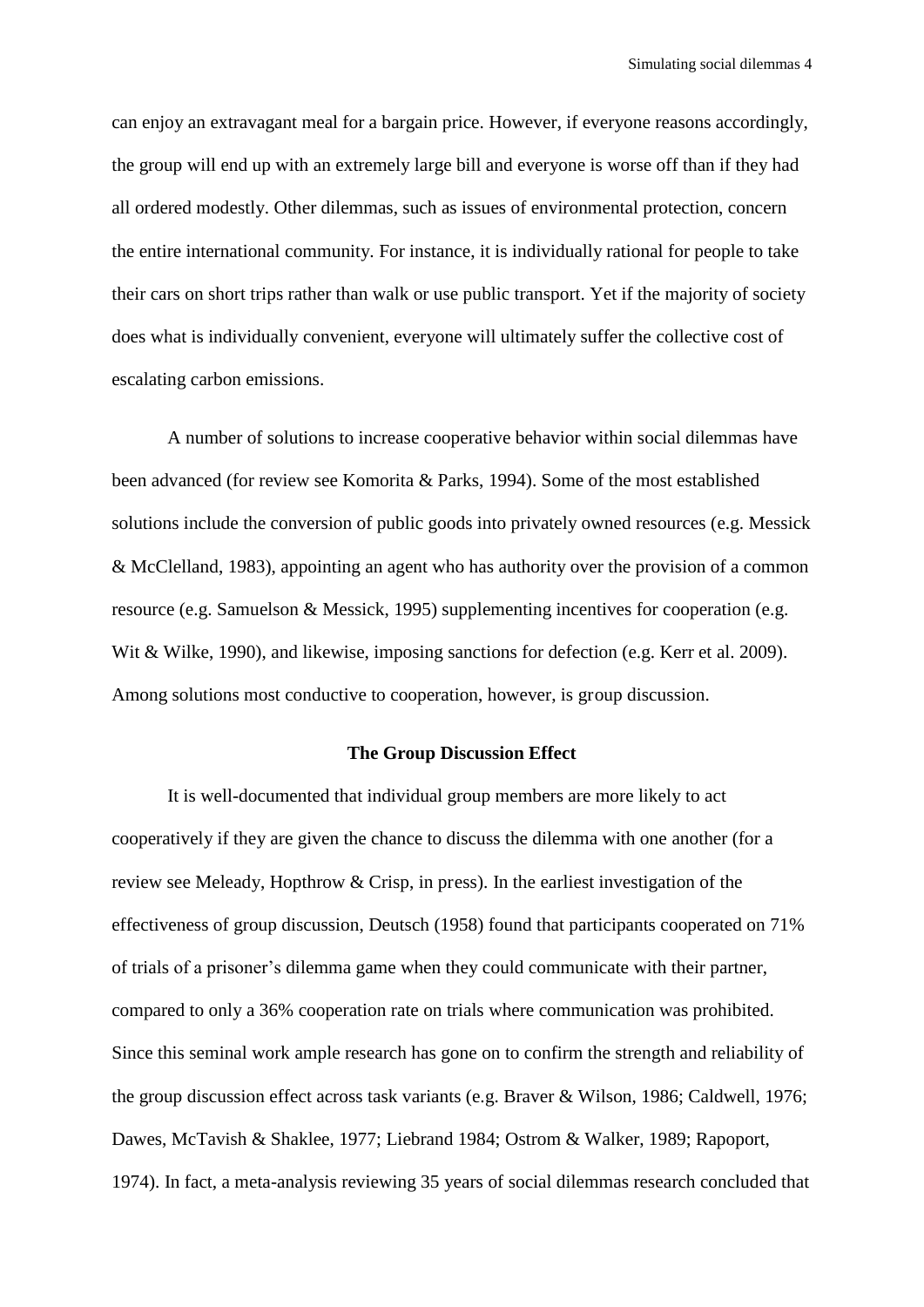task-related communication was the strongest and most reliable predictor of cooperative behavior, increasing the proportion of cooperation, on average, by 40% (Sally, 1995).

The most widely accepted explanation of the group discussion effect suggests that group discussion facilitates cooperation by offering group members the opportunity to develop, and become committed to, a perceived group consensus to cooperate (Bouas & Komorita, 1996; Hopthrow & Abrams, 2010; Hopthrow & Hulbert, 2005; Kerr & Kaufman-Gilliland, 1994). While it was originally argued that this consensus must be unanimous amongst group members (Orbell, van de Kragt & Dawes, 1988), it now appears that a perceived consensus is sufficient to elicit cooperation (Bouas & Komorita, 1996; Braver & Wilson, 1986). This coordination of behavior is said to reduce the fear of exploitation and risk associated with the cooperative choice (Bouas & Komorita, 1996), as well activating a commitment norm prescribing that the individual should carry out those actions to which they have committed themselves, even when it is personally costly to do so (Kerr & Kaufman-Gilliland, 1994; Kerr, Garst, Lewandowski & Harris, 1997).

#### **Implementing Group Discussion: Some Practical Constraints**

Examples of how the pursuit of self-interest can lead to disastrous outcomes for the collective are easy to find. For instance, England is currently facing its worst droughts in more than 30 years. In attempt to reduce the strain on water reserves Thames Water recently launched a river awareness campaign. A representative for the company stated that the aim of the campaign is to communicate to users that "we're all in this together, we need everyone to value water and use a little bit less" (BBC News, 2011). This plea was an attempt to avert a contemporary 'tragedy of the commons' (Hardin, 1968); failing to conserve water would create a shortage. Identifying ways of promoting cooperative behavior in social dilemmas is therefore more than just a theoretical issue; it is critical that the group discussion effect,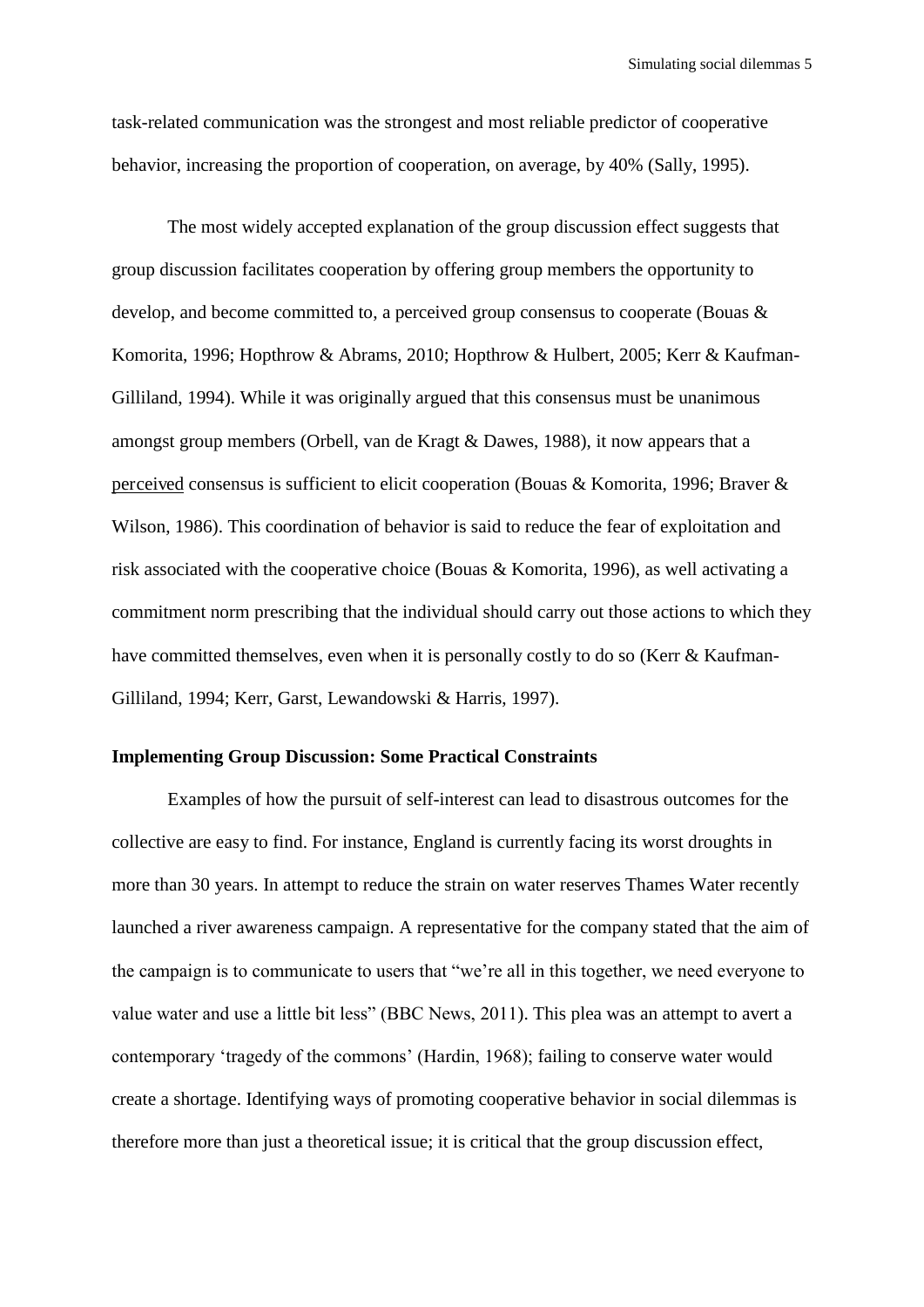representing the most reliable predictor of cooperation (Sally, 1995), is applied to increase socially-responsible behavior in real-world situations of interdependence (see Meleady et al., in press).

A practical problem arises, however, because although the group discussion effect is robust amongst laboratory groups, the applicability of this solution beyond the laboratory is uncertain. As we have seen, many real-world dilemmas are not faced by small, face-to-face groups, but by large and often faceless groups, extended in both space and time. Direct communication among all decision makers is therefore often not a feasible solution to the problem (Messick & Brewer, 1983). Indeed, even if group sizes are small enough to allow direct communication amongst all decision-makers, (i.e. dilemmas restricted to local communities) providing the space and time for such communication represents a public goods dilemma in itself (Bicchieri & Lev-On, 2007). To prevent the benefits of group discussion remaining unrealized we investigate the potential of indirect discussion - a new perspective on this paradigm that may help to promote more cooperative behavior through the use of mental simulation.

#### **Mental Simulation**

Mental simulation can be defined as the "imitative representation of some event or series of events" (Taylor, Pham, Rivkin & Armor, 1998, p.430). The benefits of mental simulation for a wide range of psychological and behavioral phenomena have been documented within nearly every domain of psychology (for review, see Crisp, Birtel & Meleady, 2011). For instance, within health psychology, mental simulation has been employed to foster the achievement of health-related goals (Anderson, 1983; Greitemeyer & Würz, 2006). Consumer researchers have employed mental simulation techniques to improve attitudes and facilitate purchase intentions towards advertized products (Escalas & Luce, 2003; 2004). Clinicians have incorporated mental simulation into relapse prevention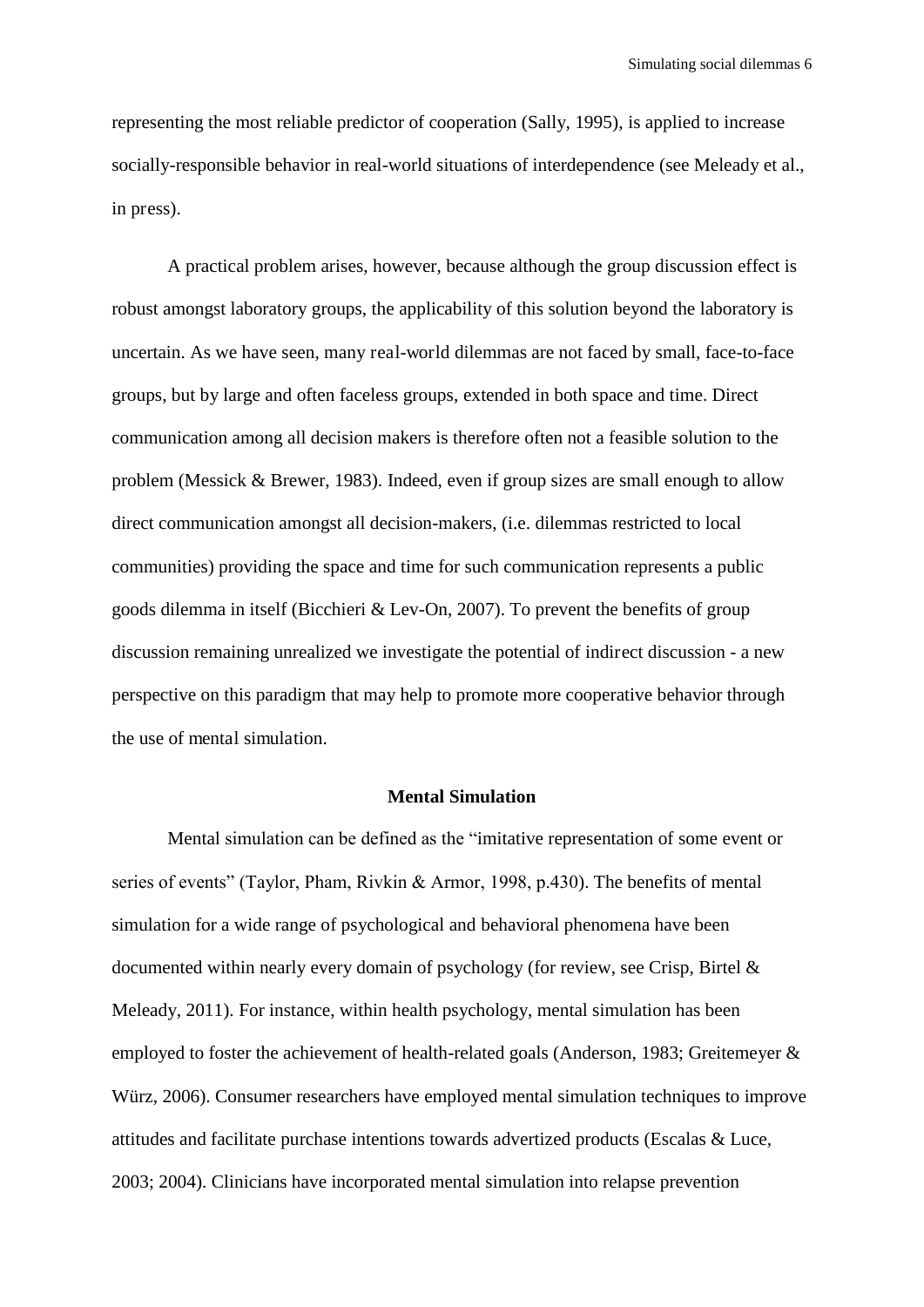techniques (Marlatt & Gordon, 1985). The beneficial use of mental simulation in sports settings to improve both performance and motivation is also supported by a large body of compelling research (Feltz & Landers, 1983). Recent research has even found the benefits of simulation strategies to extend to efforts to reduce prejudice (Crisp, Husnu, Meleady, Stathi & Turner, 2010, Crisp & Turner, 2012) and in the groups domain, Garcia, Weaver, Moskowitz and Darley (2002) found that participants who imagined going out for a meal with ten others were less likely to exhibit helping behavior, demonstrating diffusion of responsibility in an imagined group.

#### **Simulating Social Dilemmas**

The research noted in the preceding section suggests that mental simulation influences behavior by enhancing beliefs in likely outcomes (Brown, MacLeod, Tata & Goddard, 2002; Hirt, Kardes & Markman, 2004; Sanna, Schwarz & Stocker, 2002; Sherman, Cialdini, Schwartzman & Reynolds, 1985). It has been reliably demonstrated that imagining a hypothetical scenario increases individuals' judgements of the likelihood of the scenario depicted actually occurring (Anderson, 1983; Pham & Taylor, 1999; Sherman & Anderson, 1987; Sherman, Skov, Hervitz & Stock, 1981). Gregory, Cialdini and Carpenter (1982), for example, asked participants to imagine being arrested for a crime or winning a competition. In each case, participants came to believe more strongly that the event would happen to them after imagining the scenario. Similarly, Carroll (1978) assigned participants to imagine either Jimmy Carter or Gerald Ford winning the 1976 U.S. presidential election. Participants who imagined Jimmy Carter as the victor subsequently predicted he was more likely to win than participants who had imagined Gerald Ford's success, despite differences in prior beliefs regarding the frontrunner in the elections.

Such findings are interpreted in terms of the availability heuristic (Tversky  $\&$ Kahneman, 1973). It is argued that once an individual imagines a hypothetical event, the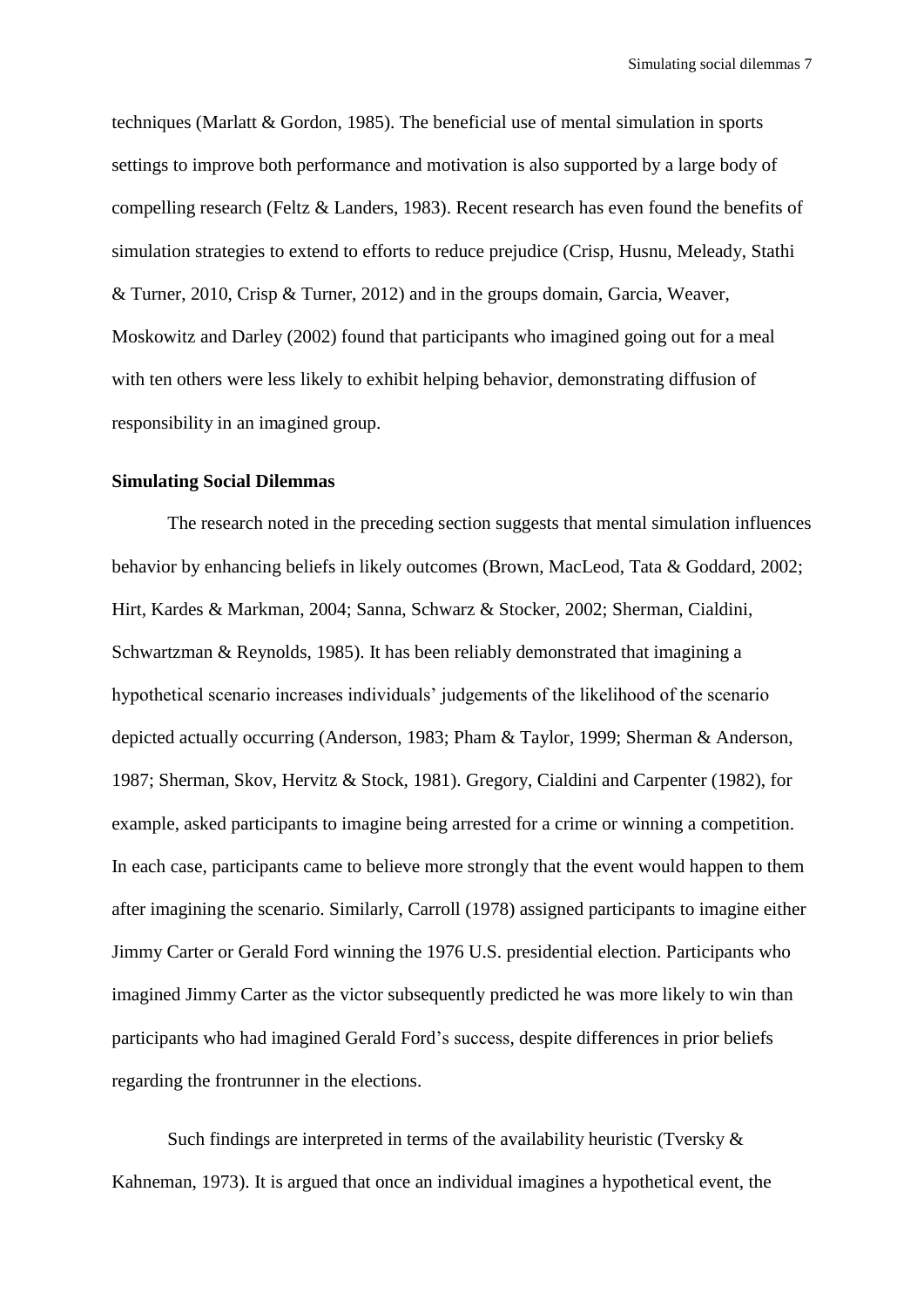event becomes more cognitively available and consequently individuals come to believe more strongly that the event would befall them. Individuals fail to recognise that availability is based only on the fact that they were recently induced to access the information (Carroll, 1978). Accordingly, within the social dilemmas domain, we argue that mentally simulating the formation of a cooperative group consensus within a group discussion may serve to heighten participant's judgements of the likelihood of such a consensus within their group. In this way, imagined group discussion will serve to indirectly establish the key process underlying the established direct group discussion effect - a perceived cooperative consensus.

#### **Summary**

To summarise, while the group discussion effect is robust amongst laboratory groups, many real-world dilemmas are not faced by small, face-to-face groups, but by large, faceless groups extended in both space and time. This research aimed to provide a proxy for group discussion in the form of imagined group discussion. It was anticipated that mentally simulating a group discussion regarding a social dilemma would activate concepts normally associated with direct group discussion, thereby enabling its established benefits. In five experiments we tested this hypothesis.

#### **Study 1**

The aim of Study 1 was to provide an initial test of the hypothesis that a simulation focusing an individual's imagination on the progressive steps required to reach a cooperative consensus within a group discussion with five nominal group members would increase subsequent cooperation relative to a no discussion control condition. Due to its indirect nature, this more pragmatic solution may, however, be expected to exert a weaker effect than direct, face-to-face discussion (Fazio, Powell & Herr, 1983). In Study 1, we tested this proposition.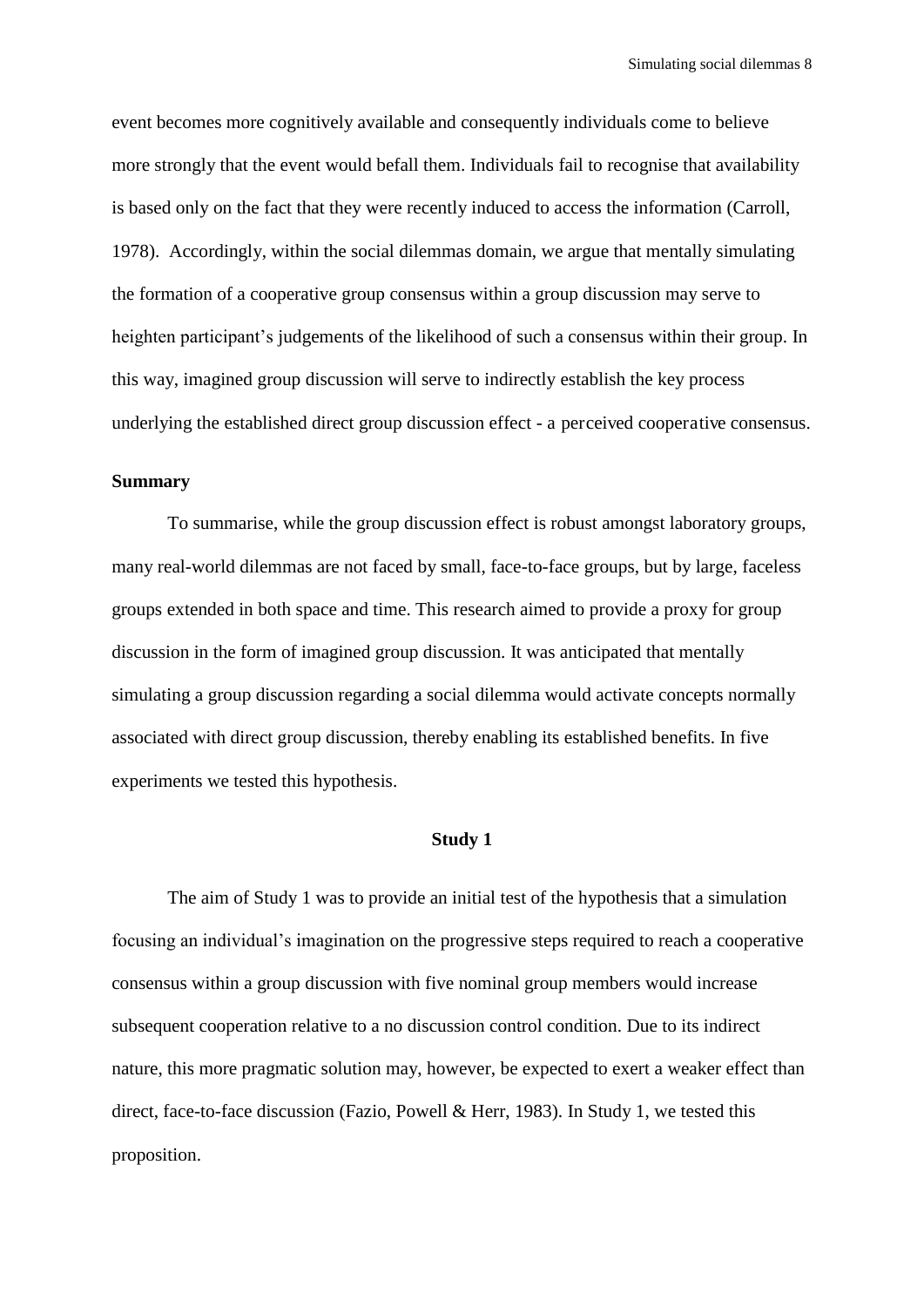A further aim of Study 1 was to provide a test of the proposed underlying mechanism. We propose that imagined group discussion indirectly achieves a perceived cooperative consensus by increasing the cognitive availability of this outcome. In line with the availability heuristic (Tversky & Kahneman, 1973) individuals are expected to interpret the cognitive availability of this outcome as a basis for the judgement that a cooperative consensus is likely within their group. Such expectations of a cooperative consensus represent the key factor underlying the direct group discussion effect, functioning to reduce the risk of the exploitation and activating a personal commitment to honor this consensus (Bouas & Komorita, 1996; Kerr & Kaufman-Gilliand, 1994). To assess the veracity of this availability explanation we measured participants' subjective likelihood ratings of a cooperative consensus within their group.

#### **Method**

#### **Participants**

Eighty-one, 20 male and 61 female undergraduate students, aged between 17 and 44  $(M = 19.91, SD = 4.01)$  were recruited as part of an introductory psychology class.

#### **Design**

A one factor (discussion type: control vs. imagined group discussion vs. face-to-face discussion) between subjects design was employed. The dependent variable was cooperative behavior, operationalized as the proportion of cooperation in a non-iterative prisoner's dilemma game. Table 1 shows the specific payoff matrix used, adapted from Hopthrow and Hulbert (2005). Participants were required to make a single binary choice between cooperation and non-cooperation. To avoid norm-laden terms, the cooperative choice was labelled J and the non-cooperative choice, P. The matrix indicates the payoff participants receive as a function of their choice and the distribution of preferences within their six-person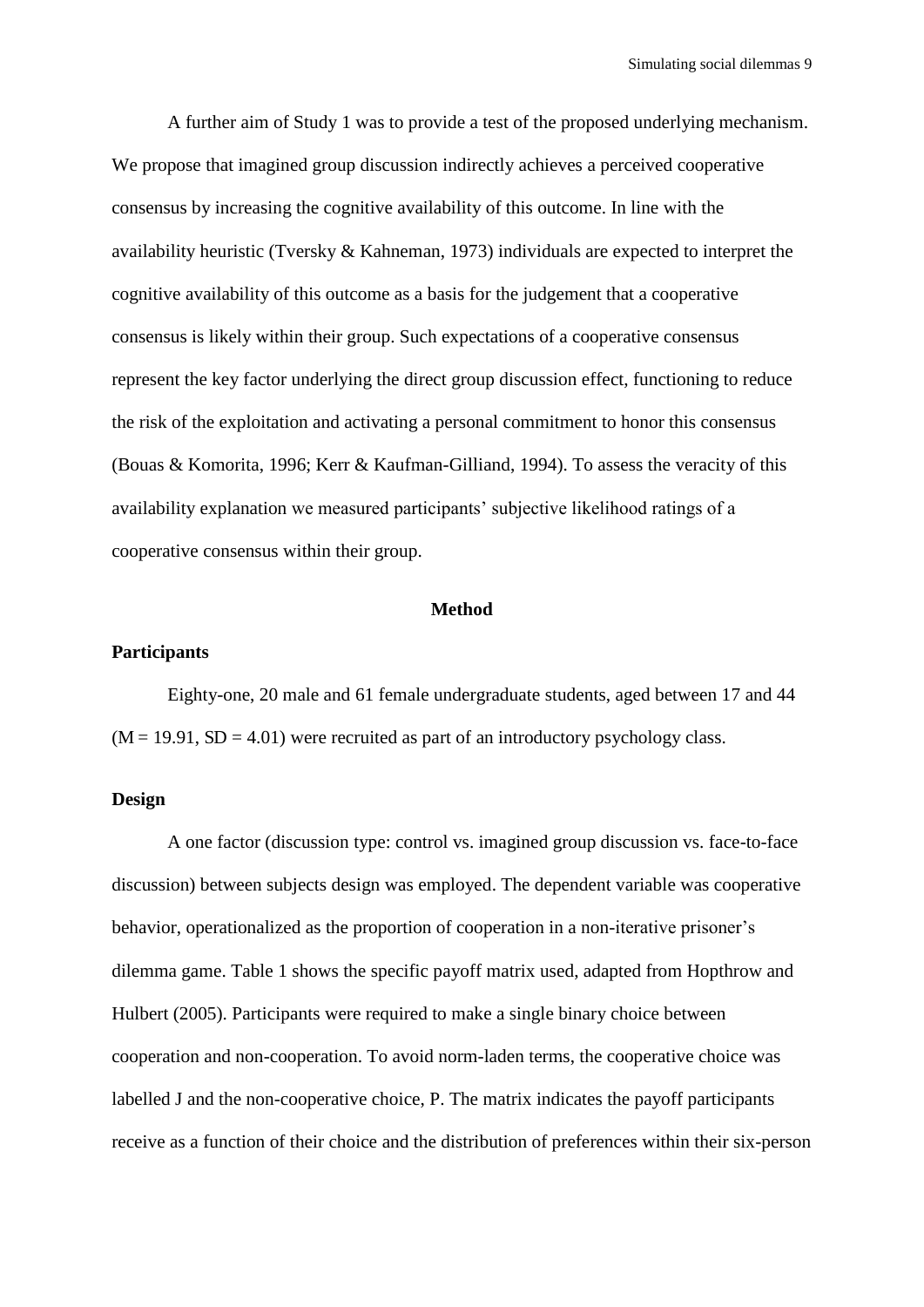group. The first column denotes the participant's individual choice between J and P, and the subsequent columns demonstrate the possible outcomes dependant on the distribution of preferences within the group. Points are structured such that an individual is always better off by choosing J than P, however, if everyone chooses to defect, they will receive less points (20) than if everyone had chosen to cooperate (29).

#### **Procedure**

Participants initially reported to a large seminar room. After providing informed consent, they were briefed about the format of the experiment and randomly assigned to smaller groups of six to take part in a "group decision-making task". The sample actually consisted of 12 groups of 6, one group of 5, and one group of 4. Confederates joined these incomplete groups to ensure that the 6-person prisoners' dilemma game was applicable to all groups.

Participants were given a detailed set of instructions explaining the structure of the prisoner's dilemma game, emphasising that their points outcome would depend on their choice, as well as the choices of their other five group members. Several examples of possible outcomes were presented to aid understanding of the nature of dilemma. To increase the significance of payoffs, participants were told that after their group decisions were tabulated, the points they earned would be individually converted into stationary supplies on the completion of the experiment (the more points they earned, the more stationary they would receive).

To check and bolster participant's understanding, comprehension questions were administered. After successfully completing the comprehension questions, participants were randomly assigned to their six-person groups. Each group of six was taken to their own room where they sat together for the duration of the experiment.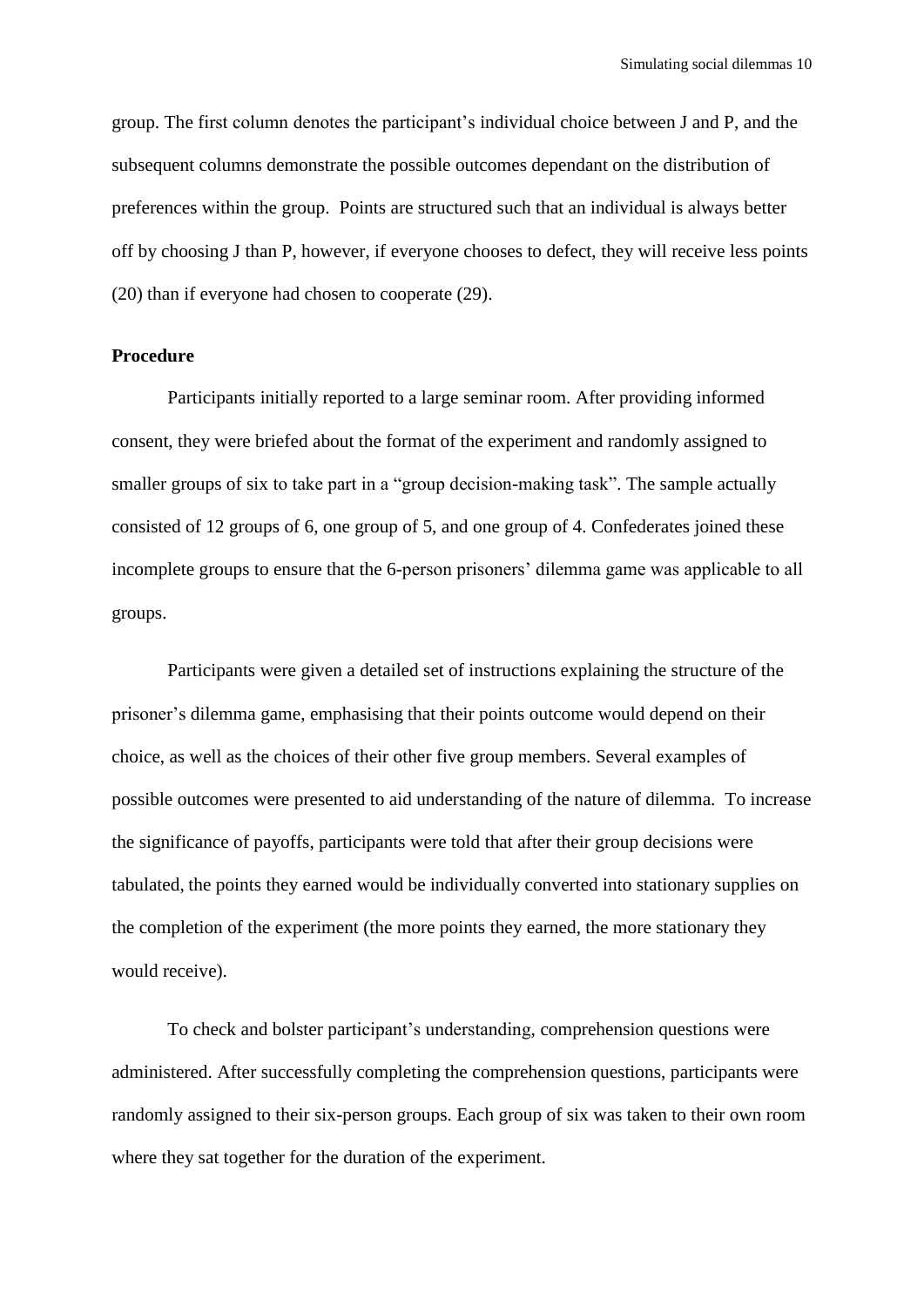#### **Discussion type.**

**Control condition**. Before indicating their choice preference, the groups of six were randomly allocated to conditions of the independent variable. In the no-discussion control condition, participants were given five minutes to write down all the reasons they could think of for selecting the cooperative choice. Specifically, participants were instructed:

Thinking about the scenario you have just read, I would like you to take 5 minutes to write down below all the reasons you can think of for choosing J. This should be done without talking to the other members of your group.

**Imagined group discussion.** In previous research demonstrating the impact of simulation on likelihood estimates, the events that participants are required to simulate are already familiar and easy to imagine (Carroll, 1978; Husnu & Crisp, 2010; Sherman & Anderson, 1987; Sherman et al., 1981), or when this is not the case, participants are led through the simulation by use of a structured scenario (Gregory et al., 1982; Pham & Taylor, 1999). In contrast, when individuals find it difficult to imagine a scenario, the subjective likelihood of the event decreases (Tversky & Kahneman, 1973). Without explicit awareness of how everyday societal problems fulfil the theoretical structure of a social dilemma, it is unlikely that individuals have an existing schema of the processes involved in group discussion, and therefore find it hard to imagine this scenario (e.g. Ladbury & Hinsz, 2009). Accordingly, a structured imagery script was designed to ensure that imagined group discussion was perceptually fluid and subjectively easy to envisage.

The guided simulation was designed to incorporate the main phases of group discussion regarding a social dilemma according to previous research. While none of the stages are said to independently be sufficient to enable a robust communication effect, each stage is said to form a necessary element of a sequence enabling an incrementally stronger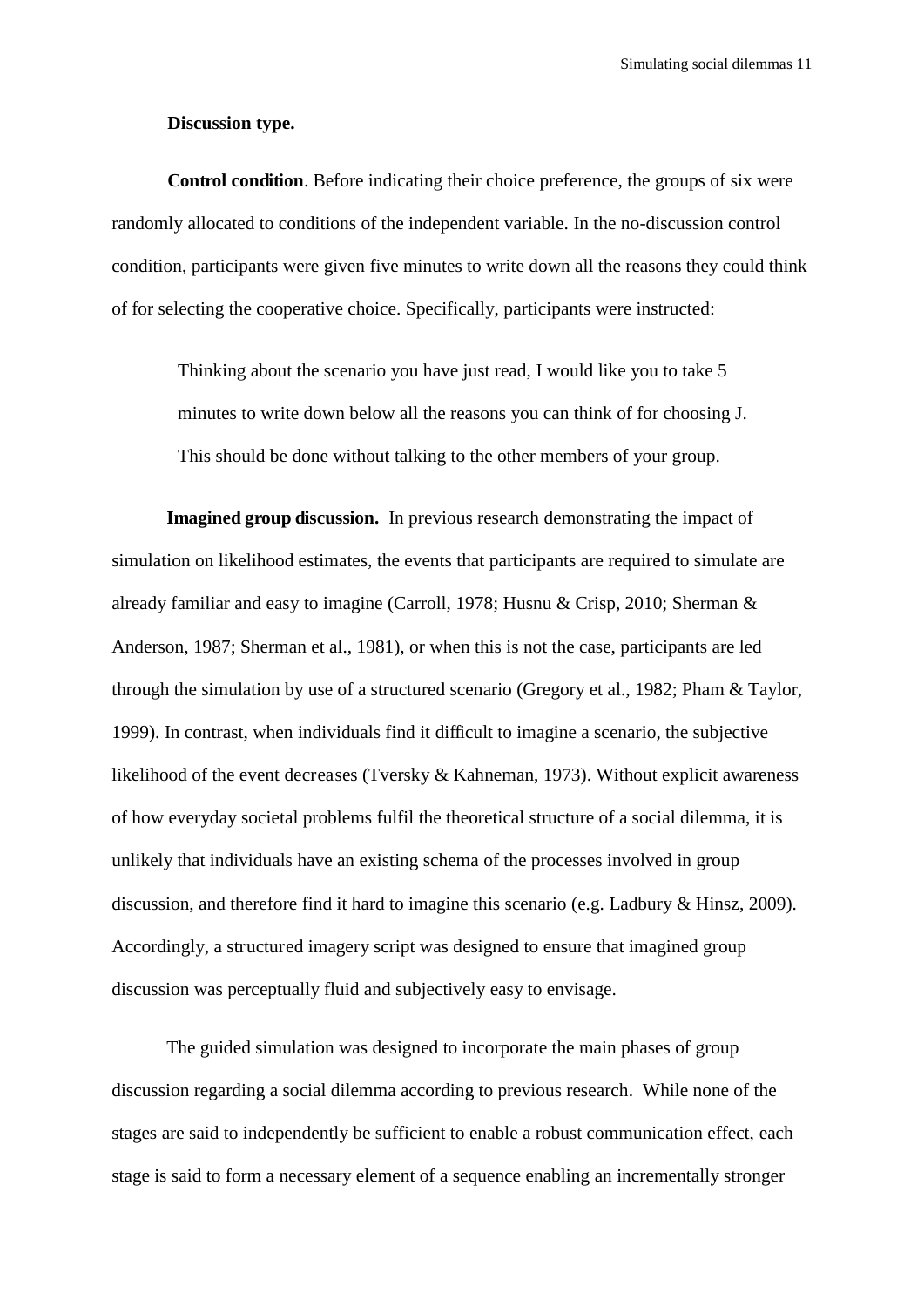effect (Meleady et al., in press). These stages include establishing a common understanding of the general structure of the dilemma, debating alternative actions that appeal to competing individual and collective interests, agreeing on appropriate social behavior as a consensus for mutual cooperation is reached and making commitments to honor this consensus within individuals' private binding choices. Specifically, participants were instructed:

Thinking about the scenario you have just read, I would like you to take five minutes to imagine a group discussion with your five other group members regarding the scenario. Please imagine and describe:

How the group will establish a common understanding of the general principles of the game.

Imagine the different viewpoints of the best solution to the problem that you and your group members would put across.

Imagine you and your group members discussing the risks involved in the various ways to address the problem.

Imagine you and your group members reaching a consensus that the best solution to the problem would be to all choose J.

Imagine you and group members each assuring the rest of the group that they can be trusted to follow up on their commitment to choose J.

Participants were asked to write a few lines to describe what they had imagined after each instruction in order to reinforce each stage of the simulation.

**Face-to-face discussion.** Participants in the face-to-face discussion condition were given five minutes to discuss the dilemma as a group with the aim of reaching a consensus to choose cooperatively. Participants were simply instructed: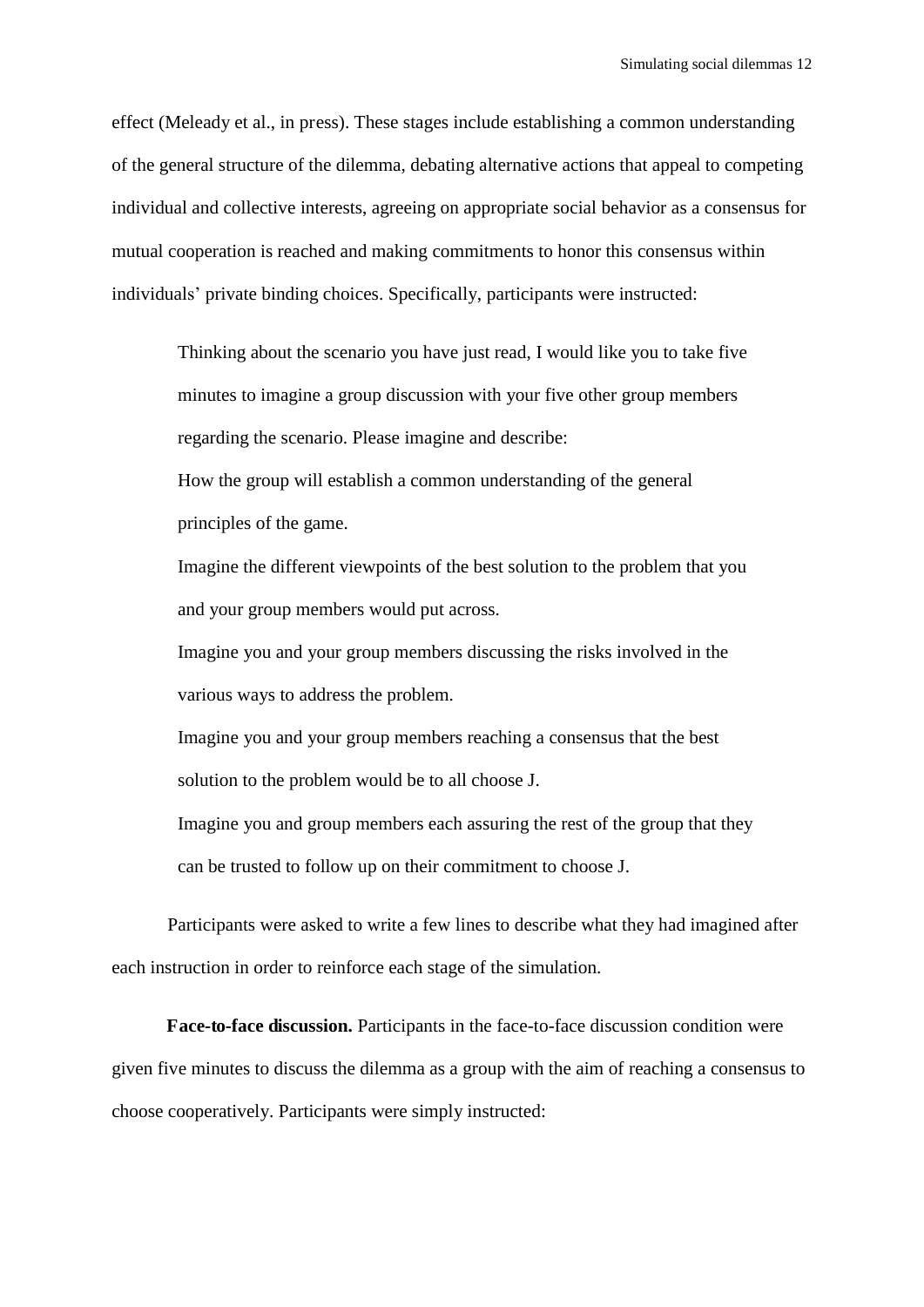Thinking about the scenario you have just read, I would like you to take 5 minutes to discuss the dilemma with your 5 other group members. As a group you should aim to reach a consensus to all choose J.

**Individual choice.** Participants were then re-presented with the points matrix and asked to indicate their private and anonymous preference for the cooperative (J) or noncooperative choice (P). Participants made their decision individually, without communicating to their other group members.

**Perceived cooperative consensus.** To assess participants' perception of the likelihood of a cooperative group consensus, participants were simply asked to rate, between 0 and 100, how likely they thought it was that everyone in the group will have chosen J (the more likely this outcome is, the larger the value).

To conclude the experiment, participants provided demographic information and completed Rubin and colleagues' perceived awareness of research hypothesis measure (PARH, Rubin, Paolini & Crisp, 2010). Participants were told that the amount of stationary supplies they received was actually not dependent on the number of points they had earned, but that they could take as many as they liked. Participants were then thanked and debriefed.

#### **Results and Discussion**

No participants successfully determined the experimental hypotheses and thus all participants' data was included in the analysis.

#### **Cooperation**

Percentage of cooperation as a function of discussion type is shown in Table 2. We analysed the effect of discussion type on cooperation rates with a multi-level regression model. The logit-link function was used to account for the dichotomous nature of the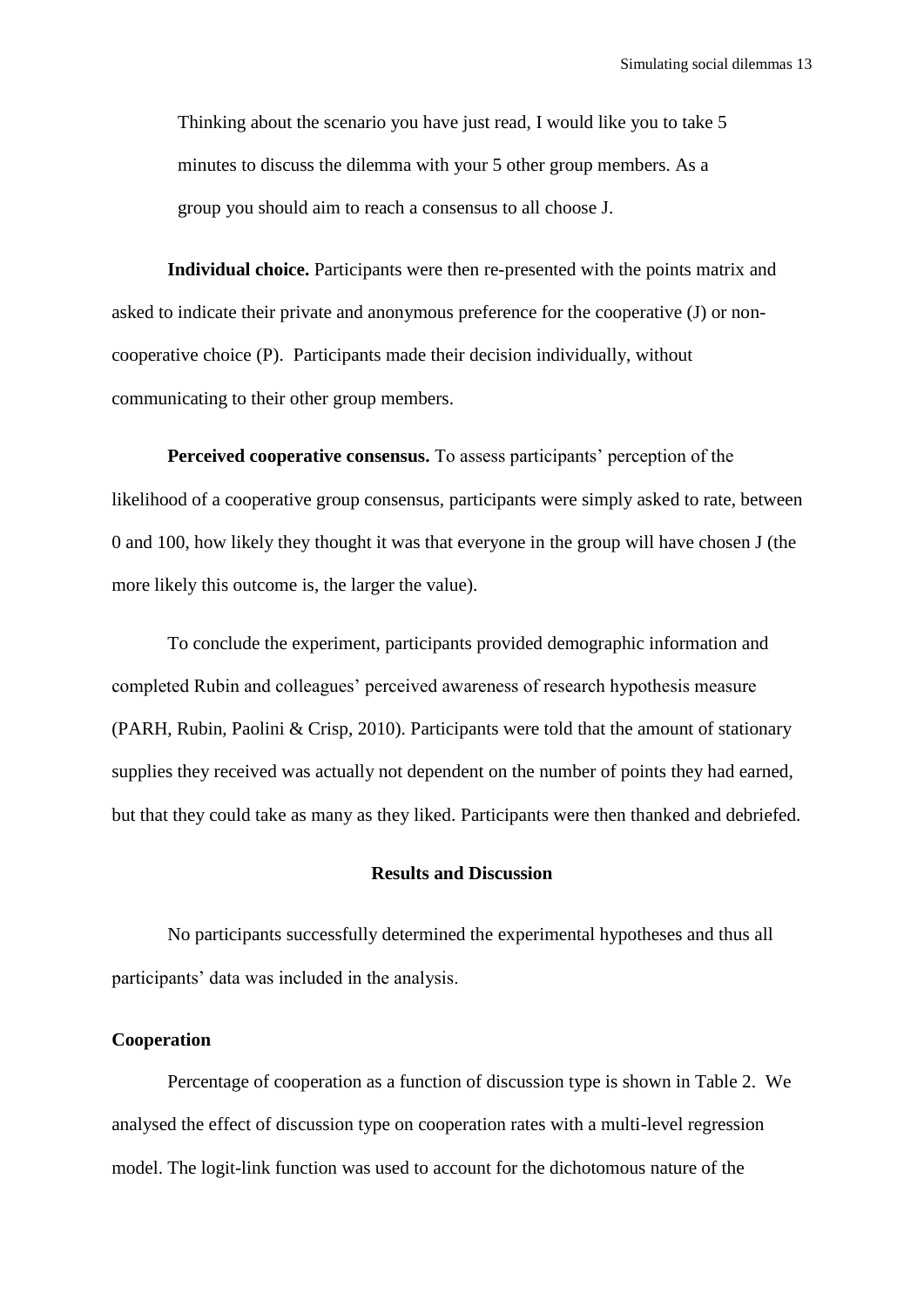outcome variable (cooperation vs. non-cooperation) at the individual level of the analysis, and the nesting of participants within 6-person groups was accounted for by modelling regression intercepts as random effects that vary between groups. Indicator coding was used to explore cooperation rates relating to the three discussion conditions. The control condition was coded as the reference group and was compared with imagined group discussion (D1) and direct discussion conditions (D2) separately.

First, we modelled the effect of the discussion condition on the group-level latent mean of the decision to cooperate. Results revealed a significant effect of face-to-face discussion on cooperation (D2),  $B=1.90$ ,  $p<.001$  (one-tailed). Cooperation rates were also significantly higher in the imagined group discussion condition relative to the control (D1), B=0.77, p=.03 (one-tailed). Odds ratios show that cooperation was 2.17 times more likely in the imagined group discussion condition relative to the control, and 6.67 times more likely in the face-to-face discussion condition.

#### **Perceived Cooperative Consensus**

Second, we tested a mediational model where the total effects of the discussion conditions on the latent group means of cooperation decision are broken down into the direct effects (modelled as in the simple regression model above) and the indirect effect – namely, the effect of the perception of a cooperative consensus on the decision to cooperate. Mean perceptions of a cooperative group consensus as a function of discussion condition are shown in Table 2. A 2-1-1 multilevel structural equation model (MSEM) was employed to test this hypothesis, within which discussion condition, is assessed at the group level, while the mediator, perceived cooperative consensus, and the outcome variable, cooperative behavior are sampled at the individual level (Krull & MacKinnon, 1991; 2001; MacKinnon, 2008; Pituch & Stapleton, 2008; Raudenbush & Sampson, 1999)<sup>1</sup>. Results for this multi-level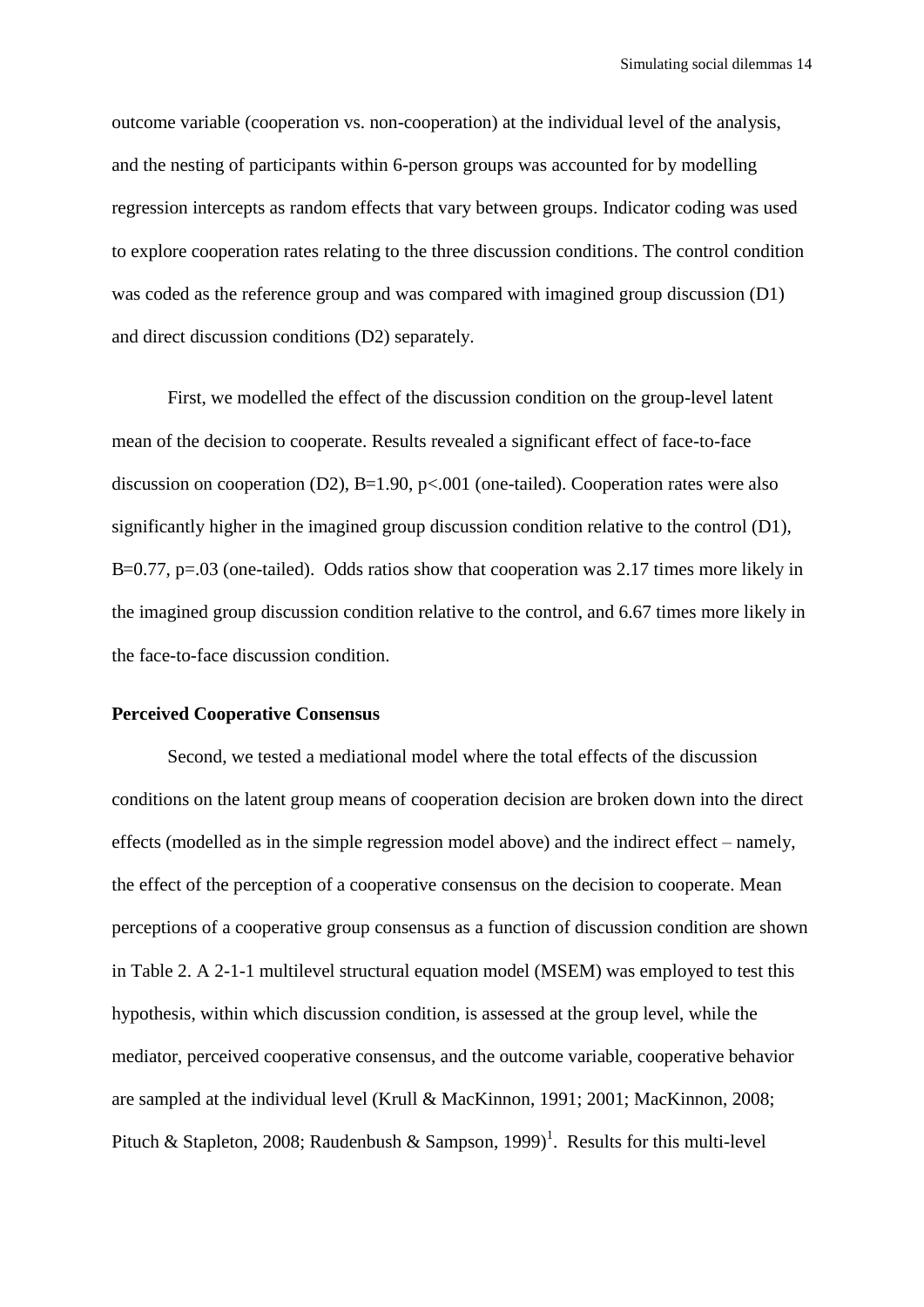model (see Figure 1) demonstrated that both the imagined group discussion and face-to-face discussion condition significantly predicted higher group ratings of the subjective likelihood of a cooperative group consensus (relative to the control) which then exerted a significant within-subjects effect on cooperation (see Figure 1). The significant indirect effects of the subjective likelihood of a cooperative group consensus for both the imagined discussion condition (D1, when controlling for control vs. face-to-face group discussion, D2), and the face-to-face discussion condition (D2, when controlling for control vs. imagined group discussion, D1) is confirmed by the lack of the presence of a zero within both 95% confidence intervals (LLCI= 0.297 , ULCI=1.953, and LLCI=0.467, ULCI=3.71, respectively). When controlling for the effect of subjective likelihood ratings of a cooperative group consensus the direct effect of both imagined group discussion and face-to-face discussion lost significance.

Study 1 provides an initial demonstration of the effectiveness of imagined group discussion as a proxy for direct discussion manipulations. Previous research has established that the beneficial effects of mental simulation are contingent upon positive direction within the simulation instructions. Stathi and Crisp (2008), for instance, established that improvements in intergroup attitudes after imagined contact manipulations are dependent on individuals being directed to imagine a positive encounter with a member of a relevant outgroup. We incorporated this stipulation within our imagined group discussion manipulationsand, in order to ensure comparability between conditions, both the control and direct discussion manipulations also directed participants towards the cooperative choice. Consequently, the face-to-face discussion condition within the present investigation is not directly comparable to standard manipulations surrounding the group discussion effect, which typically include no such instruction. We may therefore reasonably expect this instruction to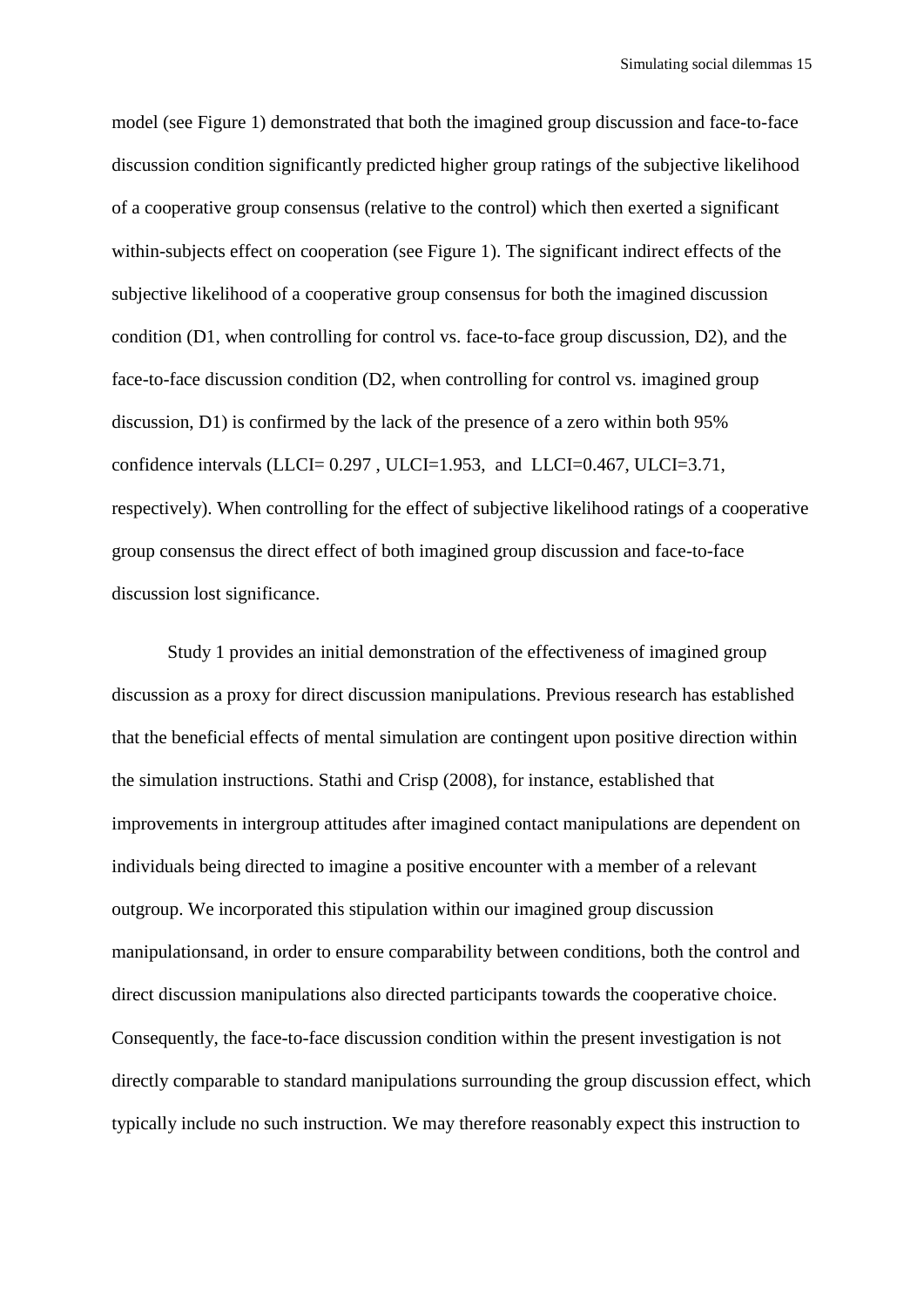have supplemented typical direct discussion effects. If this is the case however, we can be even more optimistic of the comparative potential of indirect, discussion-based techniques.

Study 1 found the effects of direct discussion and imagined group discussion on cooperative behavior to be driven by individuals' expectations of a cooperative consensus within their group. While individuals in both the imagined group discussion and face-to-face discussion conditions did not anticipate unanimous cooperation amongst their group members, results suggest, in line with previous research, that a generalized cooperative perception was sufficient to elicit cooperation (Bouas & Komorita, 1996). We suggest that in the absence of discussion, face-to-face or imagined, the dilemma is well defined, but appropriate social behavior is not. Imagined group discussion serves to clarify the nature of the social problem by rendering a cooperative group consensus an accessible source of diagnostic information. In this way, imagined group discussion serves to establish the cognitive groundwork for a cooperative choice.

#### **Study 2**

In Study 2 we aimed to conceptually replicate the effectiveness of imagined group discussion within a public goods dilemma, allowing us to have more confidence that effects will persist under different framing conditions.

We also introduced the individual difference variable, social value orientation (SVO) into our investigation within Study 2. Individuals can be classified within one of four broad orientations, providing a reliable indication of their preferences for the distribution of resources between the self and others, independent from any aspect of the situation (for review see Balliet, Parks & Joireman, 2009). Cooperators prefer to maximise joint welfare, altruists strive to maximise the others outcomes, individualists aim to maximise their individual outcome, and competitors strive to maximise the difference between their own and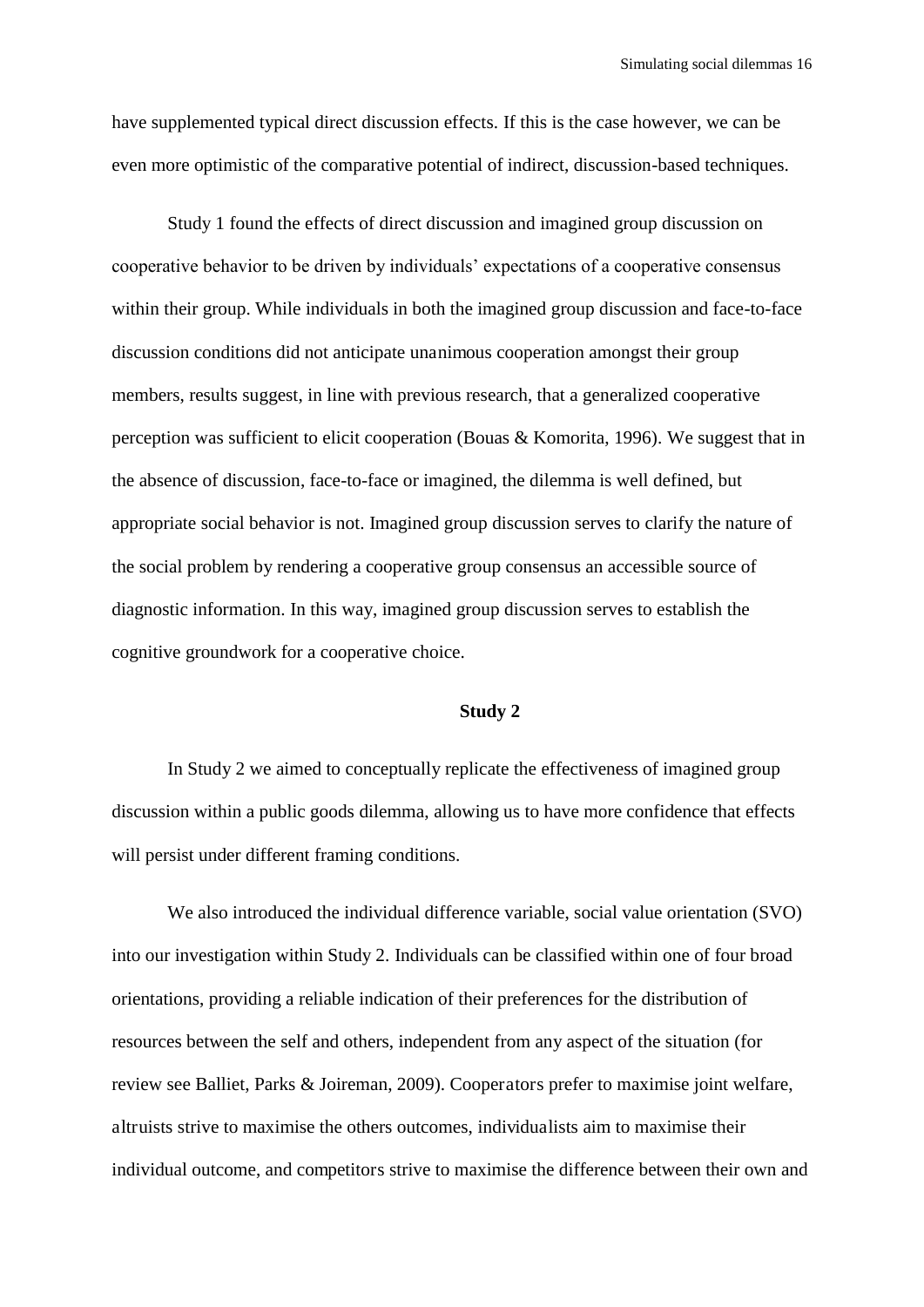others outcomes (McClintock, 1978). Study 2 aimed to ascertain that imagined group discussion represents an effective means of encouraging cooperation regardless of an individual's prior motives.

Research has shown that while prosocial individuals have diverse expectations of others, proself individuals robustly expect others to exhibit competitive behavior. This finding is known as the "Triangle hypothesis" (Iedema & Poppe, 1994; 1995; Kelley & Stahelski, 1970; Van Lange, 1992). According to this reasoning, simulating a cooperative group consensus within imagined group discussion manipulations will necessitate individuals of a proself orientation to inhibit their natural instincts in order to simulate a contrasting perspective. This self-regulatory ability requires executive attention, a limited cognitive resource (Engle, 2001). Engagement in one task that requires executive resources impairs performance on subsequent tasks tapping the same resource (Baumeister, Muraven & Tice, 2000). Accordingly, Study 2 measured Stroop interference in order to tap the expected temporary depletion of executive resources within proself individuals in the experimental condition as a result of the self-regulation required by imagined group discussion.

We expect proself individuals to be able to acknowledge and generate arguments in favor of the cooperative choice, without having to personally endorse them, with relatively the same ease as prosocial individuals. Accordingly, we did not anticipate greater depletion within proselfs after completing the control manipulation. Rather, in line with previous research, we expect it is the simulation of other*'*s universally cooperative behavior entailed by imagined group discussion manipulations to be cognitively depleting for individuals of a proself orientation.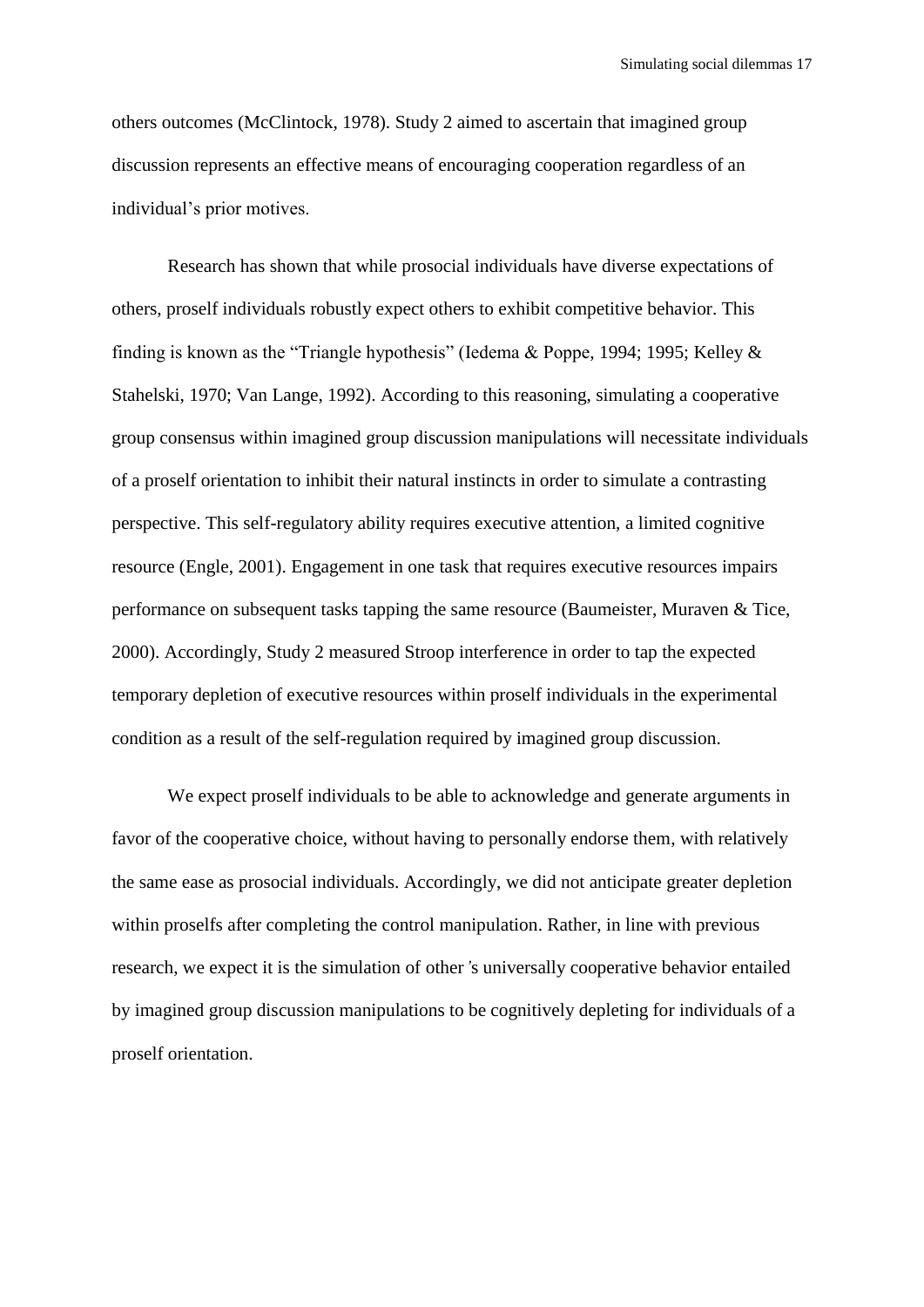#### **Method**

#### **Participants**

Fifty-five female undergraduate participants, aged between 18 and 28 ( $M = 20.85$ , SD  $= 2.49$ ) were recruited. Participants received £3 reimbursement for their participation.

#### **Design**

A 2 (discussion type: control vs. imagined) X 2 (SVO: prosocial vs. proself) between subjects design was employed. Two dependent variables were measured, cooperation and cognitive depletion. Cognitive depletion was operationalized as Stroop interference in a standard colour Stroop task. Cooperation was operationalized as the number of pence contributed to the central fund within a step-level, six-person public goods dilemma with continuous contribution (De Cremer & Van Vugt, 1999; Experiment 2). Specifically, participants were asked to imagine that they had each been given an endowment of 300 pence. Participants were told that they were free to contribute any proportion of this endowment to a central fund. It was explained that if 1200p or more was invested in the central fund by the group as a whole, a bonus of 500p per group member will be obtained, which would be distributed to all group members regardless of whether they had invested in the central fund. Participants were informed that they would also keep any of their remaining endowment that they did not invested in the central fund, but if the provision point were not reached, any money invested in the central would be lost.

#### **Procedure**

Each participant was tested individually in laboratory conditions. After providing informed consent the experiment was introduced as a study of individuals' perceptions of social issues.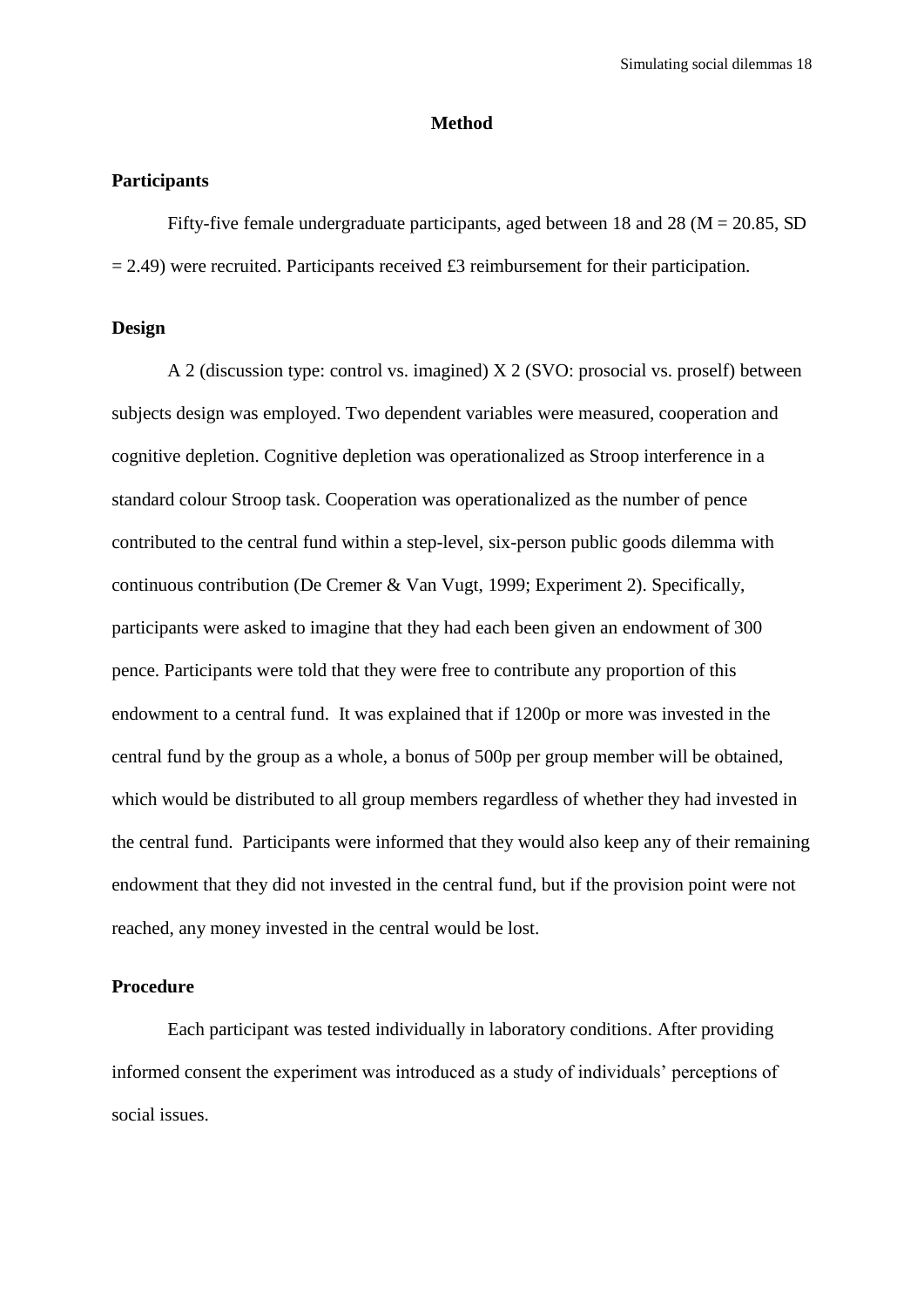**SVO**. To commence the study participants completed Murphy, Ackermann, and Handgraff's (2011) slider measure of SVO within which they are asked to make a series of decisions regarding the allocation of monetary amounts between themselves and a mutually anonymous other. The measure comprised of 6 joint payoff continuums for which participants marked a cross at the point that represented their preferred allocation point.

**Public goods dilemma**. Participants were then told they were going to take part in an "investment game" for which they had been randomly allocated to a "virtual group" of six people. They were provided with information about the rules of the public goods dilemma and examples of possible outcomes for themselves and the group. Participants were assured that their investment decision would be completely private; other members of their group would not know how much they personally choose to invest. To increase the significance of outcomes it was explained that at the end of the experiment one group of six people would be selected at random to receive actual payment of the money earned in this task.

Before indicating their investment decision, participants were randomly assigned to complete either the control or experimental manipulation. Participants in the control condition were given five minutes to write down all the reasons they could think of for investing their 300p in the central fund. The imagined group discussion task as used in Study 1 was adapted for use in a public goods dilemma (e.g. "imagine you and your group members reaching a consensus that the best solution to the problem would be to all choose J" was adapted to "imagine you and your group members reaching a consensus that the best solution to the problem would be to all donate their 300p to the central fund"). Again, participants were asked to write a few lines to describe what they had imagined after each instruction in order to reinforce the imagery instructions.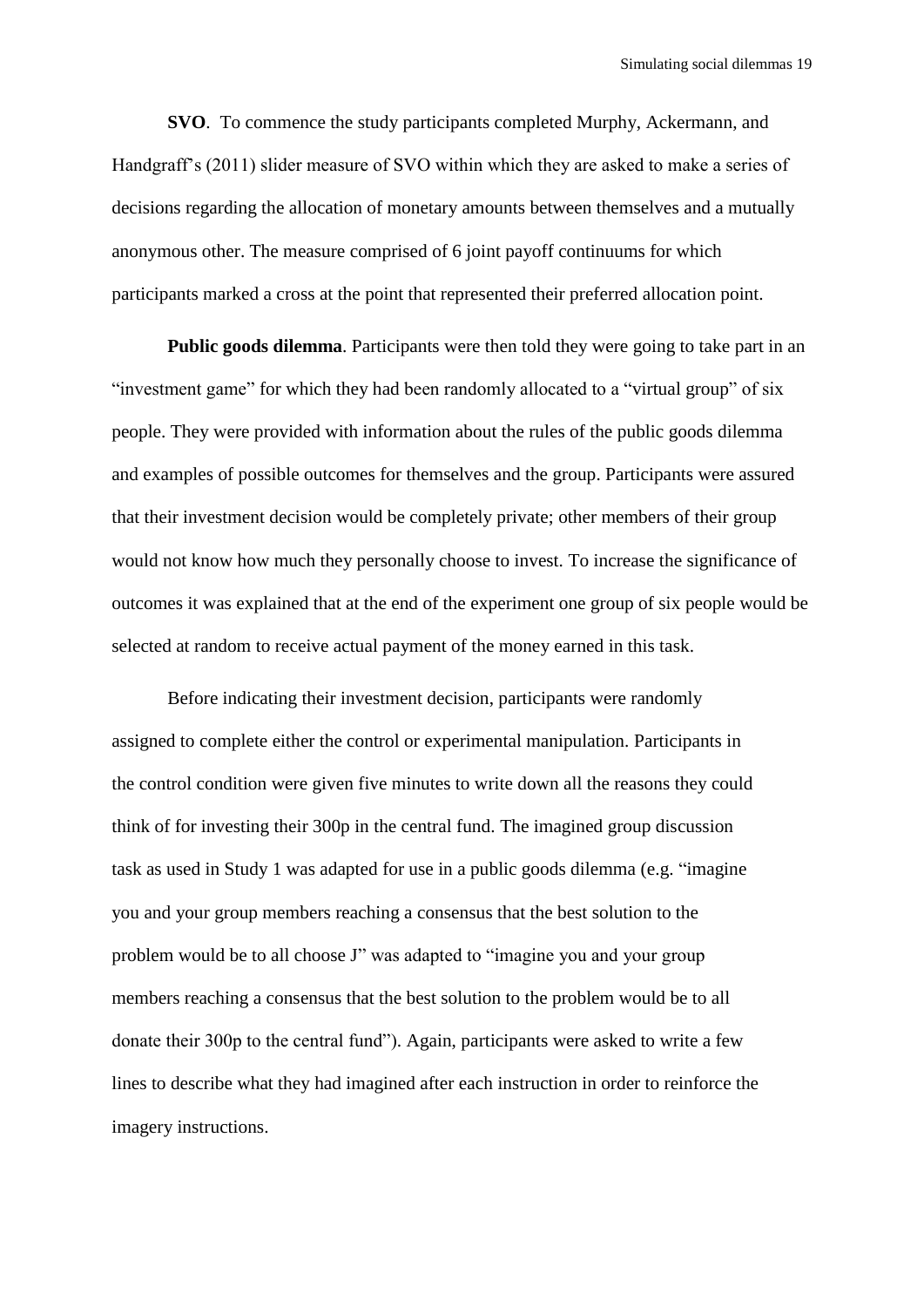#### **Dependent Measures**

**Investment decision**. Participants were asked how much of their endowment they would like to invest in the central fund. In order to remind participants that their decision was continuous (i.e. they could investment any amount of their endowment to the central fund), participants were asked to indicate how much they would like to invest by marking a cross along a scale between 0 and 300 pence and confirming the amount in writing.

**Stroop test**. After indicating their investment decision, participants completed the Stroop test. Following a fixation cross, participants were presented with stimulus colour words ("red", "green", "blue" & "yellow") one at a time on the screen. Participants were instructed to identify the colour in which the word was printed as quickly and accurately as they could. Responses were recorded by pressing the appropriate, colour-coded key on a standard keyboard. Participants completed a total of 40 trials, consisting of congruent trials, in which the font colour corresponded to the colour name (e.g. the word "red" appearing in red font), and incongruent trials in which the colour word appeared in a font colour other than its semantic meaning (e.g. the word "red" appearing in blue font). The order in which stimuli and trial types were presented was randomised across participants. Each stimuli was presented for a maximum of 2500ms. The inter-trial interval was 1500ms.

To conclude the experiment participants completed the suspicion probe (Rubin et al., 2010), provided demographic information, and were thanked and debriefed. Six participants were selected at random to form a nominal group for payment purposes.

#### **Results and Discussion**

The data of 6 participants were removed after indicating that they had previously taken part in an experiment of a similar nature<sup>2</sup>.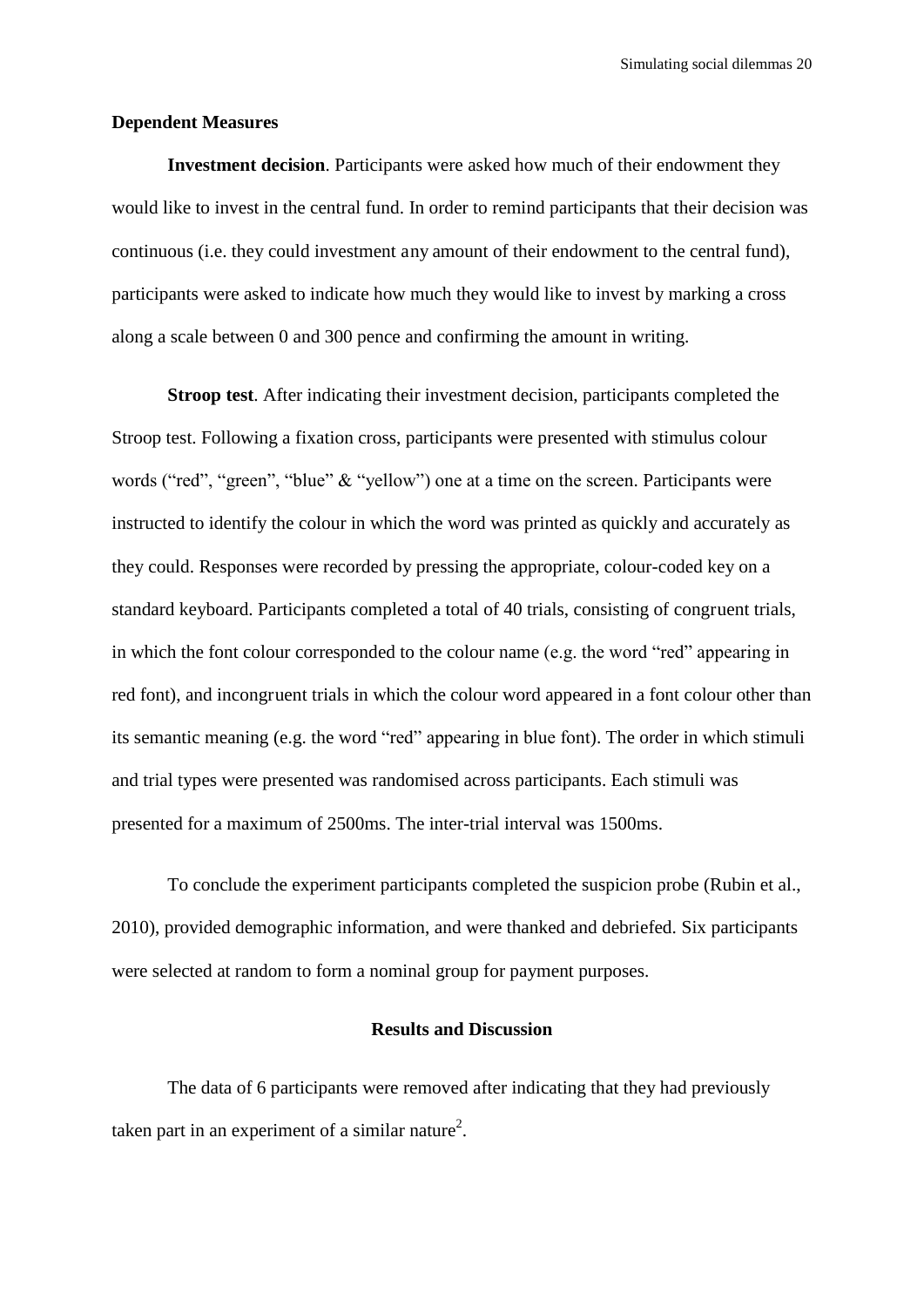#### **Calculation of SVO Scores**

Participants' responses to the six slider measure items were computed in accordance with instructions from Murphy et al. (2011) to yield a single SVO score. The calculation yields an interpretable angle vector where payoffs to the self as represented on the x axis and payoffs to another on the y axis (Griestnger & Livingston, 1973). Individuals with an angle greater than 57.15 can be classified as altruistic. Those recording an angle between 57.15 and 22.45 are classified as prosocial. Individuals scoring between 22.45 and -12.04, are categorised as individualistic, while those scoring an angle less than -12.04 are classified as competitors. No altruistic participants and only one competitive participant were detected within the present sample. We therefore adopted the commonly used practice of collapsing altruistic and cooperative individuals into a category of prosocial and individualistic and competitors into proself (Van Lange & Liebrand, 1991), a categorization which functioned as the two-level independent variable of SVO for subsequent analyses. A total of 32 prosocial and 17 proself individuals were observed within our sample.

#### **Cooperation**

Means and standard deviations for investment decisions as a function of discussion type and SVO are displayed in Table 3. Levene's (1960) test indicated a level of heterogeneity of variance between conditions at  $p=0.06$ . To be conservative we therefore employed the Welch-Satterthwaite adjustment (Satterthwaite, 1946; Welch, 1938) on our between subjects ANOVA which employs adjusted degrees of freedom and weighted variances to reduce the chance of a Type 1 error<sup>3</sup>. The analysis revealed a marginally significant main effect of discussion type whereby individuals in the imagined group discussion condition donated a greater amount of their endowment to the central fund (M  $=$  239.29 SD= 80.60) than individuals assigned to the control condition (M=178.57 SD = 102.14), F(1, 11.3) = 3.80, p=.07,  $\eta_p^2$  = .12. The main effect of SVO was also approaching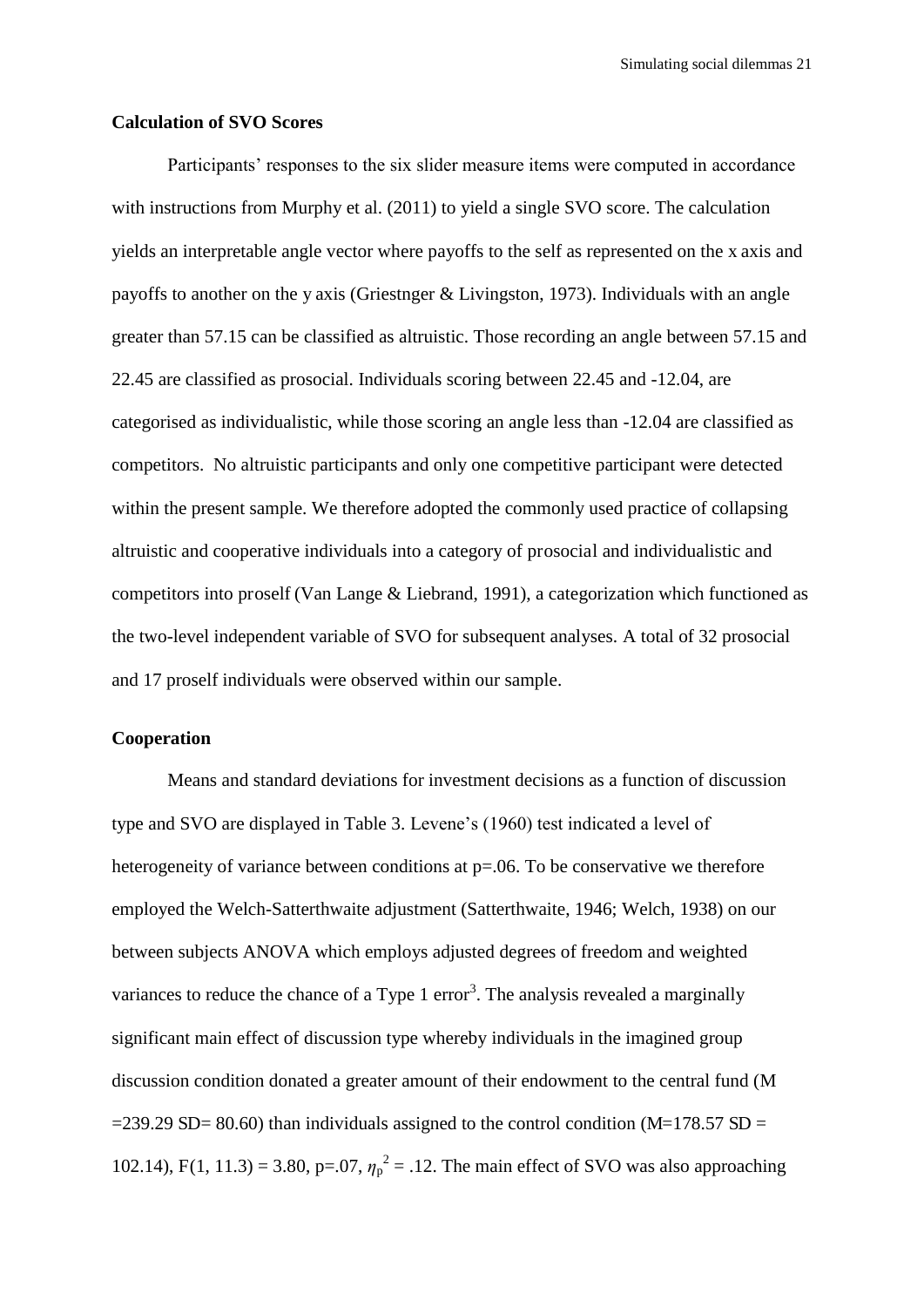significance, whereby prosocial individuals donated more of their endowment ( $M = 230.00$ ) SD = 73.79) than proself individuals (M = 181.76 SD = 120.84), F(1, 11.3) = 2.66, p = .13,  $\eta_p^2$  $= .09$ . No significant interaction between SVO and discussion type was observed (F(1, 11.3)  $=$  <. 001, p=.95).

#### **Stroop Interference**

 Data for the analysis of Stroop interference was prepared by removing trials with incorrect responses and winsorizing statistical outliers greater than 2.5 standard deviations above the mean (1752 ms). Mean reaction times for congruent and incongruent trials were calculated for each participant from these trimmed reaction times. A Stroop interference score was then was calculated by subtracting mean reaction time for congruent trials from mean reaction times for the incongruent trials; greater values reflecting greater Stroop interference, and worse task performance. Mean Stroop interference scores as a function of discussion type and SVO are shown in Table  $3<sup>4</sup>$ .

A between subjects ANOVA on Stroop interference scores revealed a significant interaction between discussion type and SVO,  $F(1, 41) = 7.12$ , p=.011,  $\eta_p^2 = .15$ . No significant main effects of discussion type or SVO were observed (F(1,41) = 0.58, p=.45  $\&$  $F(1, 41) = 1.11$ , p=.30 respectively). Planned comparisons revealed that while there was no significant difference in Stroop interference between the control and imagined discussion condition amongst prosocial individuals  $(F(1,41) = 2.67, p=0.11)$ , the predicted simple main effect of discussion condition was apparent within proself individuals, with those who completed the imagined group discussion recorded significantly greater cognitive depletion than those in the control condition,  $F(1,41) = 4.46$ , p=.04. Tests of the simple effects of SVO, revealed no significant difference in Stroop interference between prosocial and proself individuals in the control condition (F(1, 41) = 1.13, p=.29). There was however a significant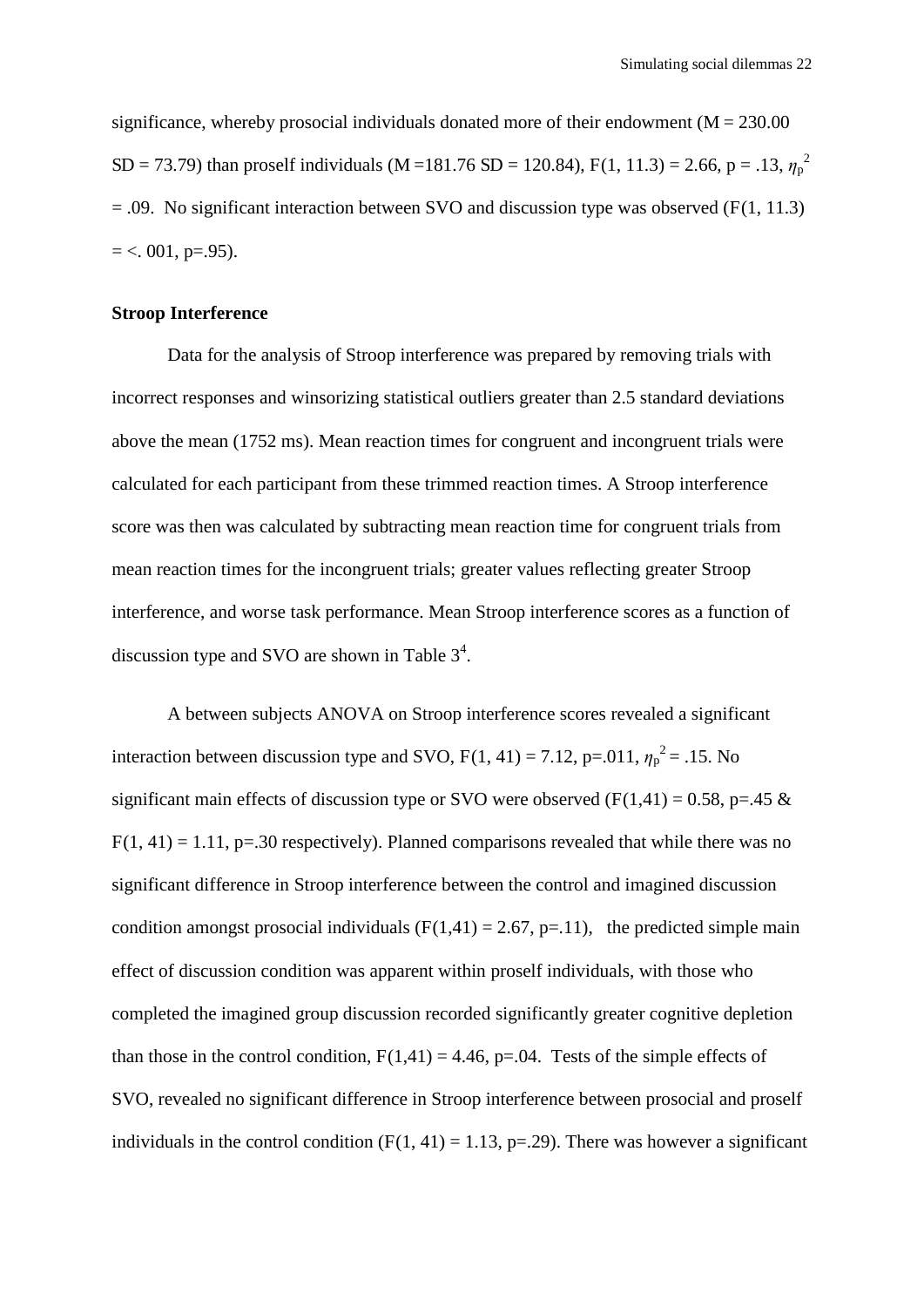difference in the experimental condition, whereby prosocial individuals subsequently recorded lower Stroop interference than proselfs after engaging in the imagined group discussion manipulation,  $F(1.41) = 8.18$ , p=.007<sup>5.</sup>

Study 2 provides a conceptual replication of the effectiveness of imagined group discussion for eliciting cooperative behavior under public goods dilemma framing. While SVO did not moderate the effect of imagined group discussion on investment decisions, the cognitive depletion data demonstrate a differential experience of imagined group discussion for prosocial and proself inclined individuals. Results revealed, as hypothesized, that proself individuals randomly assigned to complete the imagined group discussion manipulation displayed greater subsequent cognitive depletion than those in the control condition. Additionally, a simple effect of SVO was apparent only within the experimental condition. These finding supports the conclusion that while proself individuals are able to generate arguments in favor of the cooperative choice, without having to personally endorse them, with relatively the same ease as prosocial individuals, it is the process of inhibiting their natural instincts in order to simulate universal commitment to a cooperative consensus, that is cognitive depleting for proself individuals. Combined with the behavioral data, Study 2 results suggest that while imagined group discussion is harder for individuals of a proself orientation, the simulation represents an effective means of encouraging cooperative behavior across the SVO continuum.

#### **Study 3**

 In Study 3 we aimed to extend replication to a public good dilemma with a different payoff function. Two types of public goods dilemma can be distinguished: step-level and continuous public goods (Abele, Stasser & Chartier, 2010; Komorita & Parks, 1994). Study 2 utilised a step-level public good (also known as a threshold public good) within which a group bonus is paid in an all-or-nothing fashion if a predefined minimum level of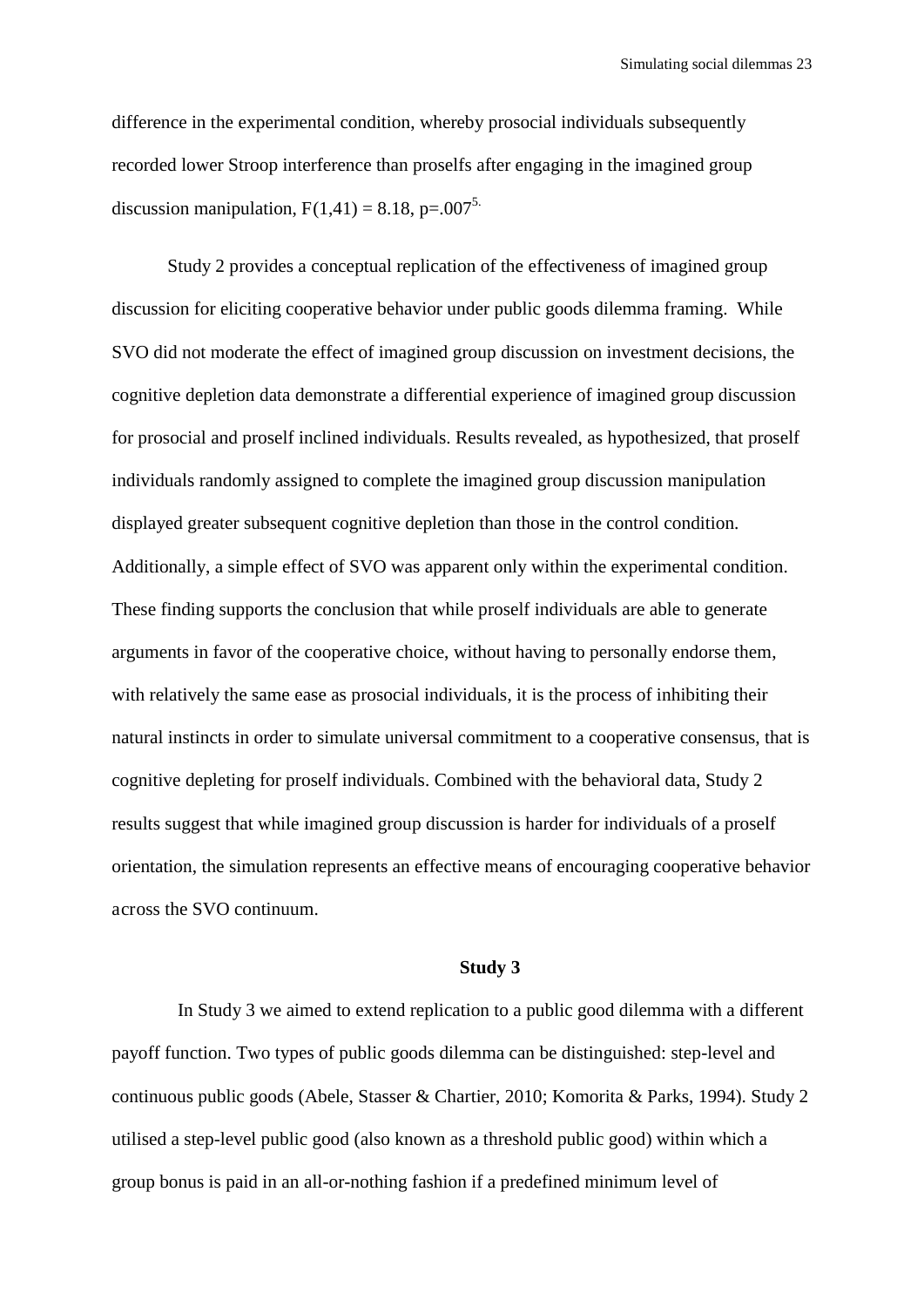contribution is reached. Continuous public goods, on the other hand, are provided in proportion to the contribution level, with no minimum contribution required.

 Adele, Stasser and Chartier (2010) note that the presence of a provision point in step-level public good dilemmas provides participants with a focal point upon which they can coordinate contribution decisions so as to ensure the attainment of the provision point. (e.g. adopting equity principles; Stouten, De Cremer & Van Dijk, 2005). Within Study 2, we asked participants to stimulate a consensus to each invest 300p in the central fund. Although 300p represents the most cooperative choice within a step-level dilemma, allowing for the compensation of the possible defection from other group members, it can become an inefficient option as the provision point can be achieved with an equal 200p investment from each member. That is, if individuals believe all group members will cooperate, it becomes irrational to donate anymore than the equitable amount to the central fund, as donations exceeding the provision point are superfluous. It could therefore be argued that the high investments within the imagined group discussion condition in Study 2 actually reflect distrust, rather than a perceived cooperative consensus. In order to rule out this alternative interpretation, Study 3 was conducted to replicate the effectiveness of imagined group discussion within a continuous public good dilemma. Within these task parameters, an investment of 300p always represents an efficient cooperative act. We can therefore have more confidence that imagined group discussion effects are founded upon expectations of others' cooperation rather than defection.

#### **Method**

#### **Participants**

Fifty-five participants, 6 male and 49 female, aged between 16 and 32 (M =18.49, SD =3.71) were recruited from the University of Kent and a nearby sixth form college.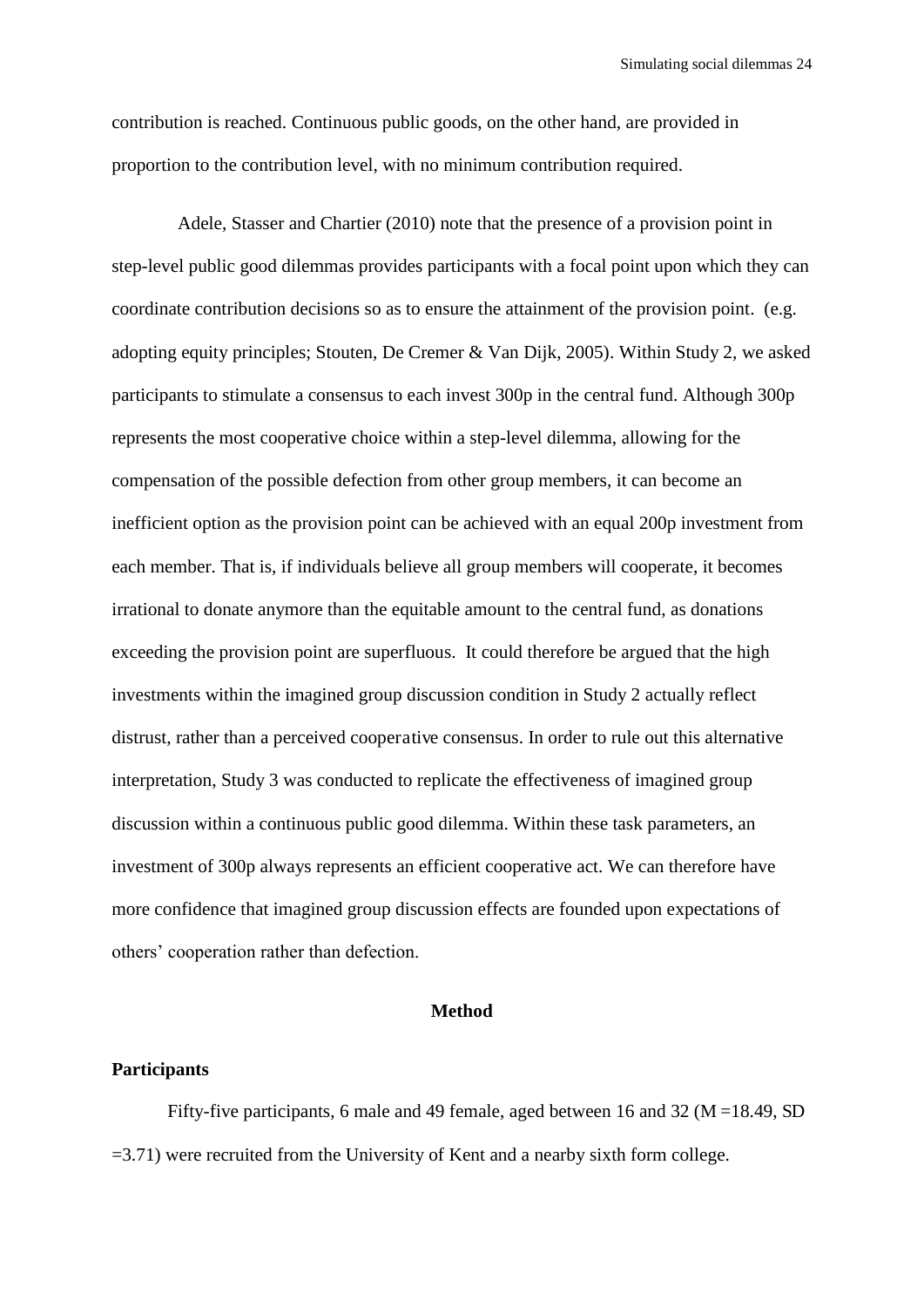#### **Design**

A 2 (discussion type: control vs. imagined) X 2 (SVO: prosocial vs. proself) between subjects design was employed, as in Study 2. The dependent variable, cooperation, was operationalised as the number of pence contributed to the central fund within a non-threshold, six-person public goods dilemma with continuous contribution. Specifically, participants were asked to imagine that they had each been given an endowment of 300 pence. Participants were told that they were free to contribute any proportion of this endowment to a central fund. It was explained that any money in the central fund would be doubled and redistributed to all group members regardless of whether they invested in the central fund. Participants were informed that at the end of the task they would be left with any money remaining in their personal fund, and any money distributed from the central fund. To increase the significance of outcomes, as in Study 2, it was explained that one group of six people will be selected at random to receive actual payment of the money earned in this task.

#### **Procedure and Dependent Measures**

 The procedure and experimental and control manipulations utilised in Study 3 were identical to that of Study 2, except for the exemption of the Stroop test in Study 3.

#### **Results and Discussion**

All participants' data was included in the analysis as no participants reported an awareness of the experimental hypotheses.

Mean investments as a function of discussion type and SVO are shown in Table 4. A between subjects ANOVA revealed a significant main effect of discussion type,  $F(1, 51) =$ 10.30, p=.002,  $\eta_p^2$  = .17, whereby individuals in the imagined group discussion condition donated a significantly greater amount of their endowment ( $M = 235.86$ ,  $SD = 78.72$ ) than individuals assigned to the control condition ( $M = 170.38$ ,  $SD = 88.97$ ). A significant main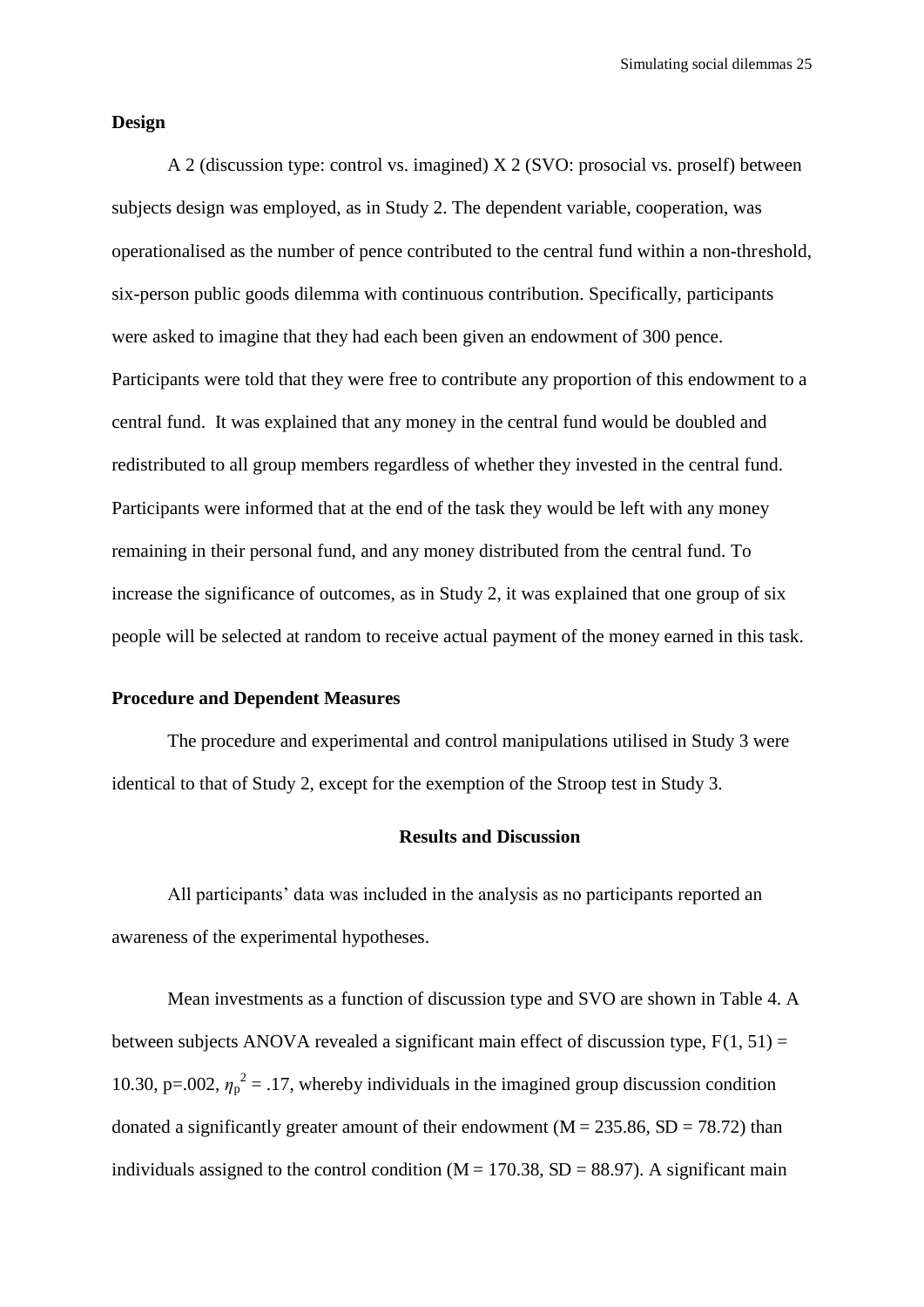effect of SVO was also detected,  $F(1, 51) = 3.85$ ,  $p = .05$ ,  $\eta_p^2 = .07$ , whereby prosocial individuals donated significantly more of their endowment  $(M = 215.50, SD = 78.90)$  than proself individuals ( $M = 176.67$ ,  $SD = 110.50$ ). The interaction between SVO and discussion type was non-significant  $(F(1, 51) = 0.97, p = .33)$ .

The results of Study 3 directly replicate those of Study 2 whereby imagined group discussion successfully increased cooperative behavior regardless of individuals' prior motives. The fact that the effect of imagined group discussion persisted within a nonthreshold dilemma allows us to have more confidence that the imagined group discussion effect is driven by a perceived cooperative group consensus, rather than compensatory behavior to account for others expected defection. The finding that both the effects of discussion condition and SVO became fully significant in Study 3 is consistent with Abele and Stasser's (2005) reasoning that the presence of a provision point provides an 'easy' or obvious solution and thus reduces the opportunity to observe the effects of other factors on behavior. Importantly, such findings demonstrate the importance of not blurring the distinction between step-level and continuous contribution public good dilemmas, but to employ a more differentiated examination of outcomes under both task demands (Abele et al., 2010).

#### **Study 4**

 Thus far in this investigation we have demonstrated the reliability of the imagined group discussion effect and provided support for role of a perceived cooperative consensus underlying effects. We next turned our attention to consider factors affecting the applicability of the technique beyond the laboratory.

 In previously reported experiments participants in the experimental conditions received no explicit instructions regarding the task in which their fellow group members are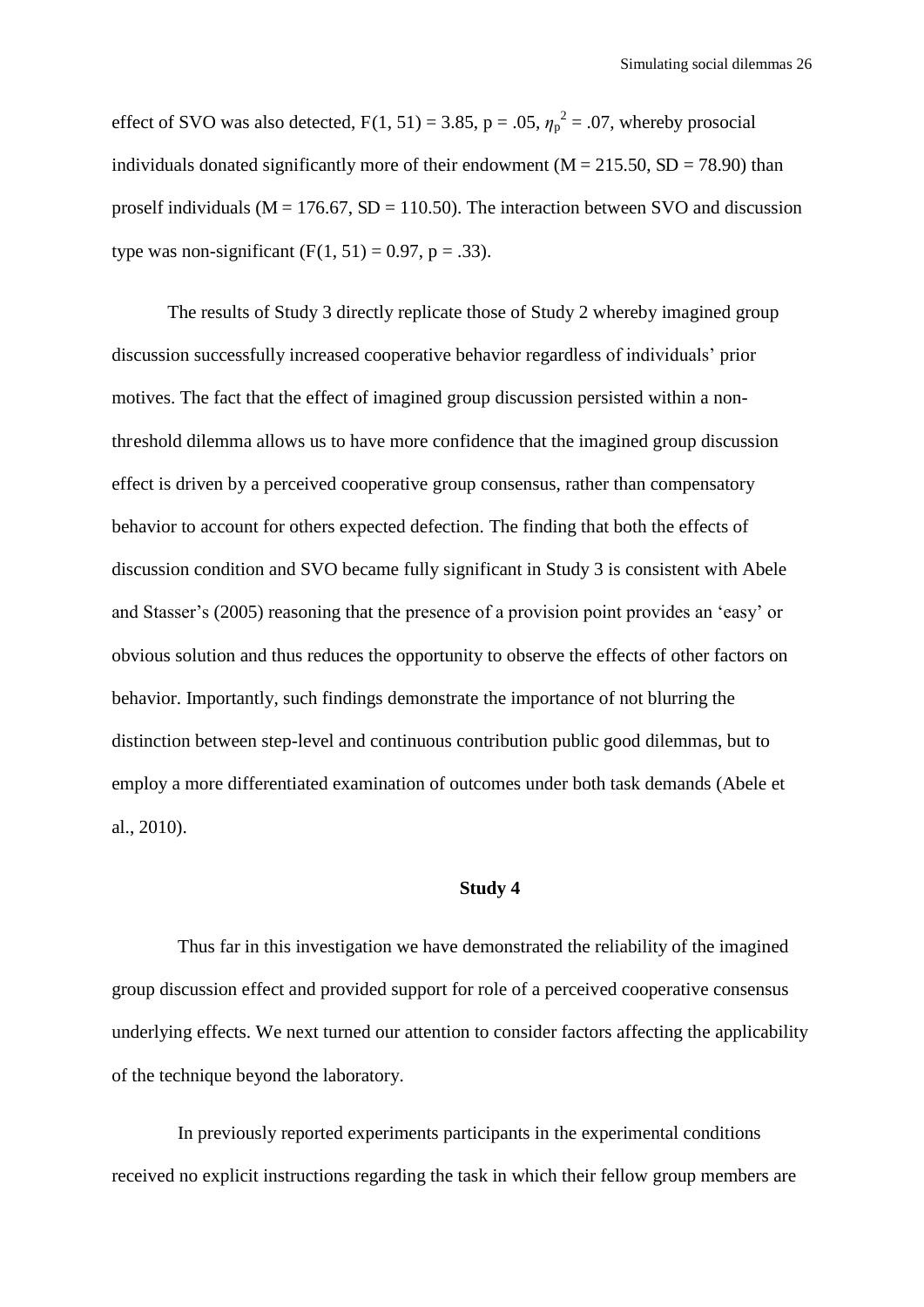engaged. We cannot, therefore isolate the contribution of the presumed role of others to imagined group discussion effects. Crucially, if the knowledge that others are mentally simulating mutual cooperation contributes, or entirely accounts for imagined group discussion effects, in order to be successful, applications derived from the effect must not only persuade individuals to engage with the intervention themselves, but also convince targets that other members of their community are doing the same. Accordingly, the aim of Study 4 was to confirm that the imagined group discussion effect will persist even when individuals are told they are the only group member completing the simulation.

#### **Method**

#### **Participants and Design**

 Fifty-one participants, 8 male and 43 females (1 individual did not indicate their gender) were allocated to a one factor between-subjects design with three levels (discussion type: control vs. standard experimental vs. individual experimental). Participants were aged between 18 and 49 ( $M = 20.69$ ,  $SD = 5.57$ ). Participants received partial course credit in exchange for their participation.

#### **Procedure**

Cooperation was measured in the same non-threshold, six-person public goods dilemma used in Study 3. In an identical fashion to the previously presented experiments participants were informed that they would shortly be taking part in an "investment game" for which they had been randomly assigned to a "virtual group" composed of other participants recruited for the experiment. Participants assigned to the standard experimental condition engaged in the imagined group discussion manipulation without any further instruction. Embedded in the imagery instructions for those in the individual experimental condition was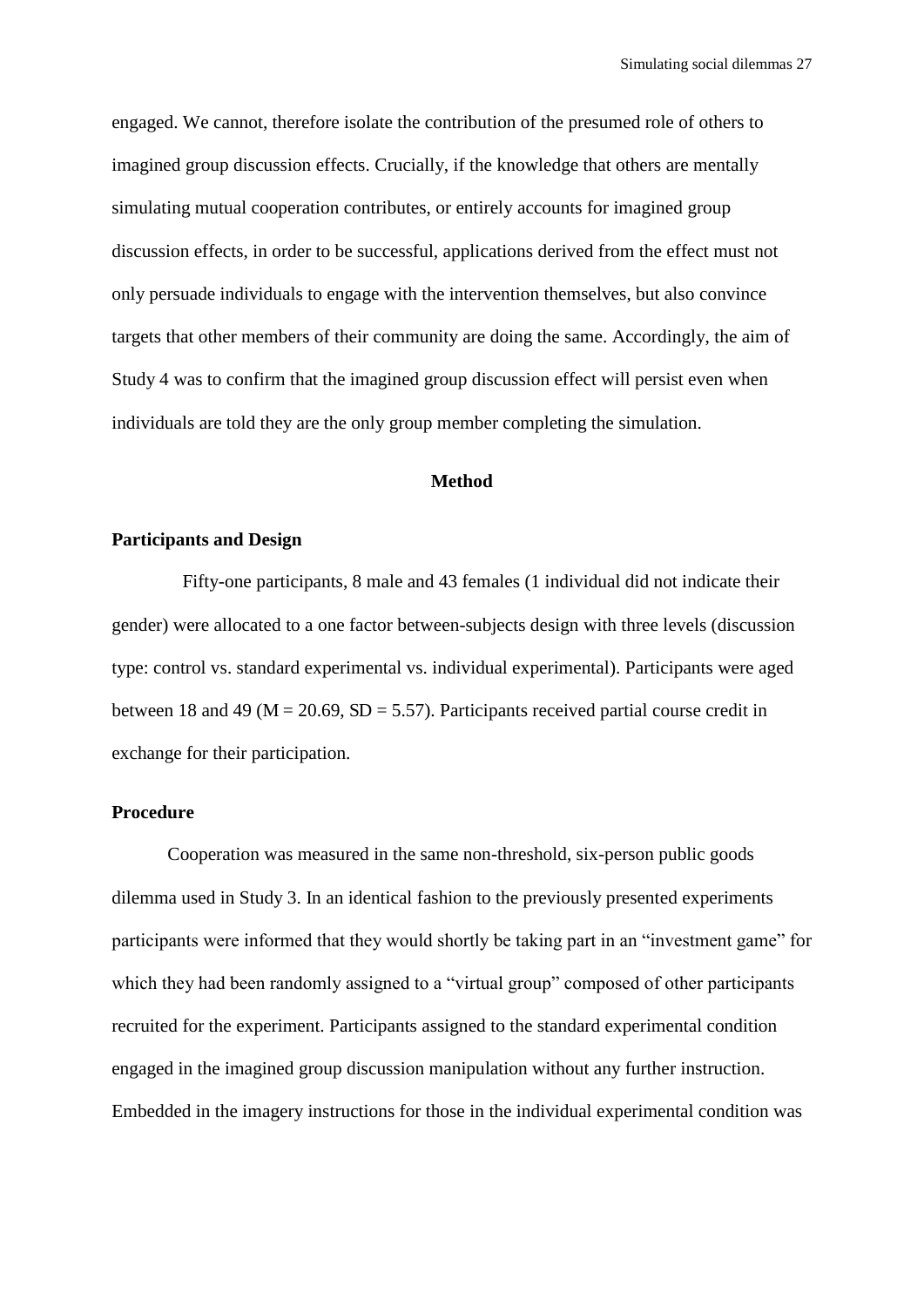the information that "you are the only person in your group who has been selected to complete this task".

Cooperative behavior was measured in an identical fashion to Study 2 and 3. After indicating their investment decision, participants in the individual experimental condition were asked to indicate how many of their other five group members completed the same task as them prior to making their investment decisions by way of a manipulation check.

#### **Results and Discussion**

Three participant's data was excluded for failure of the manipulation check. No participants successfully determined the experimental hypotheses within the PARH (Rubin et al., 2010).

#### **Cooperation**

Mean investments as a function of discussion condition are shown in Table 5. A univariate ANOVA conducted on invested decisions revealed omnibus effect of discussion condition,  $F(2, 46) = 3.56$ , p=.037,  $\eta_p^2 = .13$ . Planned pairwise comparisons revealed that cooperation was significantly higher than that of the control in both the standard experimental,  $t(46) = 2.35$ , p=.023, and individual experimental condition,  $t(46)$ , 2.24, p=.030. These latter two conditions did not differ  $(t(46) = 0.03, p=.95)$ .

The present results demonstrate that increased cooperation following imagined group discussion is not driven solely by the knowledge that other group members are engaging in simulated mutual cooperation, but persist when the involvement of other group members is removed. In terms of application implications, results provide support for the pure efficacy of imagined group discussion techniques. Even when individuals are explicitly informed that they are the sole group member participating in imagined group discussion, this knowledge does not impede prosocial behavior.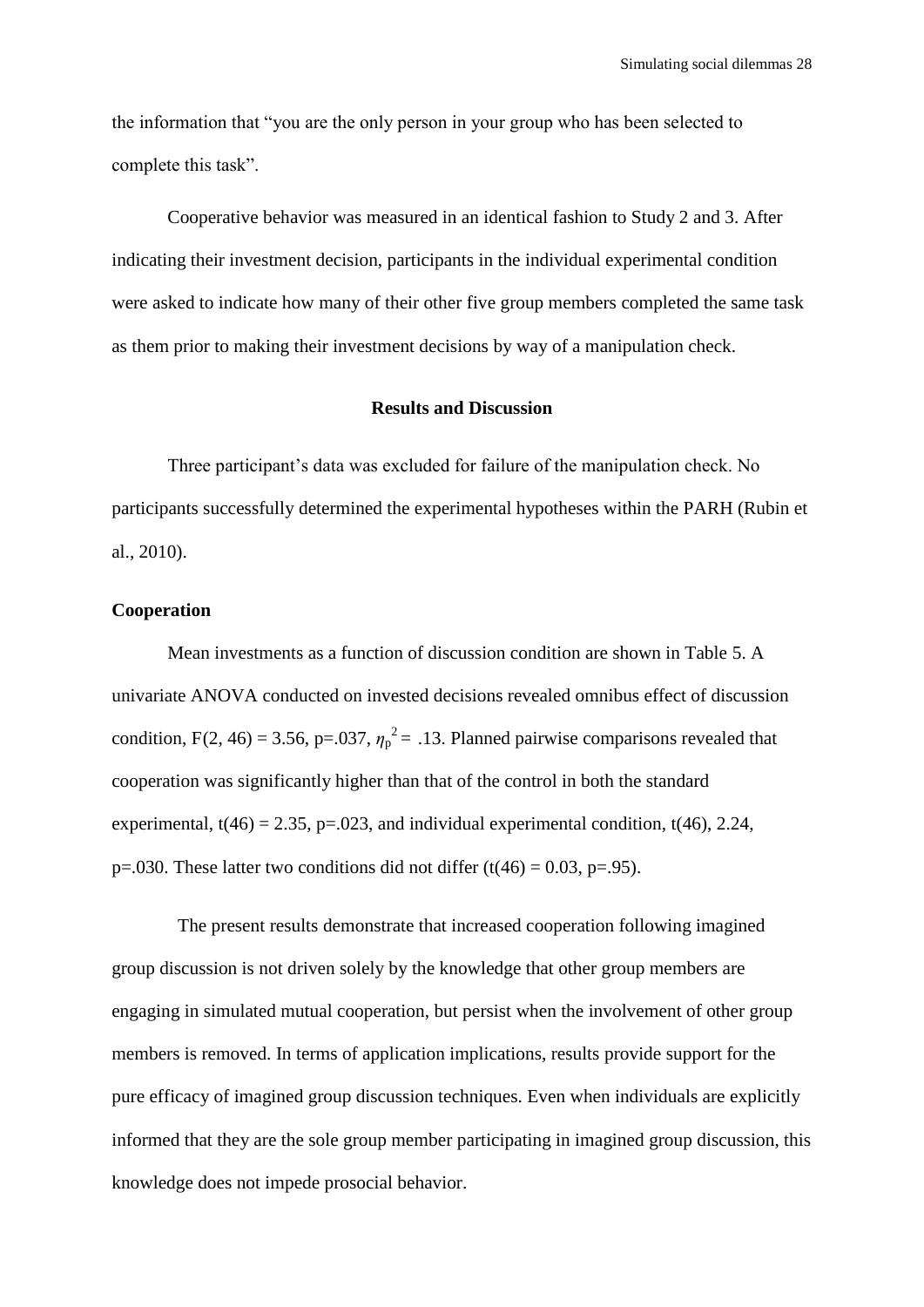#### **Study 5**

 As we have discussed, many real-world social dilemmas are not faced by small, face-to-face groups, but by large and often faceless groups, extended in both space and time. The aim of Study 5, therefore, was to test the efficacy of imagined group discussion for the resolution of social dilemmas within large-scale groups.

Previous research has demonstrated a robust negative relationship between the size of the group facing the dilemma and the proportion of cooperation (for review see Sally, 1995). Several explanations of this effect have been proposed, including diffusion of responsibility (Komorita, Parks & Hulbert, 1992) and reduced efficacy of the cooperative choice for ensuring collective welfare (Kerr, 1989). Whilst representing the strongest candidate intervention to negate the potentially disastrous consequences of this effect, the group discussion effect is inherently restricted in applicability to small, face-to-face groups. Accordingly, in Study 5 we investigated the potential of simulated group discussion to achieve what is unfeasible in reality and protect against the decline in cooperation in larger groups.

Within the current investigation we have reported evidence supporting the conclusion that imagined group discussion facilitates cooperation by increasing participant's subjective likelihood ratings of a cooperative consensus amongst their group, the same factor underlying the direct group discussion effect (Bouas & Komorita, 1996; Kerr & Kaufman-Gilliland, 1994). According to the linear expectations hypothesis, cooperative commitments are more likely to be made, and kept, as individuals expect more others to do likewise (Orbell et al., 1988). Extending this logic, we hypothesize that not only will imagined group discussion serve to negate the negative relationship between group size and cooperation, but the effect of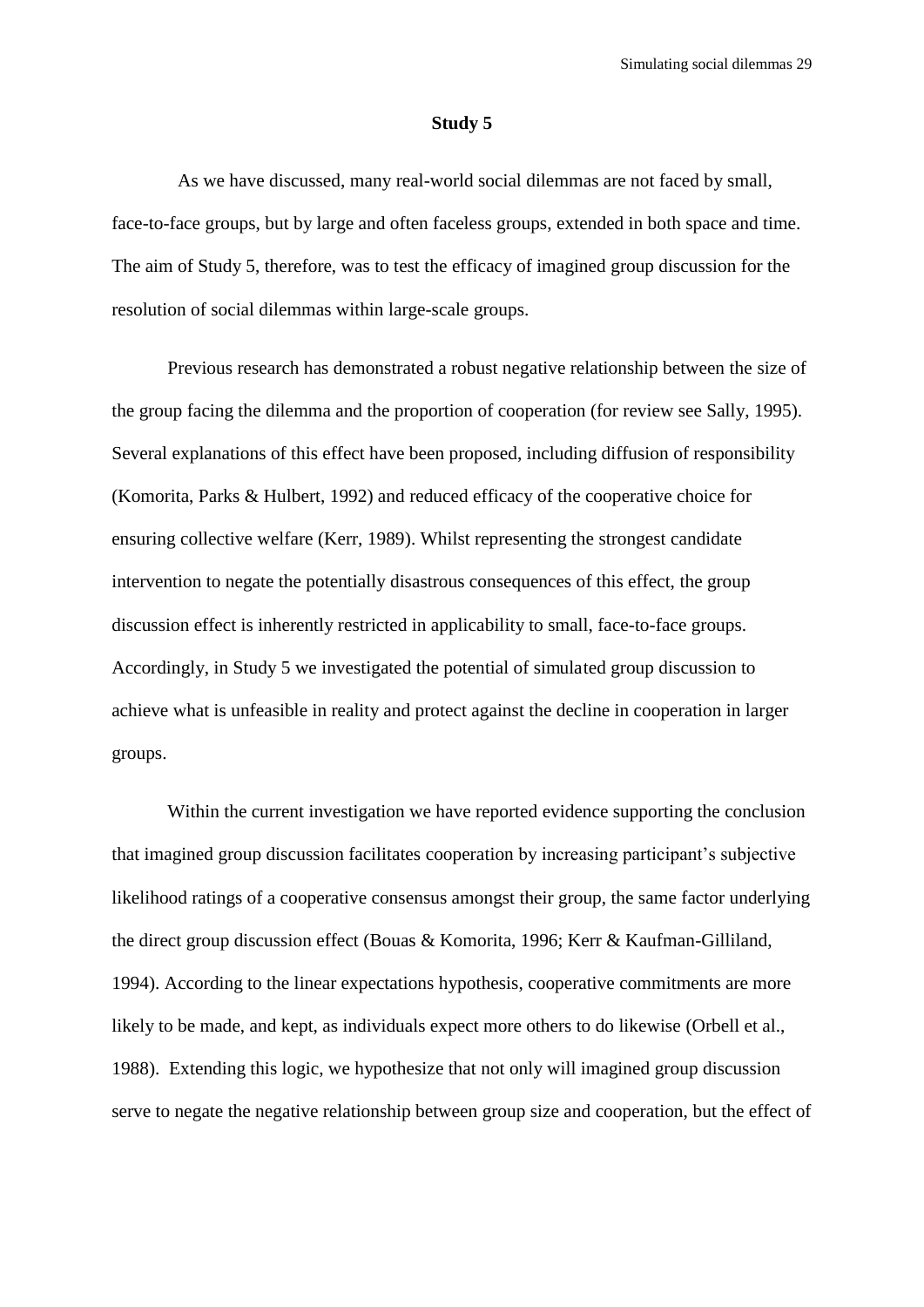imagined group discussion will actually increase in strength as the number of individuals contributing to the simulated cooperative group consensus increases.

#### **Method**

#### **Participants**

Seventy undergraduates at the University of Kent, 52 female and 18 male, aged between 17 and 26 ( $M = 18.76$ ,  $SD = 2.78$ ) received partial course credit in exchange for their participation.

#### **Design and Procedure**

A one factor (group size: 6-person vs. 12-person vs. 24-person) between subjects design was employed. Participants were presented with the standard instructions concerning the "investment game" they would shortly be playing. On a random basis participants were told that their virtual group for this investment game contained either 5, 11 or 23 others. By way of a manipulation check, an additional comprehension question was added to this study asking participants to state how many members their virtual group for the investment game contained. The imagined group discussion manipulation and measurement of cooperative behavior were identical to that of Study 3. Before indicating their investment decisions, participants' sense of commitment to honor the simulated group consensus was measured with a single item "I feel committed to invest in the central fund" (1, totally disagree to 7, totally agree).

#### **Results and Discussion**

The data from ten participants was removed from the analysis due to failure of the manipulation check. No participants successfully determined the experimental hypotheses within the PARH (Rubin et al., 2010).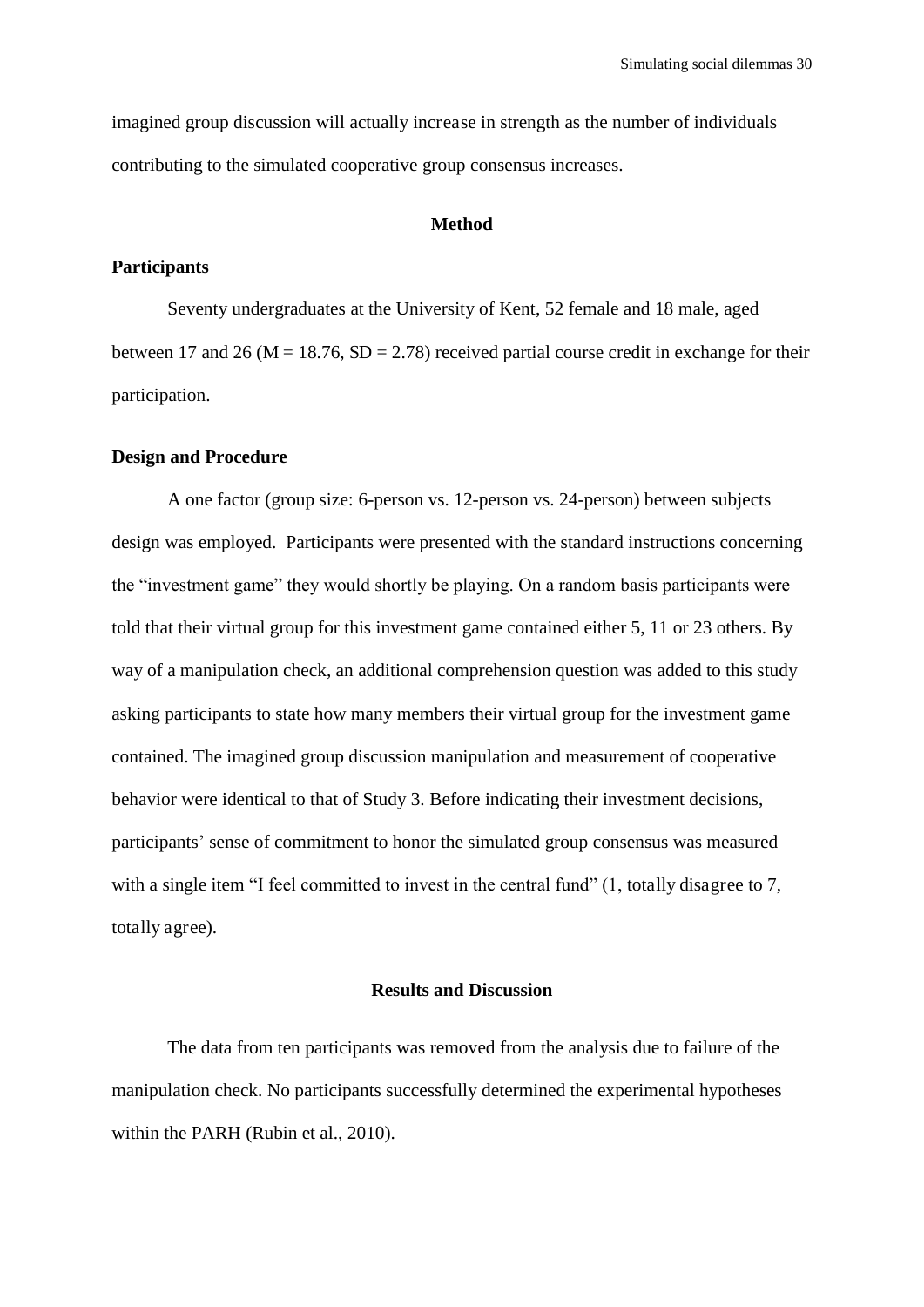#### **Cooperation**

Levene's (1960) indicated the presence of heterogeneity of variance in investment decisions between conditions (see Table 6 for means and standard deviations by condition). Accordingly the Welch-Satterthwaite adjustment (Satterthwaite, 1946; Welch, 1938) was employed on our between subjects ANOVA. This analysis indicated the presence of a significant main effect of group size on cooperation, F  $(2, 36.96) = 3.94$ , p=.03,  $\eta_p^2 = .11$ . We decomposed this effect with polynomial contrasts accounting for the unequal spacing of our quantitative factor, which revealed a significant linear trend,  $F(1, 36.96) = 6.52$ , p=.01. We also tested for a quadratic trend between group size conditions, which was not apparent (F(1,  $36.96$ ) = 0.51, p=.48).

#### **Cooperative Commitments**

Levene's (1960) test again indicated the presence of heterogeneity of variance in cooperative commitments between conditions (see Table 6 for means and standard deviations by condition). A further ANOVA employing the Welch-Satterthwaite adjustment (Satterthwaite, 1946; Welch, 1938) revealed a significant effect of group size on cooperative commitments,  $F(2, 36.90) = 3.72$ ,  $p=.03$ ,  $\eta_p^2 = .09$ . In line with cooperation results, polynomial contrasts revealed a significant linear trend in cooperative commitments between group size conditions,  $F(2, 36.90) = 5.10$ ,  $p=.03$ , and a non-significant quadratic trend,  $F(2, 10.90) = 5.10$ ,  $p=.03$ , and a non-significant quadratic trend,  $F(2, 10.90) = 5.10$ ,  $p=.03$ , and a non-significant quadratic t  $57$ ) = 0.58, p=.45.

Preacher and Hayes' (2008) bootstrapped procedure was employed to test the indirect effect of cooperative commitments on cooperation rates. The polynomial contrast coefficients testing for the linear trend were used to explore the mediation effects relating to the three group size conditions Results for the simple meditational model (see Figure 2) demonstrated a significant indirect effect of cooperative commitments on the linear effect of group size on cooperation, as indicated by the lack of the presence of a zero within the 95%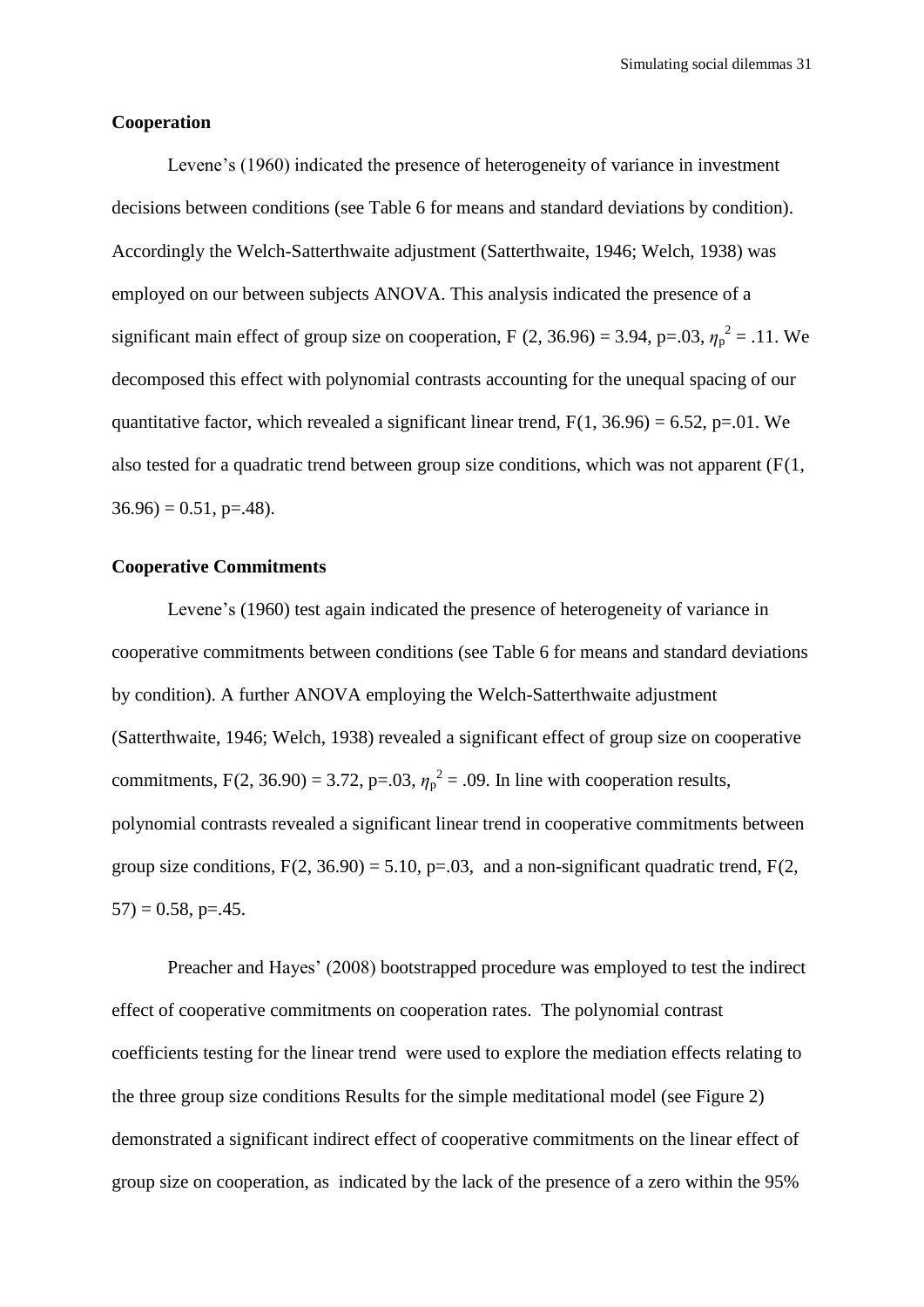bias corrected and accelerated (Efron, 1987) bootstrapped confidence intervals (LLCI = 3.30,  $ULCI = 45.66$ . When controlling for the effect of cooperative commitments, the direct effect of group size on cooperation lost significance, indicating the presence of full mediation.

In line with the linear expectations hypothesis (Orbell et al., 1988) the results of Study 5 support the conclusion that as the number of individuals contributing to a simulated cooperative consensus increases, it becomes easier for individuals to personally commit to cooperate, resulting in greater subsequent cooperative behavior. While the applicability of face-to-face group discussion manipulations beyond the laboratory is uncertain, the present results support the conclusion that far from being a mere proxy for real experience, mental simulation represents a critical cognition exerting a powerful influence on behavior, diverging, and in this case, exceeding the potential afforded by reality.

#### **General Discussion**

While group discussion represents an effective means of increasing cooperation in small, localised groups, its benefits remain unrealised outside of the laboratory (Meleady et al., in press). In line with findings that mentally simulating social situations can elicit the same responses as the real experience itself (Garcia et al., 2002; Stathi & Crisp, 2008; Turner, Crisp & Lambert, 2007), the present research investigated whether the benefits associated with group discussion can be achieved indirectly through imagined group discussion. Five experiments support the conclusion that when individuals imagine a group discussion with nominal group members they engage in conscious processes that parallel the crucial processes underlying face-to-face discussion, thereby eliciting cooperative behavior.

Study 1 provided an initial demonstration of the effectiveness of imagined group discussion as a proxy for direct discussion manipulations. The effects of face-to-face discussion and imagined group discussion were driven by a perceived cooperative group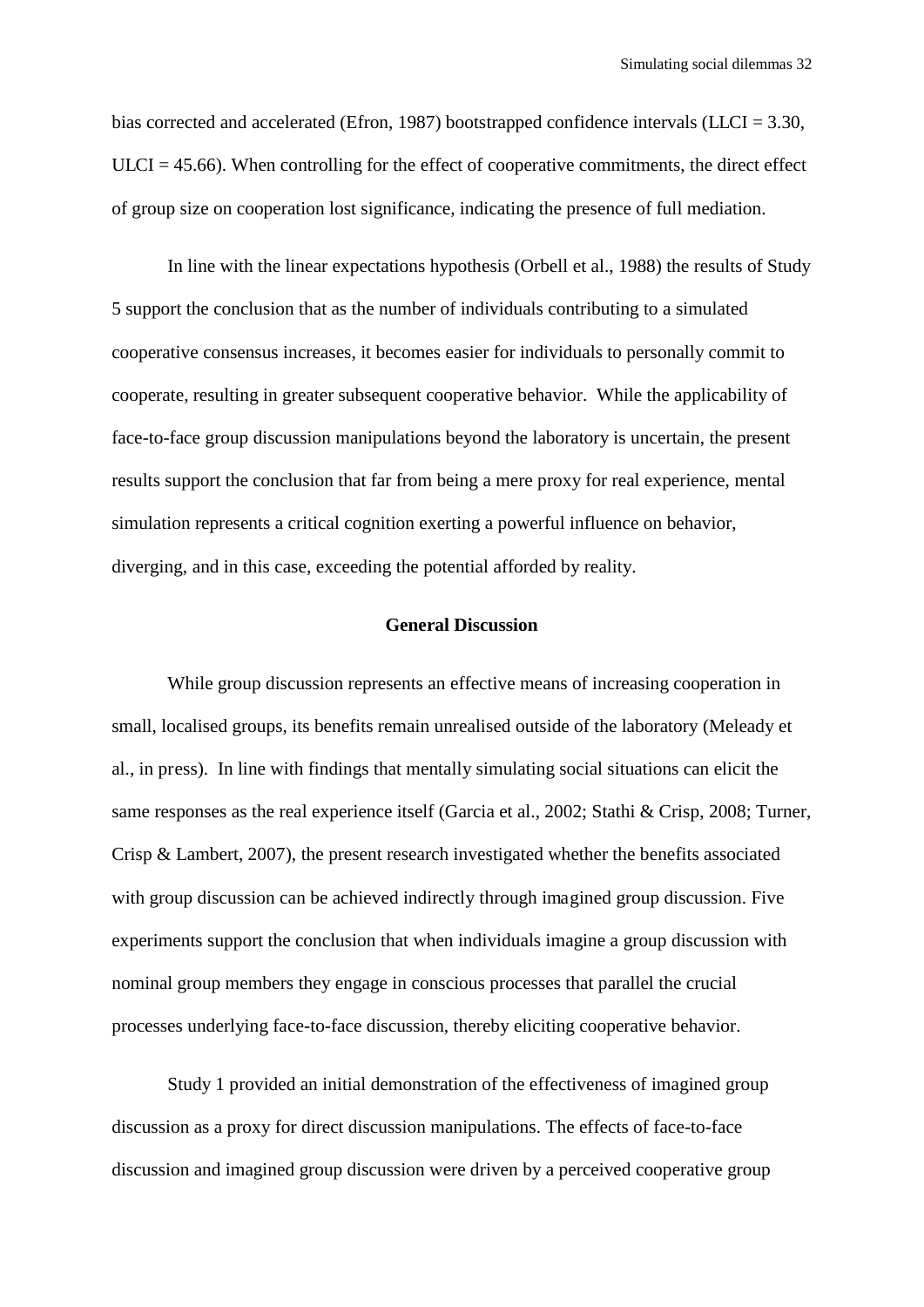consensus. Study 2 provided a conceptual replication of the effectiveness of imagined group discussion within a public goods dilemma and demonstrated that imagined group discussion successfully increased cooperation regardless of individuals' prior motives. Whilst effective, the self-regulation required by imagined group discussion within proself individuals lead to subsequent cognitive depletion. Study 3 replicated results within a non-threshold public good dilemma, providing more confidence that the imagined group discussion effects are founded upon a perceived cooperative consensus. Support for the pure efficacy of imagined group discussion techniques was provided by Study 4, as the removal of the presumed role of others was not found to impede prosocial behavior following imagined group discussion manipulations. Finally, in Study 5, we demonstrated how imagined group discussion can exceed the potential afforded by reality and reverse the typical negative relationship between group size and cooperative behavior.

Although imagined group discussion was found to exert a weaker effect on cooperative behavior than direct, face-to-face discussion, we suggest that imagined group discussion may represent an effective means of increasing individuals' inclination to seek out opportunities for face-to-face negotiation. Previous research has demonstrated that after imagining a hypothetical future behavior, not only do participants rating of the likelihood of the event increase, they also express greater intentions to engage in the activity (Carroll, 1978; Crisp et al., 2010; Husnu & Crisp, 2010; Pham & Taylor, 1999; Ross, Lepper, Strack & Steinmetz, 1977; Sherman, Zehner, Johnson & Hirt, 1983). Accordingly, we predict a secondary effect of imagined group discussion whereby imagery interventions serve to increase individuals' inclination to seek out opportunities for more powerful, face-to-face negotiation when opportunities are available, for instance by attending community meetings or focus groups. Advancing imagined group discussion interventions therefore represents an important agenda for future research.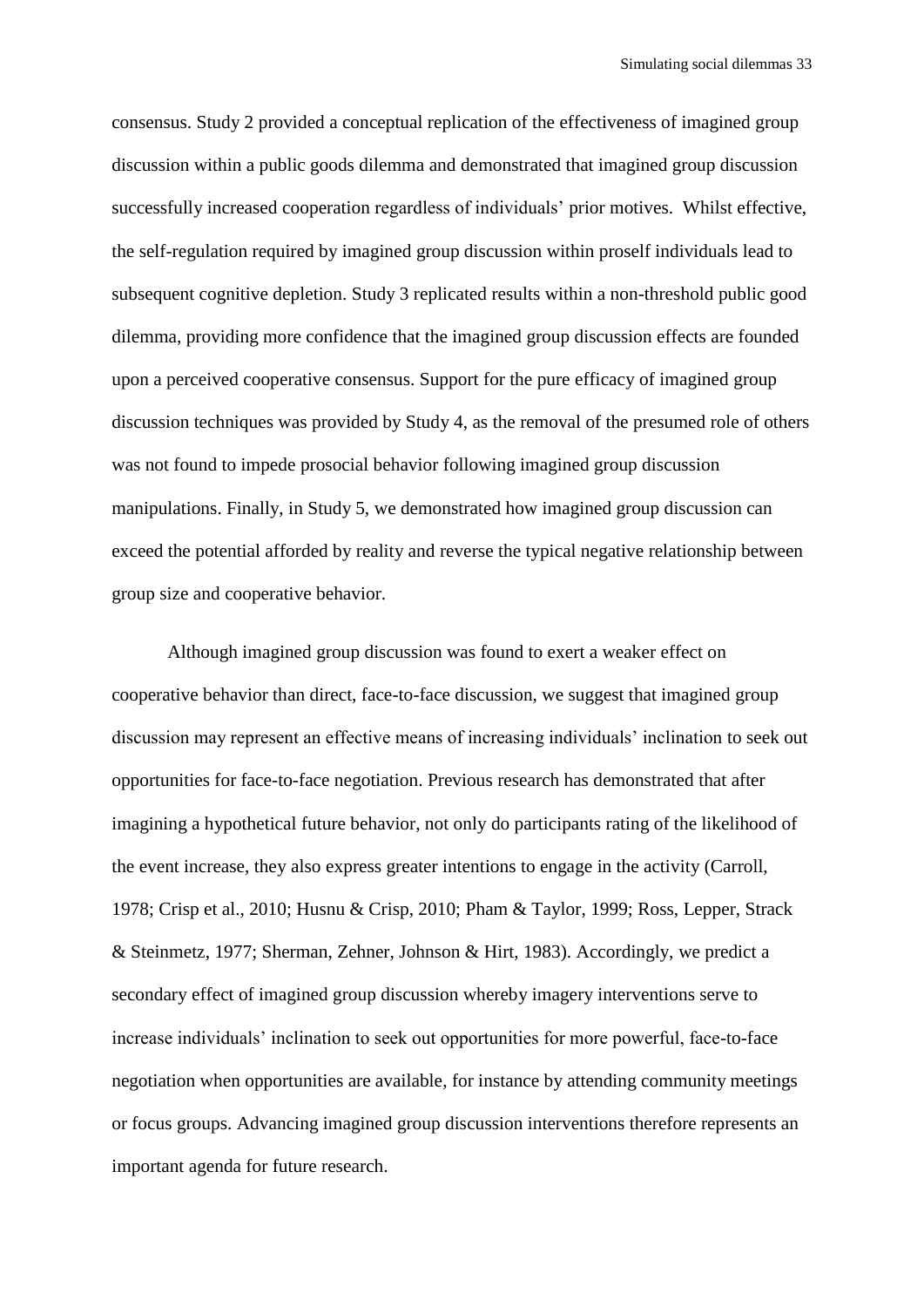A number of findings strengthen our ability to reject demand characteristics as an alternative explanation for imagined group discussion effects. Firstly, we have shown that the effect of imagined group discussion on cooperation reliably exceeds that of a control condition highly directive towards the cooperative choice, supporting that there is more at work within imagined group discussion manipulations than participants desire to appease the experimenter (Orne, 1962). Secondly, across all studies, not one participant successfully identified the experimental rationale, as assessed with Rubin and colleagues' (2010) PARH measure. It is not plausible that participants purposely acted in accordance with expectations of the experimenter if they are unable to identify these expectations. Moreover, Study 2 detected an effect of imagined group discussion on Stroop interference within proself individuals. We argue that the fact that individuals in the experimental and control conditions are found to react in different, predictable ways on this more implicit measure due to their personality eliminates the possibility that the basic task is transparent and responses are a result of mere compliance.

Furthermore, the beneficial effects of mental simulation within previous research are generally dependent on positive direction inherent in the simulation instructions. Within research reporting behavioral outcomes, whether achievement of health-related goals (Greitemeyer & Wurz, 2006), sports performance (e.g. Shaw & Goodfellow, 1997; Woolfolk, Parrish & Murphy, 1985) academic achievement (Pham & Taylor, 1999) or interview performance (Knudstrup, Segrest & Hurley, 2003), simulation scripts are not open-ended but explicitly direct individuals to imagine successfully achieving their goals. This positive direction inherent in the simulation scripts in previous research is not discounted as demand.

Our results support the conclusion that imagined group discussion clarifies the nature of the social problem by rendering acooperative group consensus an accessible source of diagnostic information, allowing individuals to form expectations about the behavior of their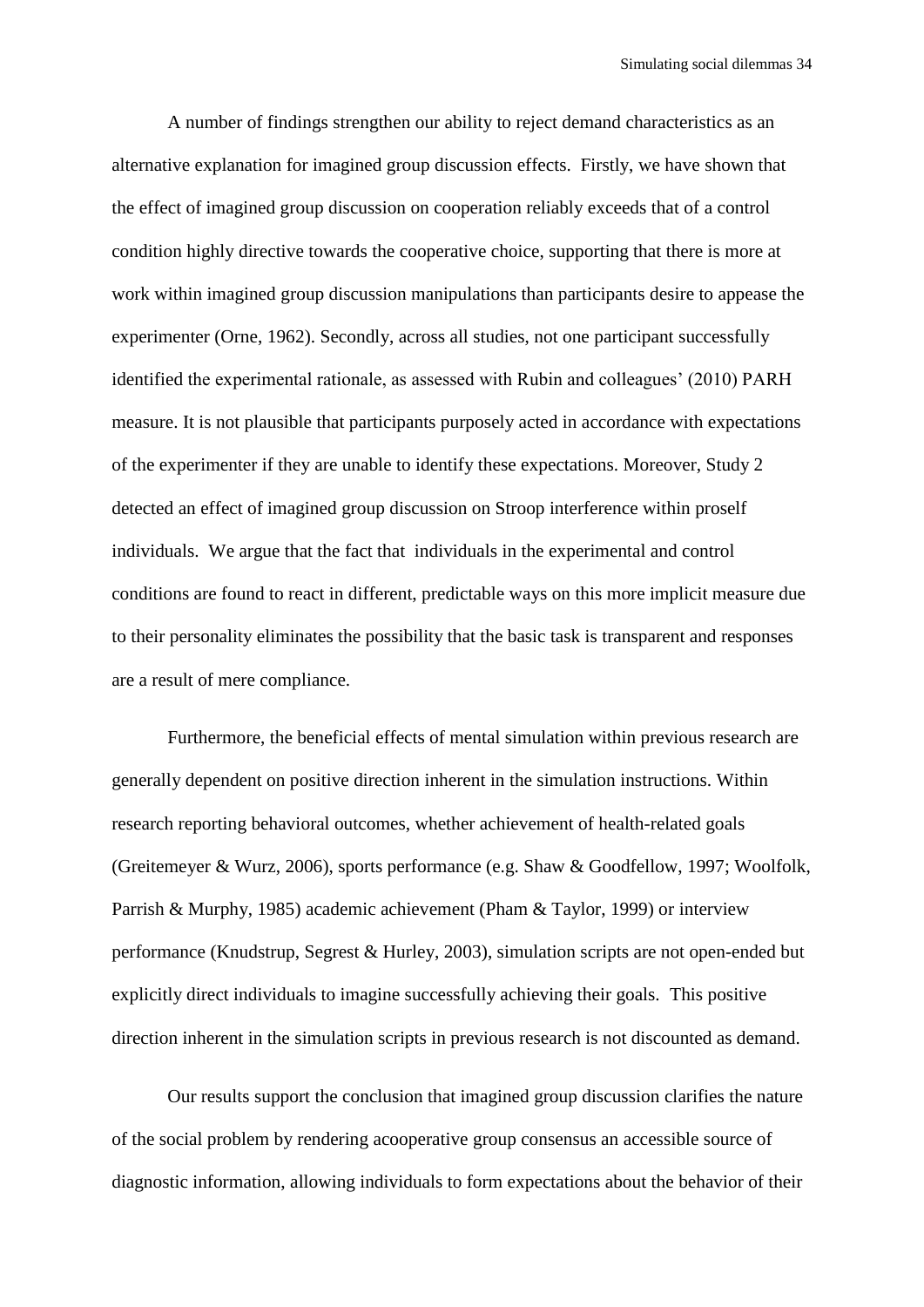group members and to establish beliefs that others expect them to honor this consensus (Bouas & Komorita, 1996; Kerr & Kaufman-Gilliland, 1994). In this way, we suggest that individuals' cooperative behavior after imagined group discussion is reflective of normative concerns of appropriate social behavior within their group, rather than the experimenters' appropriately defined behavior. As Kerr (1995) notes, the demonstration of the power of norms within social dilemmas research should not be confused or dismissed as an uninteresting response to demand characteristics. Rather, we believe our novel results to be both theoretically, and practically important.

#### **Theoretical Implications**

As we have seen, it is generally accepted that the critical process underlying the success of group discussion for eliciting cooperative behavior is the formation of a perceived cooperative consensus amongst group members (Bouas & Komorita, 1996; Hopthrow & Hulbert, 2005; Kerr & Kaufman-Gilliland, 1994; Orbell et al., 1988). The present research demonstrates that if a perceived consensus can be achieved indirectly, the same benefits can be enabled. The present findings suggest that mental simulation represents one, deceptively simple, means of achieving this aim.

The current findings also present implications for the broader mental simulation literature. Although mental imagery is an important phenomenon in a range of psychological domains, it has enjoyed very little systematic attention in the social psychological literature. Although the use of imagery techniques as a proxy for real behavior or experiences is commonplace within experimental social psychology (e.g. Cameron & Rutland, 2006; Shelton & Richeson, 2005), imagery is typically not employed as a causal factor expected to independently exert an impact on behaviors of interest. By replicating findings that mentally simulating social situations can elicit the same behavior responses as the real experience itself (Blair, Ma & Lenton, 2001; Garcia et al., 2002; Stathi & Crisp, 2008; Turner et al., 2007), the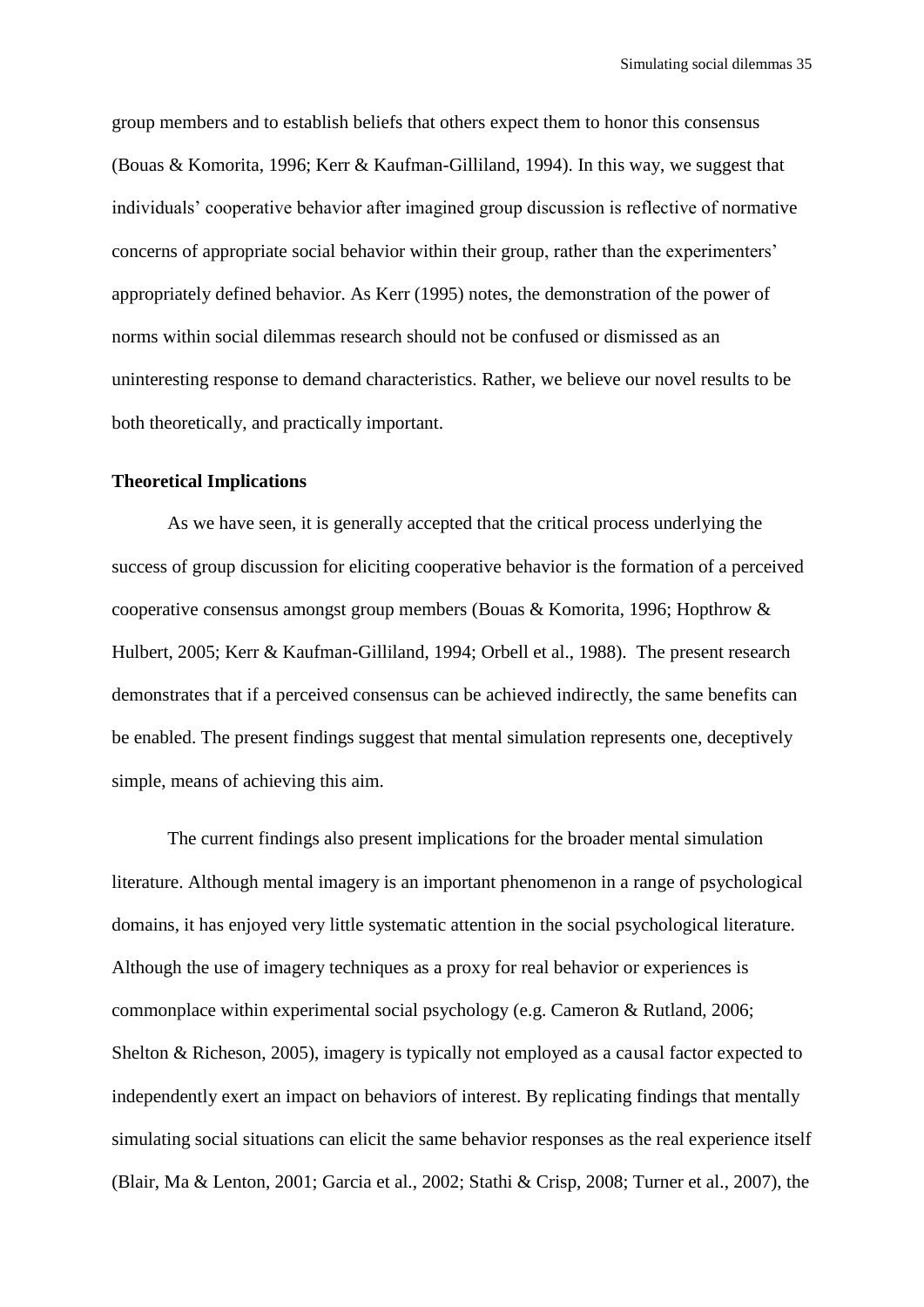present results support an emerging body of research demonstrating that mental simulating social situations represents a crucially important technique in its own right exerting a powerful affect on social cognition, affect and behavior.

#### **Practical Implications**

The present research has successfully developed an entirely new means to increase cooperative behavior, which, unlike direct group discussion, is utilisable within society's most imperative, social dilemmas, including issues of environmental degradation and enabling the balanced and equitable distribution of limited natural resources. With households and private transport accounting for 42% of carbon emissions, 50% of public water supply and 15% of controlled waste (Department for Environmental, Food and Rural Affairs [DEFRA], 2008) there is much interest amongst policymakers to find means to produce shifts towards "greener" lifestyles. In fact, harnessing insights from behavioral economics and social psychology to promote more responsible consumption was amongst the primary objectives outlined in the new UK government's coalition agreement (HM Government, 2010). With further research to refine the optimising conditions we suggest that imagined group discussion represents an intervention firmly grounded in a multidisciplinary research basis that can be readily applied to promote individual restraint within real world situations of interdependence.

#### **Conclusions**

This research provides evidence that mentally stimulating a group discussion regarding a social dilemma successfully increases cooperative behavior. Across five experiments, results support the conclusion that when individuals imagine discussing a social dilemma with 'virtual' group members they engage in cognitive processes consonant with those underlying face-to-face group discussion, resulting in higher levels of cooperative behavior. Future research is needed to further refine the conditions under which imagined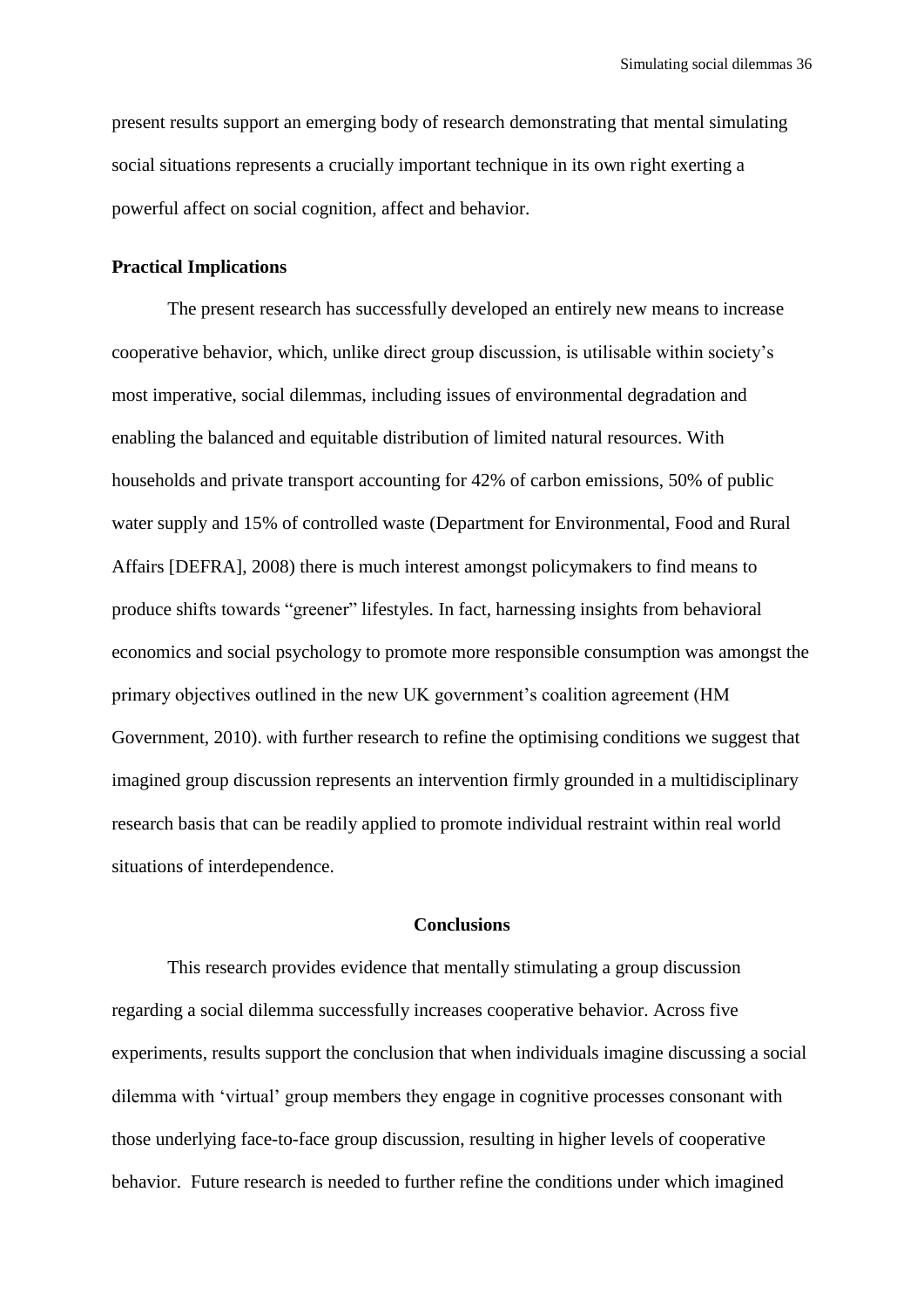group discussion is maximally effective. However, these initial findings leave us optimistic of the potential for imagined group discussion to be applied as a versatile and inexpensive strategy to encourage individuals to sacrifice self-interest in favour of more socially responsible behaviour.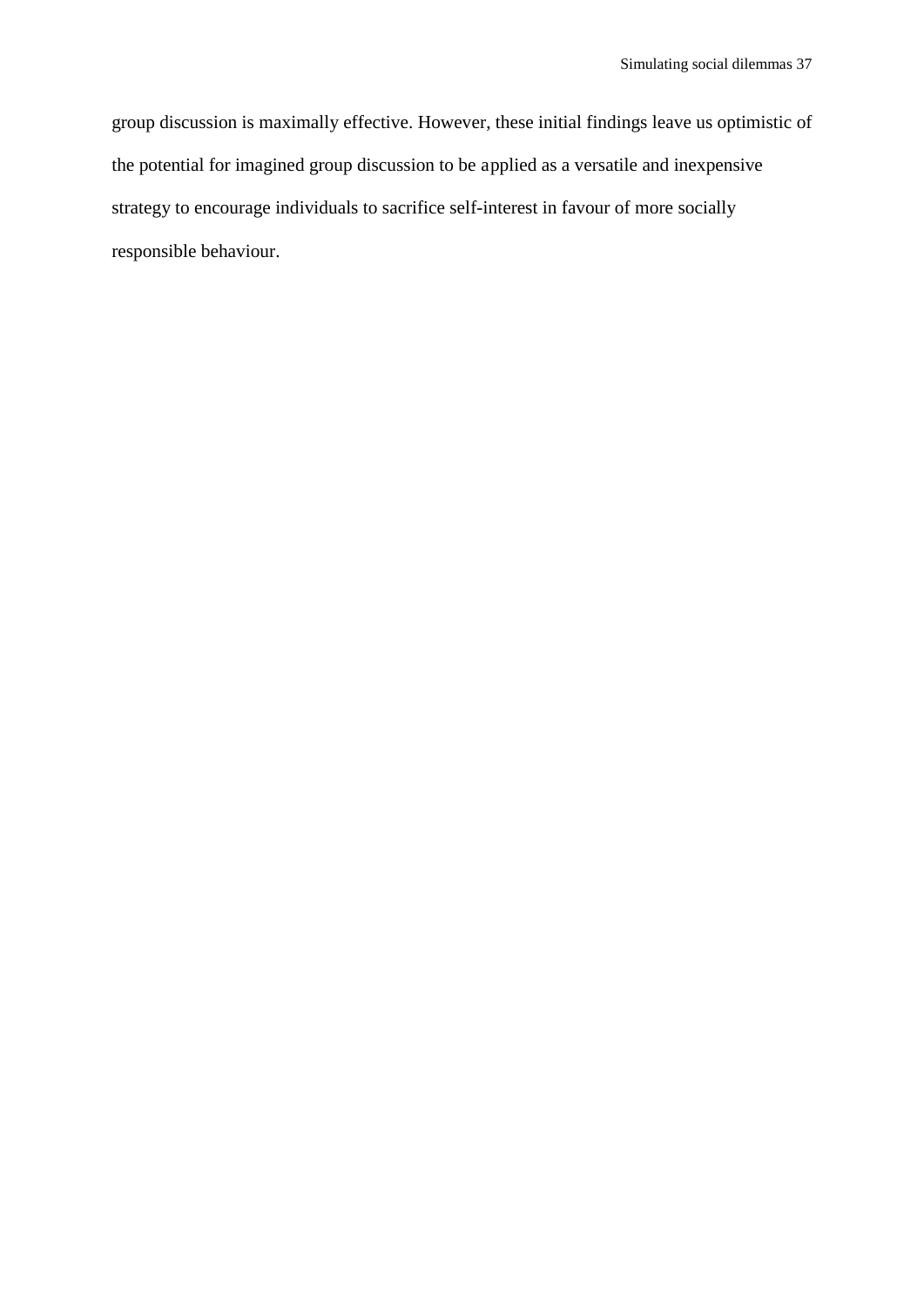#### References

- Abele, S., Stasser, G., & Chartier, C. (2010). Conflict and coordination in the provision of public goods: A conceptual analysis of continuous and step-level games. Personality and Social Psychology Review, 14, 385-401. doi: 10.1177/1088868310368535.
- Abele, S. & Stasser, G. (2005). Continuous versus step-level public good games. ERIM Report Series. Retrieved from http://ssrn.com/abstract=797939.
- Anderson, C.A. (1983). Imagination and expectation: The effect of imagining behavioral scripts on personal intentions. Journal of Personality and Social Psychology, 45, 293- 305. doi: 10.1037/0022-3514.45.2.293.
- Balliet, D., Parks, C., & Joireman, J. (2009). Social value orientation and cooperation in social dilemmas: A meta-analysis. Group Processes and Intergroup Relations, 12, 533-547. doi: 10.1177/1368430209105040.
- Baumeister, R. F., Muraven, M., & Tice, D. M. (2000). Ego depletion: A resource model of volition, self-regulation, and controlled processing. Social Cognition, 18, 130-150. doi: 10.1521/soco.2000.18.2.130.
- BBC news (2011, December 12). Thames Water in drought warning. Retrieved February 28, 2012 from http://www.bbc.co.uk/news/uk-england-berkshire-16137202
- Bicchieri, C., & Lev-On, A. (2007). Computer-mediated communication and cooperation in social dilemmas: An experimental analysis. Politics, Philosophy, and Economics, 6, 139- 168. doi: 10.1177/1470594X07077267.
- Blair, I.V., Ma, J.E., & Lenton, A.P. (2001). Imagining stereotypes away: The moderation of implicit stereotypes through mental imagery. Journal of Personality and Social Psychology, 81, 828-841. doi: 10.1037/0022-3514.81.5.828.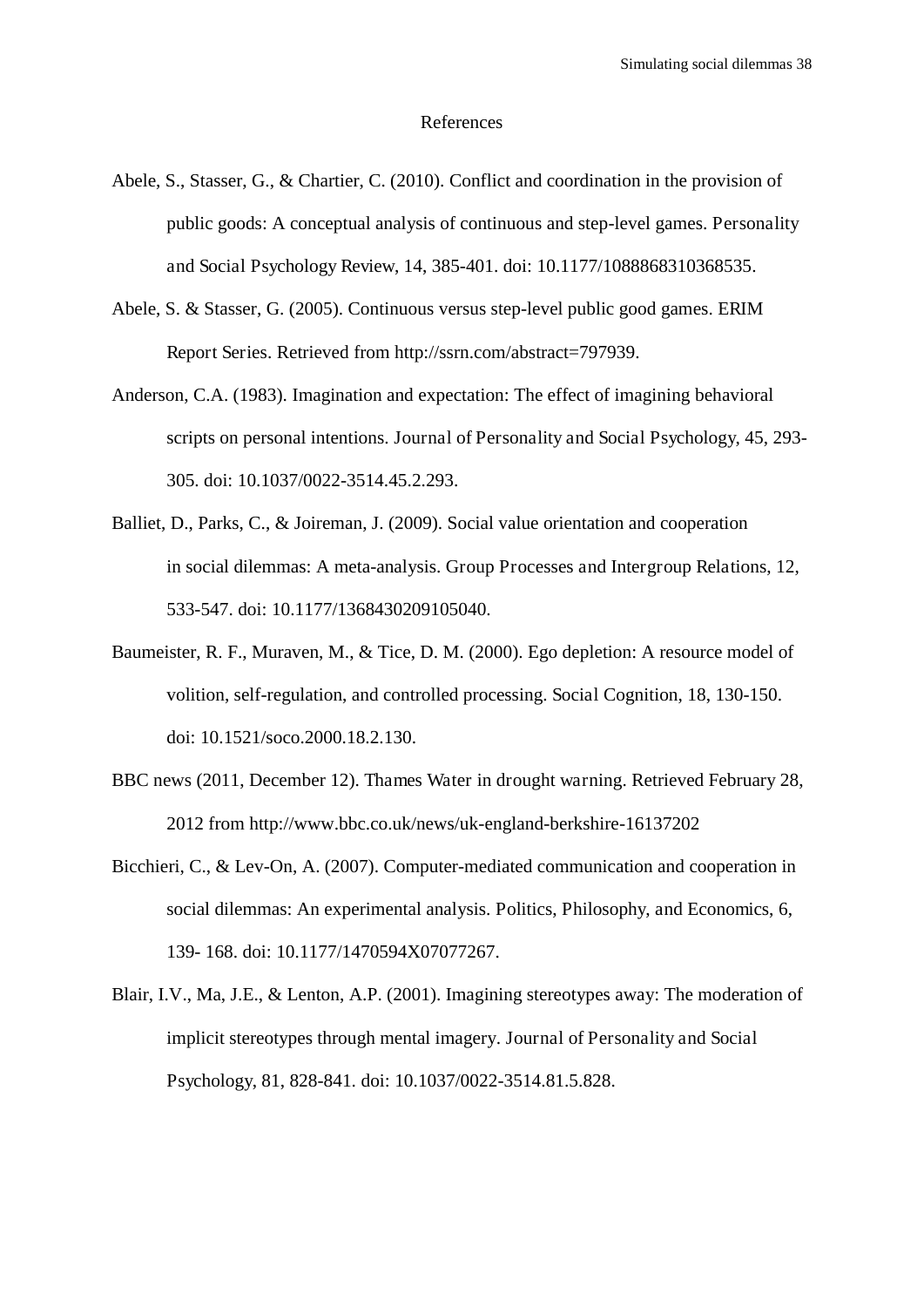- Bouas, K. S., & Komorita, S. S. (1996). Group discussion and cooperation in social dilemmas. Personality and Social Psychology Bulletin, 22, 1144–1150. doi: 10.1177/01461672962211005.
- Braver, S.L., & Wilson, L.A. (1986). Choice in social dilemmas: Effects of communication within subgroups. Journal of Conflict Resolution, 30, 51-62. doi: 10.1177/0022002786030001004.
- Brown, G. P., MacLeod, A. K., Tata, P., & Goddard, L. (2002). Worry and the simulation of future outcomes. Anxiety, Stress, and Coping, 15, 1–17. doi: 10.1080/10615800290007254.
- Caldwell, M. (1976). Communication and sex effects in a five-person prisoner's dilemma game, Journal of Personality and Social Psychology, 33, 273–280. doi: 10.1037/0022-3514.33.3.273.
- Cameron, L. & Rutland, A. (2006). Extended contact through story reading in school: Reducing children's prejudice towards the disabled. Journal of Social Issues, 62, 469- 488. doi: 10.1111/j.1540-4560.2006.00469.x.
- Carroll, J.S. (1978). The effect of imagining an event on expectations for the event: An interpretation in terms of the availability heuristic. Journal of Experimental Social Psychology, 14, 88-96. doi: 10.1016/0022-1031(78)90062-8.
- Crisp, R.J, Birtel, M.D., & Meleady, R. (2011). Mental simulations of social thought and action: Trivial tasks or tools for transforming social policy. Current Directions in Psychological Science, 20 (4), 261-264. doi: 10.1177/0963721411413762.
- Crisp, R.J., Husnu, S., Meleady, R., Stathi, S., & Turner, R. N. (2010). From imagery to intention: A dual route model of imagined contact effects. European Review of Social Psychology, 21, 188-236. doi:10.1080/10463283.2010.543312.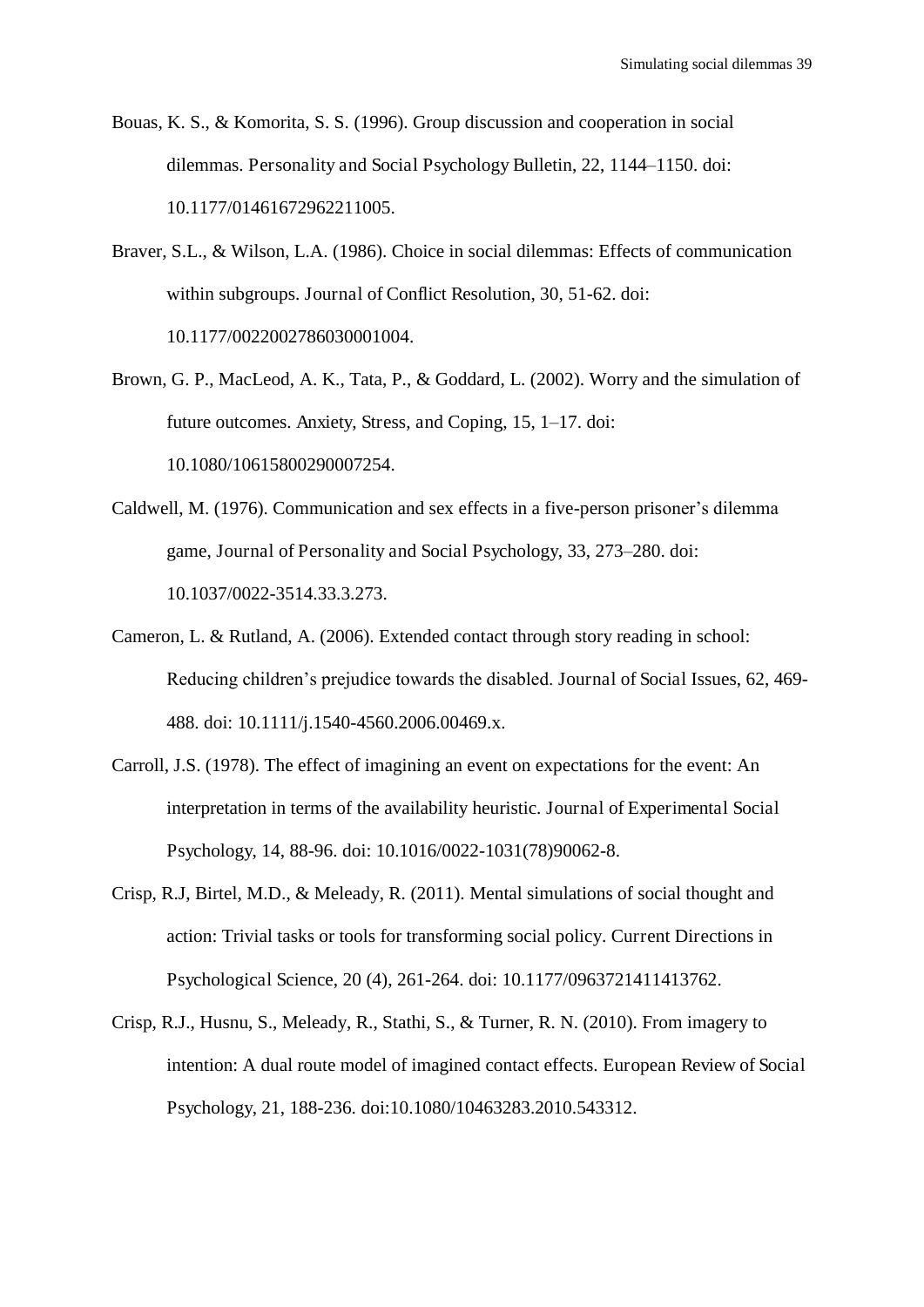- Crisp, R.J. & Turner, R.N. (2012). The imagined contact hypothesis. In J. Olson & M.P. Zanna (Eds.). Advances in Experimental Social Psychology (vol.46, pp.125-182). Orlando, FL: Academic Press.
- Dawes, R. M. (1980). Social dilemmas. Annual Review of Psychology, 31, 169–193. doi: 10.1146/annurev.ps.31.020180.001125,
- Dawes, R. M., McTavish, J., & Shaklee, H. (1977). Behavior, communication, and assumptions about other people's behavior in a commons dilemma situation. Journal of Personality and Social Psychology, 35, 1–11. doi: 10.1037/0022-3514.35.1.1..
- De Cremer, D., & Van Vugt, M. (1999). Social identification effects in social dilemmas: A transformation of motives. European Journal of Social Psychology, 29, 871–893. doi: 10.1002/(SICI)1099-0992(199911)29:7<871::AID-EJSP962>3.0.CO;2-I.

DEFRA (2008). A framework for pro-environmental behaviors. January, 2008.

- Deutsch, M. (1958). Trust and suspicion. Journal of Conflict Resolution, 2, 265-279. doi: 10.1177/002200275800200401.
- Efron, B. (1987). Better bootstrap confidence intervals. Journal of the American Statistical Association, 82, 171-172. doi:10.2307/2289144.
- Engle, R. W. (2001). What is working memory capacity? In H. L. Roediger, J. S. Nairne, I. Neath, & A. M. Suprenant (Eds.), The nature of remembering: Essays in honor of Robert G. Crowder (pp. 297–314). Washington, DC: American Psychological Association.
- Escalas, J.E., & Luce, M.F. (2003). Process versus outcome thought focus and advertising. Journal of Consumer Psychology, 13, 246-254. doi: 10.1207/S15327663JCP1303\_06.
- Escalas, J.E., & Luce, M.F. (2004). Understanding the effects of process-focused versus outcome-focused thought in response to advertising. Journal of Consumer Research, 31, 274-285. doi: 10.1086/422107.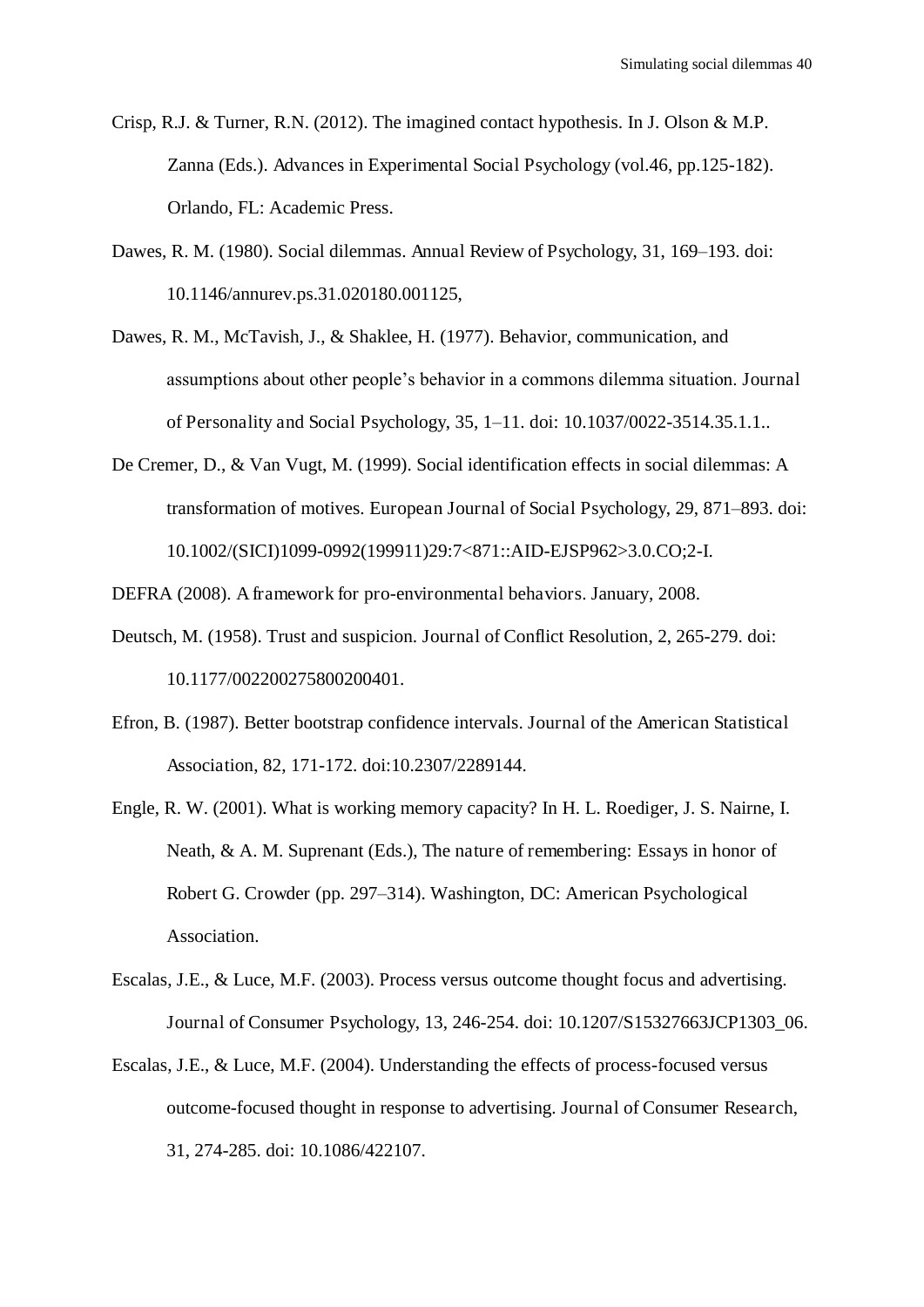- Fazio, R.H., Powell, M.C., & Herr, P.M. (1983). Toward a process model of the attitudebehavior relation: Assessing one's attitude upon mere observation of the attitude object. Journal of Personality and Social Psychology, 44, 723-735. doi: 10.1037/0022-3514.44.4.723
- Feltz, D.L., & Landers, D.M. (1983). The effects of mental practice on motor skill learning and performance: A meta-analysis. Journal of Sport Psychology, 5, 271-351.
- Garcia, S.M., Weaver, K., Moskowitz, G.B., & Darley, J.M. (2002). Crowed minds: The implicit bystander effect. Journal of Personality and Social Psychology, 83, 843-853. doi: 10.1037/0022-3514.83.4.843.
- Gregory, L.W., Cialdini, R.B., & Carpenter, K.M. (1982). Self-relevant scenarios as mediators of likelihood estimates and compliance; does imagining make it so? Journal of Personality and Social Psychology, 43, 89-99. doi 10.1037/0022- 3514.43.1.890022-3514.43.1.89.
- Greitemeyer, T., & Würz, D. (2006). Mental simulation and the achievement of health goals: The effect of goal difficulty. Cognition, Imagination, and Personality, 25, 239-251. doi: 10.2190/D4UA-RQFQ-0H5T-W9YY.
- Hardin, G. (1968). The tragedy of the commons. Science, 162, 1243-1248. doi:10.1126/science.280.5364.682.
- Hirt, E. R., Kardes, F., & Markman, K. D. (2004). Activating a mental simulation mind-set through generation of alternatives: Implications for debiasing in related and unrelated domains. Journal of Experimental Social Psychology, 40, 374-383. doi:

10.1016/j.jesp.2003.07.009.

HM Government (2010). The coalition: Our programme for government. Retrieved 20 May 2010 from http://www.oig.hhs.gov/oei/reports/oei-05-05-00240.pdf.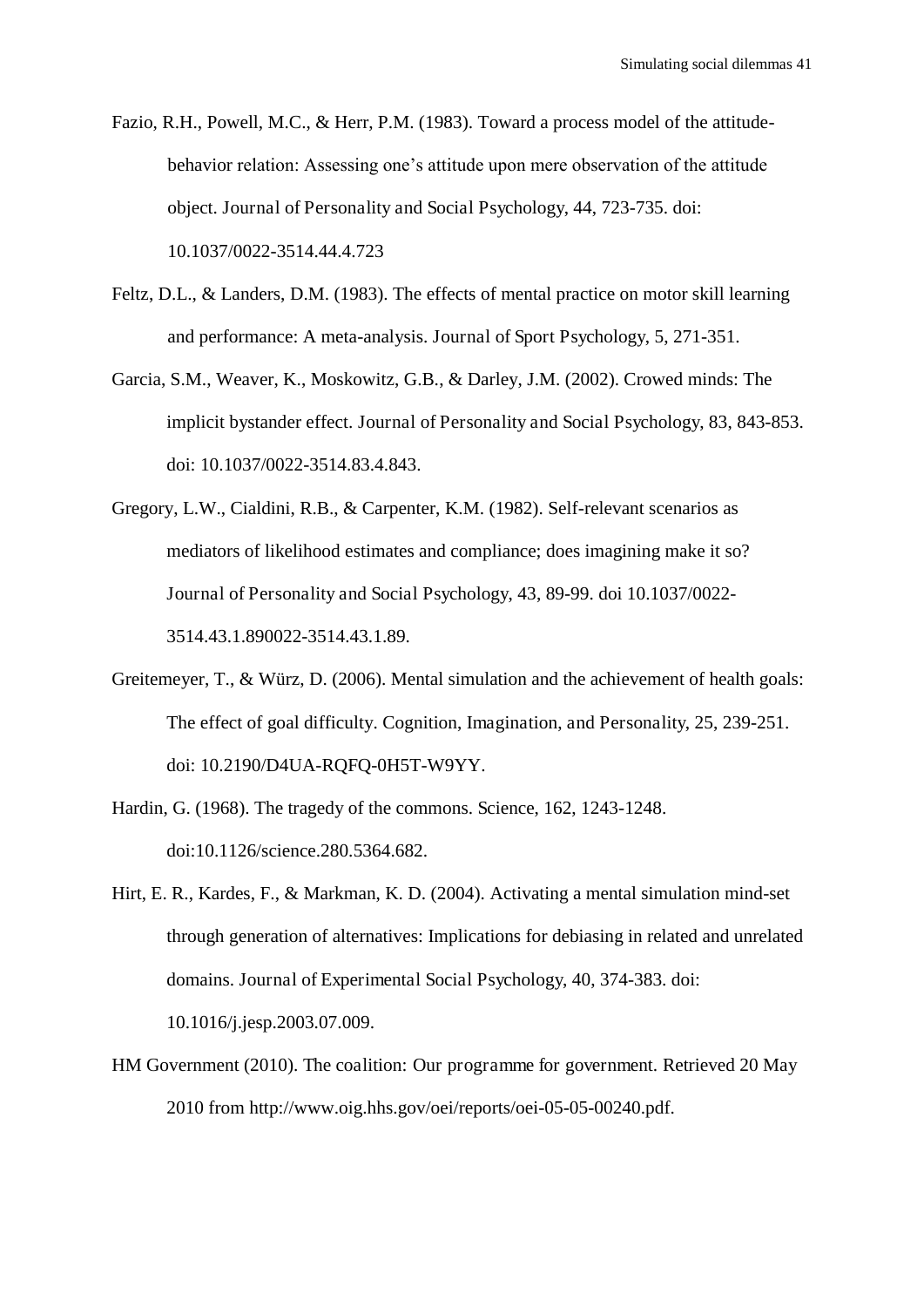- Hopthrow, T., & Abrams, D. (2010). Group transformation: How demonstrability promotes intra-group cooperation in social dilemmas. Journal of Experimental Social Psychology, 46, 799-803. doi: 10.1016/j.jesp.2010.04.002.
- Hopthrow, T., & Hulbert, L.G. (2005). The effect of group decision making on cooperation in social dilemmas. Group Processes and Intergroup Relations, 8, 89-100. doi: 10.1177/1368430205049253.
- Husnu, S., & Crisp, R. J. (2010). Elaboration enhances the imagined contact effect. Journal of Experimental Social Psychology, 46, 943-950. doi: 10.1016/j.jesp.2010.05.014.
- Iedema, J., & Poppe, M. (1994). Causal attribution and self-justification as explanations for the consensus expectation of one's social value orientation. European Journal of Personality, 8(5), 395–408. doi:10.1002/per.2410080505.
- Iedema, J., & Poppe, M. (1995). Perceived consensus of ones social value orientation in different populations in public and private circumstances. European Journal of Social Psychology, 25(5), 497–507. doi:10.1002/ejsp.2420250503.
- Kelley, H. H., & Stahelski, A. J. (1970). Social interaction basis of cooperators' and competitors' beliefs about others. Journal of Personality and Social Psychology, 16, 66–91. doi: 10.1037/h0029849.
- Kerr, N.L. (1989). Illusions of efficacy: The effects of group size on perceived efficacy in social dilemmas. Journal of Experimental Social Psychology, 25, 287-313. doi: 10.1016/0022-1031(89)90024-3.
- Kerr, N.L. (1995). Norms in social dilemmas. In D.A. Schroeder (Ed.), Social dilemmas: Perspectives on individuals and groups (pp.31-48). Westport, CT: Praeger.
- Kerr, N.L., Garst, J., Lewandowski, D.A., & Harris, S.E. (1997). That still, small voice: Commitment to cooperate as an internalized versus social norm. Personality and Social Psychology Bulletin, 23, 1300-1311. doi: 10.1177/01461672972312007.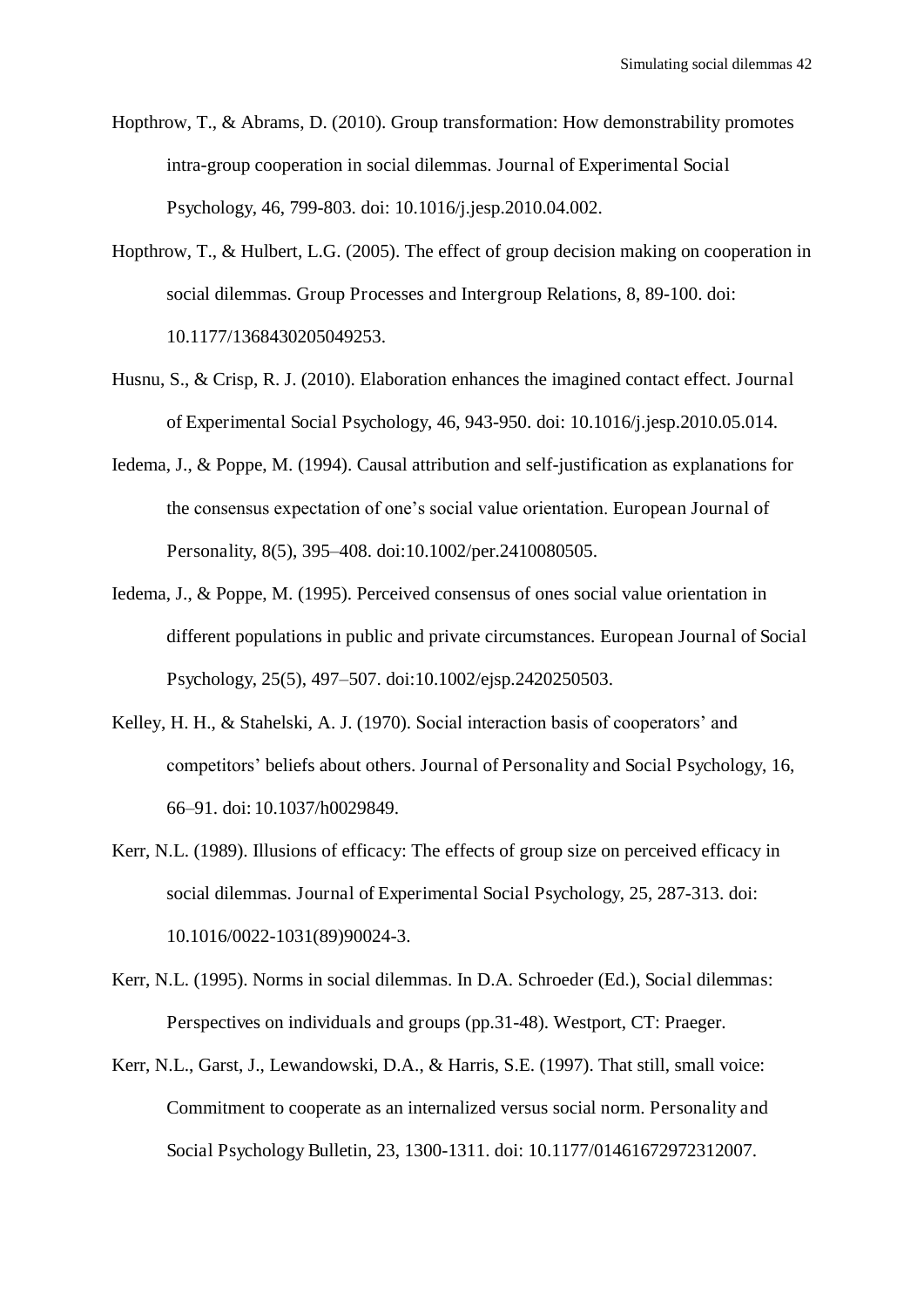- Kerr, N. L., & Kaufman-Gilliland, C. M. (1994). Communication, commitment, and cooperation in social dilemmas. Journal of Personality and Social Psychology, 66, 513– 529. doi: 10.1037/0022-3514.66.3.513.
- Kerr, N. L., Rumble, A. C., Park, E. S., Parks, C. D., Ouwerkerk, J. W. Gallucci, M., & Van Lange, P. A. M. (2009). "How many bad apples does it take to spoil the whole barrel?": Social exclusion and tolerance for bad apples. Journal of Experimental Social Psychology, 45, 603-613. doi: 10.1016/j.jesp.2009.02.017.
- Knudstrup, M., Segrest, S. L., & Hurley, A. E. (2003). The use of mental imagery in the simulated employment interview situation. Journal of Managerial Psychology, 18,573–591. doi: 10.1108/02683940310494395.
- Komorita, S.S., & Parks, C.D. (1994). Social dilemmas. Dubuque: Brown & Benhmark.
- Komorita, S.S., Parks, C.D., & Hulbert, L.G. (1992). Reciprocity and the induction of cooperation in social dilemmas. Journal of Personality and Social Psychology, 62, 607-617. doi: 10.1037/0022-3514.62.4.607.
- Krull, J.L., & MacKinnon, D.P. (1991). Multilevel mediation modeling in group-based intervention studies. Evaluation Review, 23, 418-444. doi: 10.1177/0193841X9902300404.
- Krull, J.L., & MacKinnon, D.P. (2001). Multilevel modeling of individual and group level mediated effects. Multivariate Behavioral Research, 36, 249-277. doi: 10.1207/S15327906MBR3602\_06.
- Ladbury, J.L., & Hinsz, V.B. (2009). Individual expectations for group decision processes: Evidence for overestimation of majority influence. Group Dynamics: Theory, Research and Practice, 13 (4), 235-254. doi: 10.1037/a0015424.
- Levene, H. (1960). Robust tests for equality of variances. In I. Olkin, S. G. Ghurye, W. Hoeffding, W. G. Madow, & H. B. Mann (Eds.), Contributions to probability and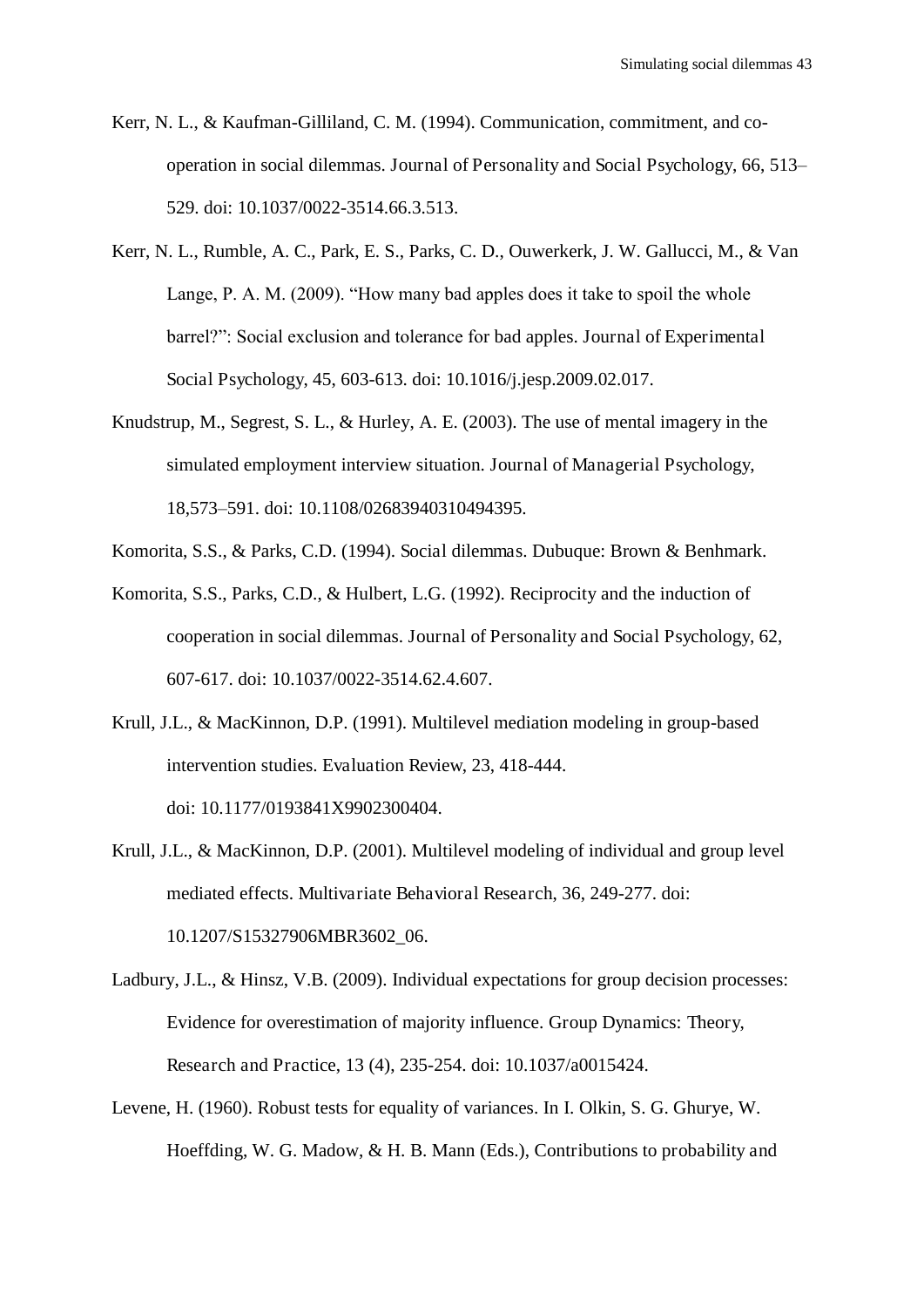statistics: Essays in honor of Harold Hotelling (pp.  $278 - 292$ ). Menlo Park, CA: Stanford University Press.

- Liebrand, W.B.G. (1984). The effect of social motives, communication and group size on behavior in an N-person multi-stage mixed-motive game. European Journal of Social Psychology, 14, 239-264. doi: 10.1002/ejsp.2420140302.
- MacKinnon, D.P. (2008). Introduction to statistical mediation analysis. New York, NY: Erlbaum.
- Marlatt, G. A., & Gordon, J. R. (1985). Relapse prevention: Maintenance strategies in addictive behavior change. New York: Guilford Press.
- McClintock, C.G. (1978). Social values: Their definition, measurement and development. Journal of Research and Development in Education, 12, 121-137.
- Meleady, R., Hopthrow, T., & Crisp, R.J. (in press). The group discussion effect: Integrative processes and suggestions for implementation. Personality and Social Psychology Review. doi:10.1177/1088868312456744.
- Messick, D. M., & Brewer, M. B. (1983). Solving social dilemmas: A review. In L. Wheeler & P. Shaver (Eds.), Review of personality and social psychology (pp. 11–44). Beverly Hills: Sage.
- Messick, D.M., & McClelland, C.L. (1983). Social traps and temporal traps. Personality and Social Psychology Bulletin, 9, 105-110. doi: 10.1177/0146167283091015.
- Murphy, R. O., Ackermann, K. A., & Handgraaf, M. J. J. (2011). Measuring Social Value Orientation. Judgment and Decision Making, 6, 771-781.
- Orbell, J., van de Kragt, A., & Dawes, R. (1988). Explaining discussion induced cooperation. Journal of Personality and Social Psychology, 54, 811–819. doi: 10.1037/0022-3514.54.5.811.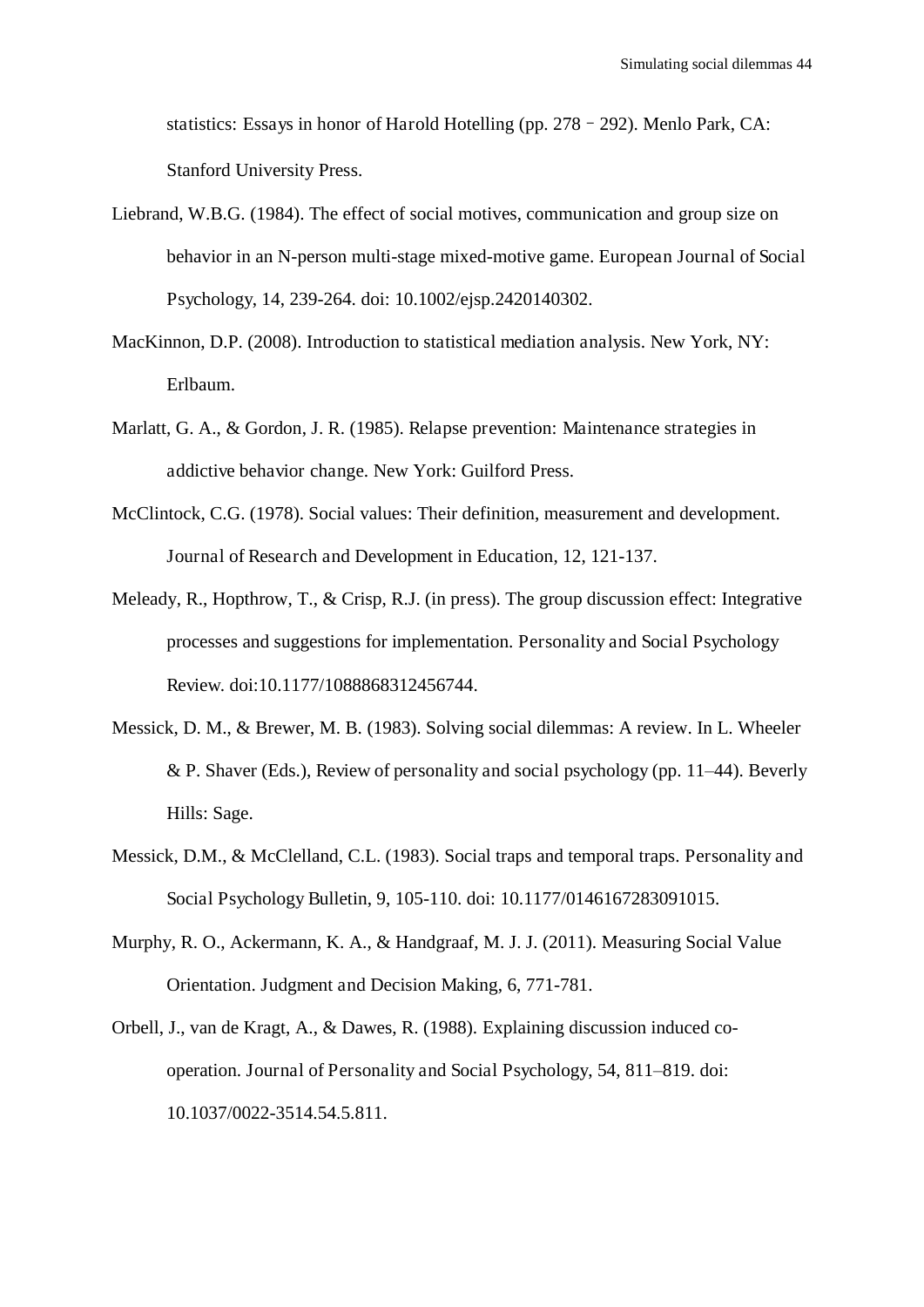- Orne, M.T. (1962). On the social psychology of the psychological experiment: With particular reference to demand characteristics and their implications. American Psychologist, 17, 776-783. doi: 10.1037/h0043424 .
- Ostrom, E., & Walker, J.M. (1989). Communication in a commons: Cooperation without external enforcement. In T Palfrey (Ed.), Laboratory research in political economy, (pp. 289-322). Ann Arbor: University of Michigan Press.
- Pham, L.B., & Taylor, S.E. (1999). From thought to action; effects of process- versus outcome-based mental simulations on performance. Personality and Social Psychology Bulletin, 25, 250-260. doi: 10.1177/0146167299025002010.
- Pituch, K..A., & Stapleton, L.M. (2008). The performance of methods to test upper-level mediation in the presence of nonnormal data. Multivariate Behavioral Research, 43, 227-267. doi: 10.1080/00273170802034844.
- Preacher, K. J., & Hayes, A. F. (2008). Asymptotic and resampling strategies for assessing and comparing indirect effects in multiple mediator models. Behavior Research Methods, 40, 879-891. doi: 10.3758/BRM.40.3.879
- Preacher, K.J., Zyphur, M.J., & Zhang, Z. (2010). A general multilevel SEM framework for assessing multilevel mediation. Psychological Methods, 5 (3), 209-233. doi: 10.1037/a0020141.
- Rapoport, A. (1974). Prisoner's dilemma: Recollections and observations. In A. Rapoport (Ed.), Game theory as a theory of conflict resolution (pp. 18–34). Dordrecht: Reidel.
- Raudenbush, S.W., & Sampson, R. (1999). Assessing direct and indirect effects in multilevel designs with latent variables. Sociological Methods & Research, 28, 123-153. doi: 10.1177/0049124199028002001.
- Ross, L.D., Lepper, M.R., Strack, F., & Steinmetz, J. (1977). Social explanations and social expectations: Effects of real and hypothetical explanations on subjective likelihood.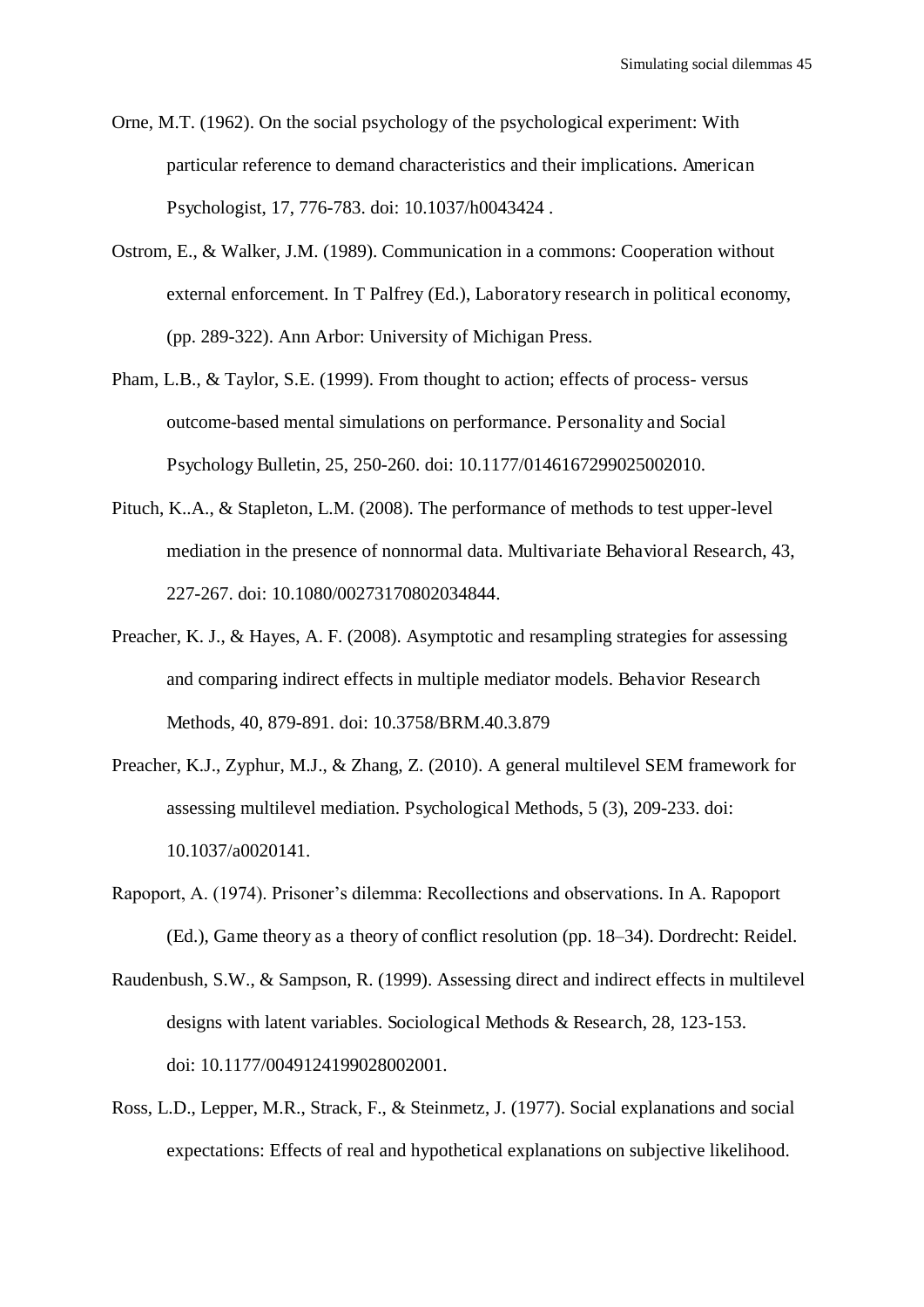Journal of Personality and Social Psychology, 35 (11), 817-829. doi: 10.1037/0022- 3514.35.11.817.

- Rubin, M., Paolini, S., & Crisp, R. J. (2010). A processing fluency explanation of bias against migrants. Journal of Experimental Social Psychology, 46, 21-28. doi: 10.1016/j.jesp.2009.09.006.
- Sally, D. (1995). Conversation and cooperation in social dilemmas: A meta-analysis. Rationality and Society, 7, 58-92. doi: 10.1177/1043463195007001004.
- Samuelson, C D., & Messick, D.M. (1995). When do people want to change the rules for allocating shared resources? In D. Schroeder (Ed.), Social dilemmas (pp. 143-162). New York: Praeger.
- Sanna, L.J., Schwarz, N., & Stocker, S.L. (2002). When debiasing backfires: Accessible content and accessibility experiences in debiasing hindsight. Journal of Experimental Psychology: Learning, Memory, and Cognition, 28, 497–502. doi: 10.1037/0278- 7393.28.3.497.
- Satterthwaite, F.E. (1946). An approximate distribution of estimates of variance components. Biometrics Bulletin, 2, 110-114. doi:10.2307/3002019.
- Shaw, D. F., & Goodfellow, R. (1997). Performance enhancement and deterioration following outcome imagery: Testing a demand-characteristics explanation. In I. Cockerill & H. Steinberg (Eds.), Cognitive enhancement in sport and exercise psychology (pp. 37-43). Leicester, UK: British Psychological Society.
- Shelton, J.N., & Richeson, J.A. (2005). Intergroup contact and pluralistic ignorance. Journal of Personality and Social Psychology, 88, 91-107. doi: 10.1037/0022-3514.88.1.91.
- Sherman, R.T., & Anderson, C.A. (1987). Decreasing premature termination from psychotherapy. Journal of Social and Clinical Psychology, 5, 298-312. doi: 10.1521/jscp.1987.5.3.298.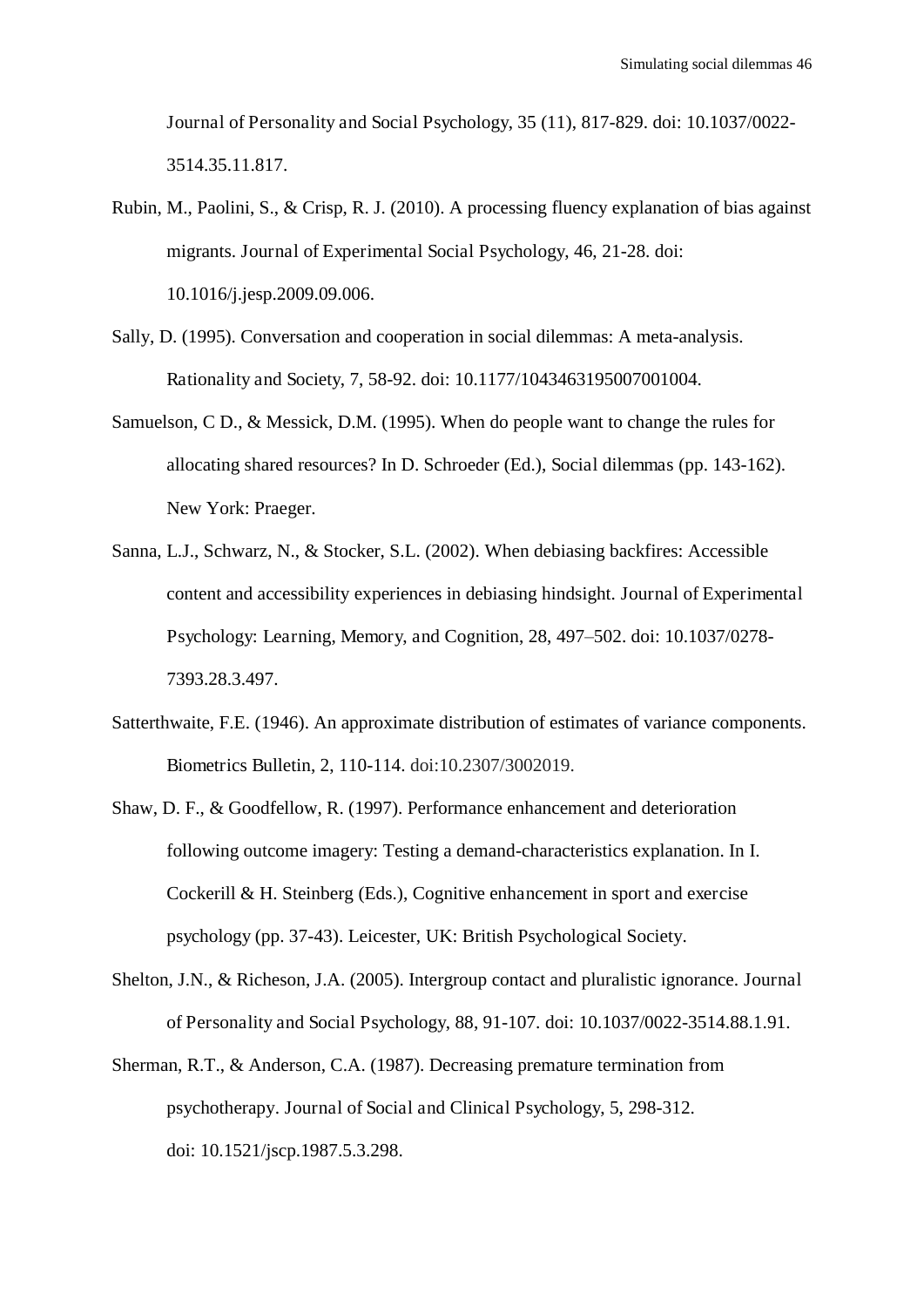- Sherman, S. J., Cialdini, R. B., Schwartzman, D. F., & Reynolds, K. D. (1985). Imagining can heighten or lower the perceived likelihood of contracting a disease: the mediating effect of ease of imagery. Personality and Social Psychology Bulletin, 11, 118–127. doi: 10.1177/0146167285111011.
- Sherman, S.J., Skov, R.B., Hervitz, E.F., & Stock, C.B. (1981). The effects of explaining hypothetical future events: From possibility to probability to actuality and beyond. Journal of Experimental Social Psychology, 17, 142-158. doi: 10.1016/0022- 1031(81)90011-1.
- Sherman, S. J., Zehner, K. S., Johnson, J., & Hirt, E. R. (1983). Social explanation: The role of timing, set, and recall on subjective likelihood estimates. Journal of Personality and Social Psychology, 44, 1127–1143. doi: 10.1037/0022-3514.44.6.1127.
- Stathi, S., & Crisp, R.J. (2008). Imagining intergroup contact promotes projection to outgroups. Journal of Experimental Social Psychology, 44, 943-957. doi: 10.1016/j.jesp.2008.02.003.
- Stouten, J., De Cremer, D., & Van Dijk, E. (2005). All is well that ends well, at least for proselfs: Emotional reactions to equality violation as a function of social value orientation. European Journal of Social Psychology, 35, 767-783. doi: 10.1002/ejsp.276.
- Taylor, S.E., Pham, L.B., Rivkin, I.D., & Armor, D.A. (1998). Harnessing the imagination: mental simulation, self-regulation, and coping. American Psychologist, 53, 429-439: doi:10.1037/0003-066X.53.4.429.
- Turner, R.N., Crisp, R.J., & Lambert, E. (2007). Imagining intergroup contact can improve intergroup attitudes. Group Processes and Intergroup Relations, 10, 427-441. doi: 10.1177/1368430207081533.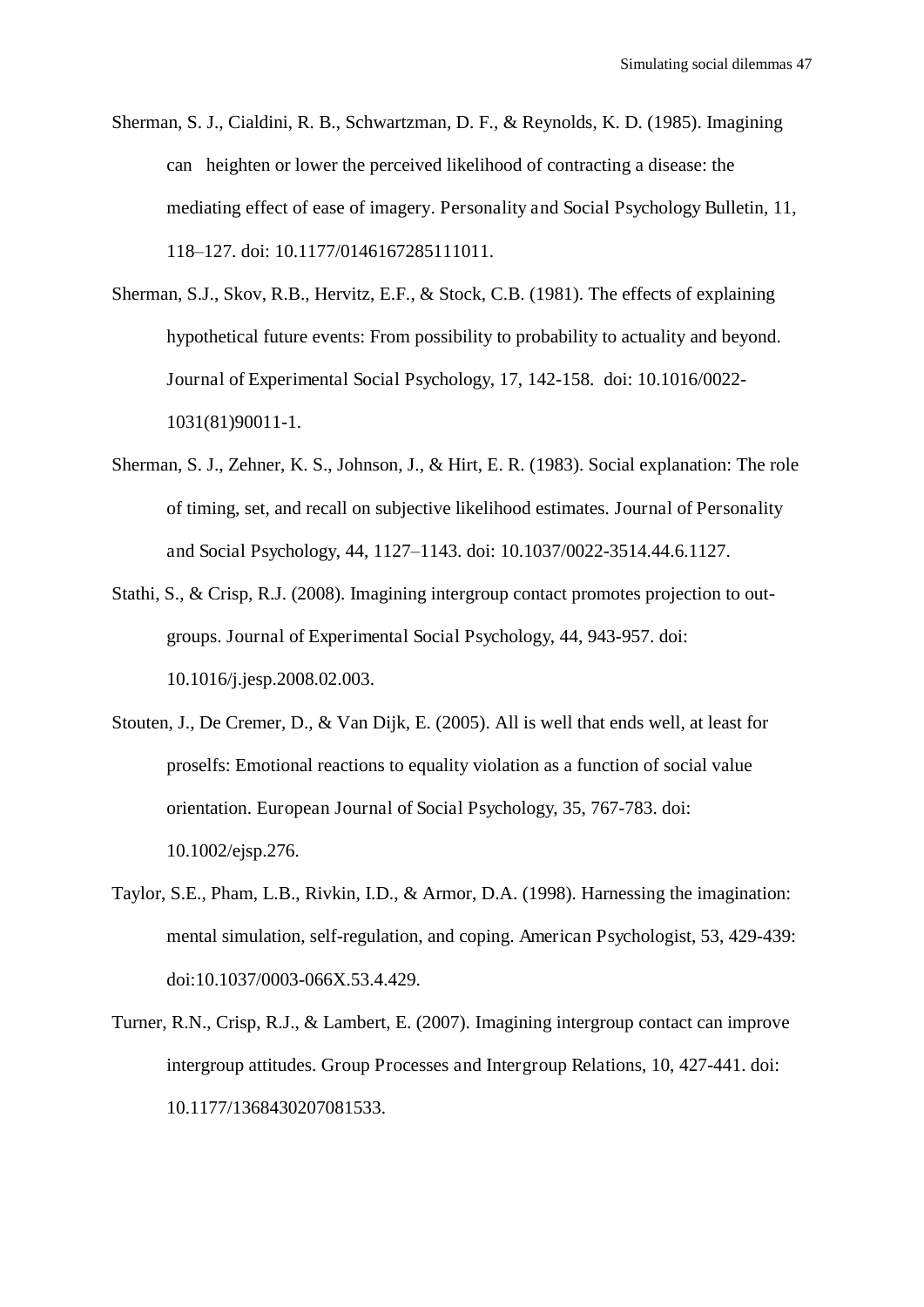- Tversky, A., & Kahneman, D. (1973). Availability: A heuristic for judging frequency and probability. Cognitive Psychology, 5, 207-232. doi: 10.1016/0010-0285(73)90033-9.
- Van Lange, P. A. M. (1992). Confidence in expectations: A test of the triangle hypothesis. European Journal of Personality, 6(5), 371–379. doi: 10.1002/per.2410060505.
- Van Lange, P. A. M., & Liebrand, W. B. G. (1991). Social value orientation and intelligence: A test of the goal-prescribes-rationality principle. European Journal of Social Psychology, 21, 273-292. doi: 10.1002/ejsp.2420210402.
- Welch, B.L. (1938). The significance of the difference between two means when the population variances are unequal. Biometrika, 29, 350-362. doi:10.1093/biomet/29.3- 4.350.
- Winer, B.J. (1971), Statistical principles in experimental design. New York: McGraw-Hill.
- Wit, A. P., & Wilke, H. A.M. (1990). The presentation of rewards and punishments in a simulated social dilemma. Social Behavior, 5, 231 - 245.
- Woolfolk, R., Parrish, W., & Murphy, S. M. (1985). The effects of positive and negative imagery on motor skill performance. Cognitive Therapy and Research, 9, 335-341. doi: 10.1007/BF01183852.
- Zhang, Z., Zyphur, M.J., Preacher, K.L. (2009). Testing multilevel mediation using hierarchical linear models: Problems and solutions. Organizational Research Methods, 12 (14), 695-719. doi: 10.1177/1094428108327450.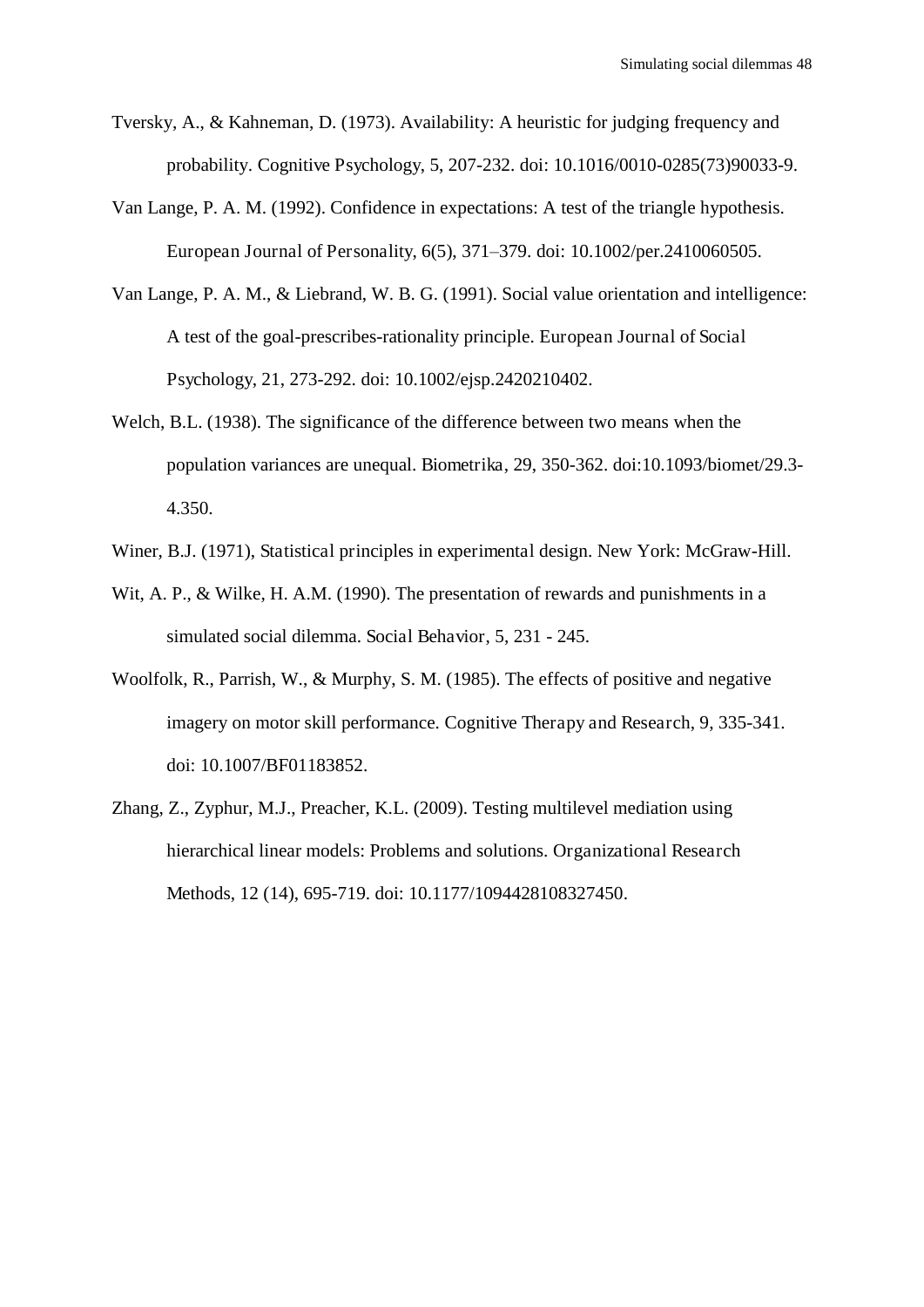#### Footnotes

<sup>1</sup> Employing a MSEM approach for testing multilevel mediation ensures the full separation of the between and within-group effects; so as to avoid the potential confounded estimates of mediation effects (Preacher, Zypher & Zhang, 2010; Zhang, Zyphur & Preacher, 2009).

 $2$  Six participants were excluded from the analyses in Study 2 for indicating having taken part one of our previous imagined group discussion experiments. Including these individuals in the analysis, we obtain the same pattern of results on cooperative behavior whereby the effect of both discussion,  $F(1, 16.1) = 2.19$ , p=.16, and SVO are observed,  $F(1, 16.1) = 1.85$ , p=.19 are approaching significance, but the interaction between the two factors is non-significant  $(F(1, 16.1) = 0.04, p=.83)$ . Within the Stroop data, the simple effect of discussion within proself individuals becomes marginally significant,  $F(1, 47) = 2.83$ , p=.09, while the simple effect of discussion within prosocial individuals remains non-significant,  $F(1, 47) = 2.74$ , p=.11. The simple effect of SVO remains significant within the experimental condition, F(1,  $47) = 4.89$ , p=.03, and non-significant within the control condition,  $F(1, 47) = 1.43$ , p=.24.

<sup>3</sup> If we employ a less conservative judgement of heterogeneity of variance at  $p<0.05$ , effects within the between subjects ANOVA are fully significant. A significant main effect of discussion type is detected whereby individuals in the imagined group discussion condition donated a significantly greater amount of their endowment to the central fund (M =239.29 SD= 80.60) than individuals assigned to the control condition  $(M=178.57 SD = 102.14)$ , F(1,  $(45) = 6.12$ ,  $p = .02$ ,  $\eta_p^2 = .12$ . A significant main effect of SVO was also found whereby prosocial individuals donated significantly more of their endowment ( $M = 230.00$  SD = 73.79) than proself individuals (M = 181.76 SD = 120.84), F(1, 45) = 4.28, p = .04,  $\eta_p^2$  = .09. No significant interaction between SVO and discussion type was observed  $(F(1, 45) = 0.007$ , p=.94).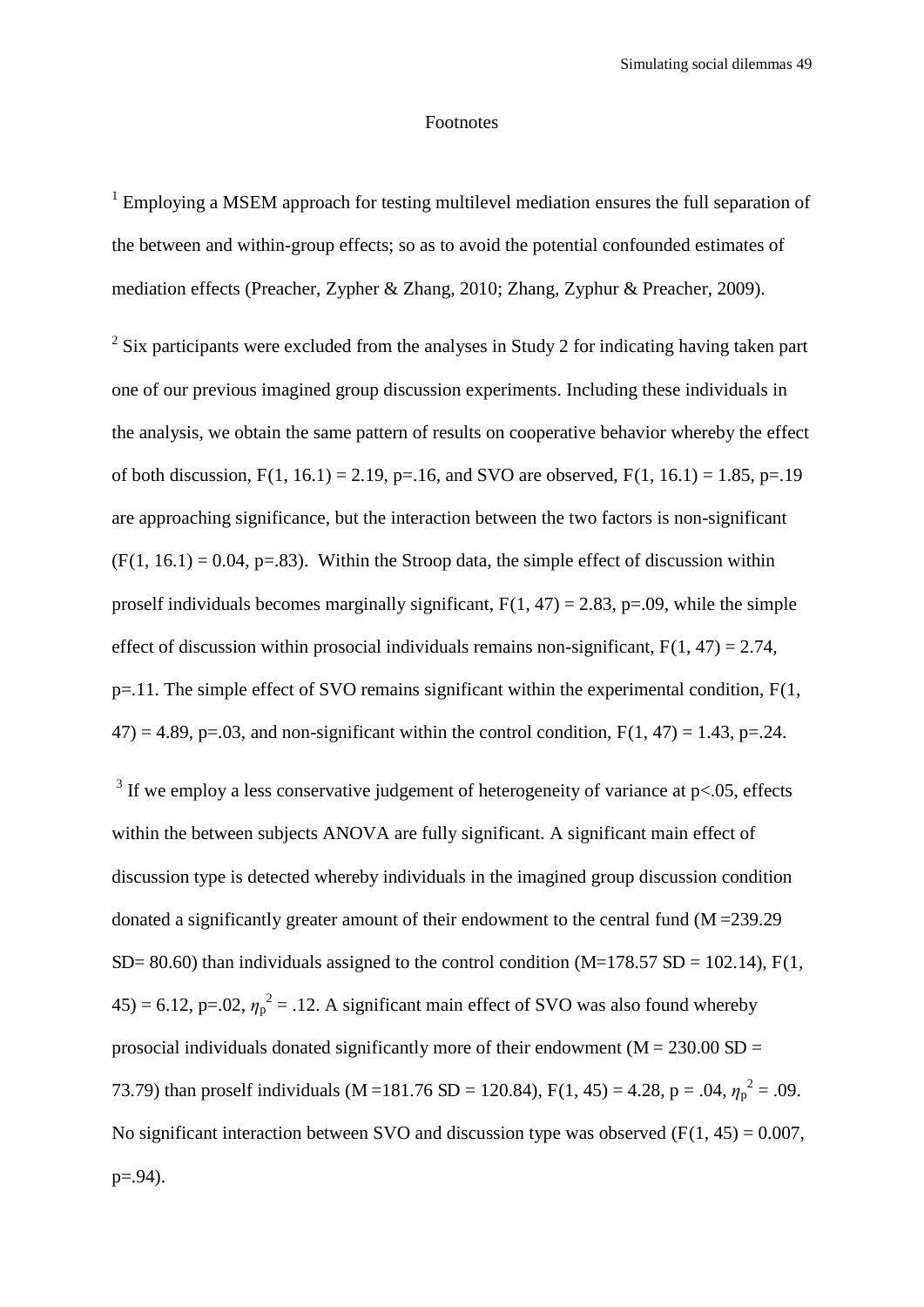<sup>4</sup> The N for the Stroop data is slightly lower than that of the investment decisions within Study 2 due to technical problems with the Stroop test for some participants.

 $<sup>5</sup>$  Participants in both Study 2 and Study 3 completed a secondary, self-report measure of</sup> cognitive depletion after the discussion manipulation. Participants responded to a single item, "How difficult did you find the task you completed before you indicated your investment decision" (1, not at all to 7, very much). Within Study 2, a univariate ANOVA revealed a significant main effect of discussion whereby the imagined discussion condition  $(M = 4.37)$  $SD = 0.36$ ) was rated as significantly more difficult than the control condition, (M = 2.72. SD  $= 0.44$ , F(1, 44) = 8.43, p=.006,  $\eta_p^2 = 0.16$ . No significant main effect of SVO or interaction between SVO and discussion condition was observed  $(F(1,44) = 0.43, p=.52 \& F(1,44) =$ 1.65, p=.21 respectively). Within Study 3, the main effect of discussion type was approaching significance with the imagined discussion condition beingrated as harder than the control,  $F(1, 50) = 1.75$ , p=.19, as was the main effect of SVO, with proself individuals rating the manipulations as harder than prosocials,  $F(1, 50) = 2.00$ , p=.16. The interaction between the two factors remained non-significant,  $F(1, 50) = 0.09$ , p=.77.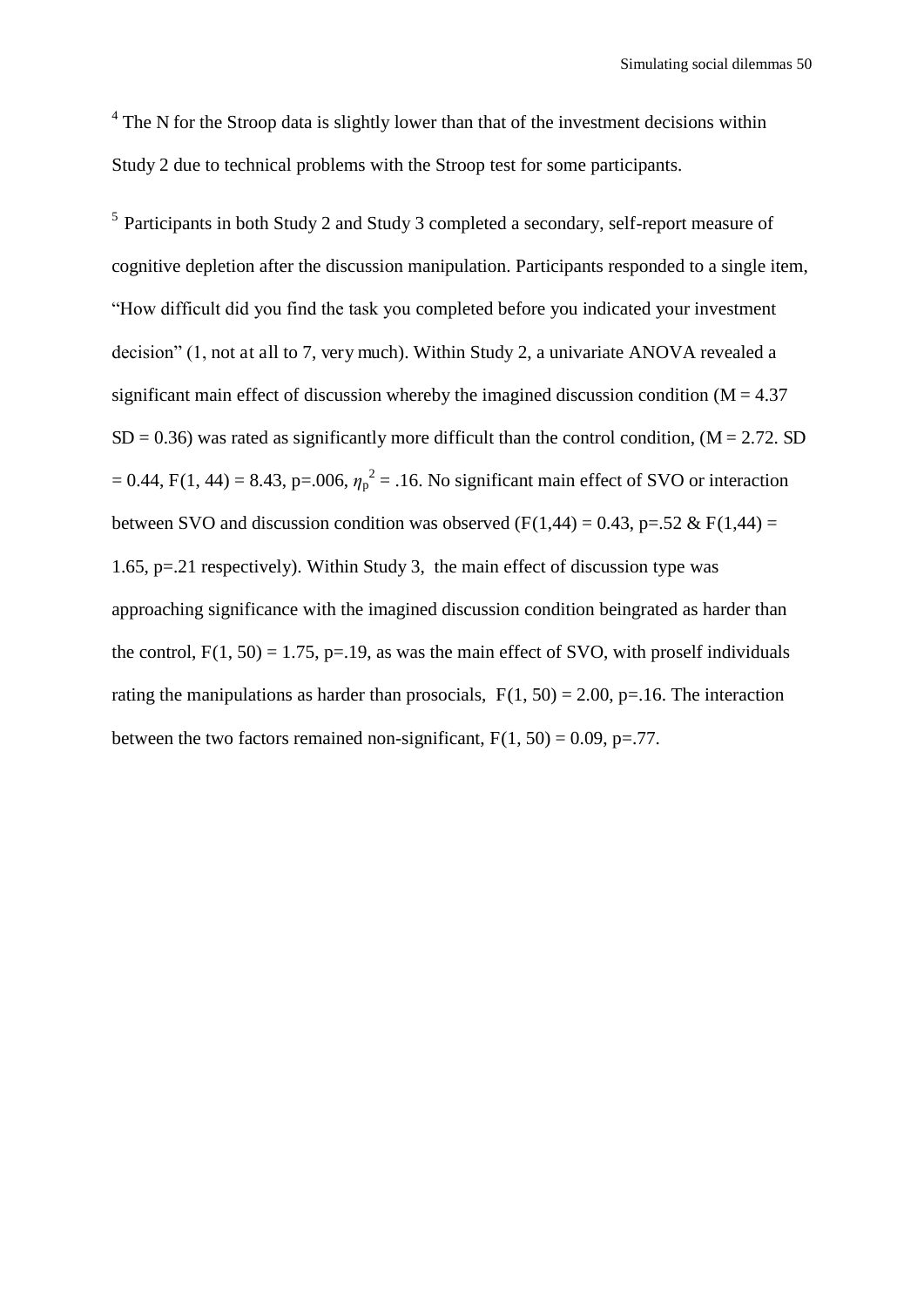The p*risoner's dilemma points matrix employed in Study* 1

| You choose | 0J/6P             | 1J/5P | 2J/4P | 3J/3P | 4J/2P | 5J/1P | 6J/0P             |
|------------|-------------------|-------|-------|-------|-------|-------|-------------------|
| <u>J</u>   | no one<br>chose J | 14    | 17    | 20    | 23    | 26    | 29                |
| D          | 20                | 24    | 28    | 32    | 36    | 40    | no one<br>chose P |

Number of J&P choices in the group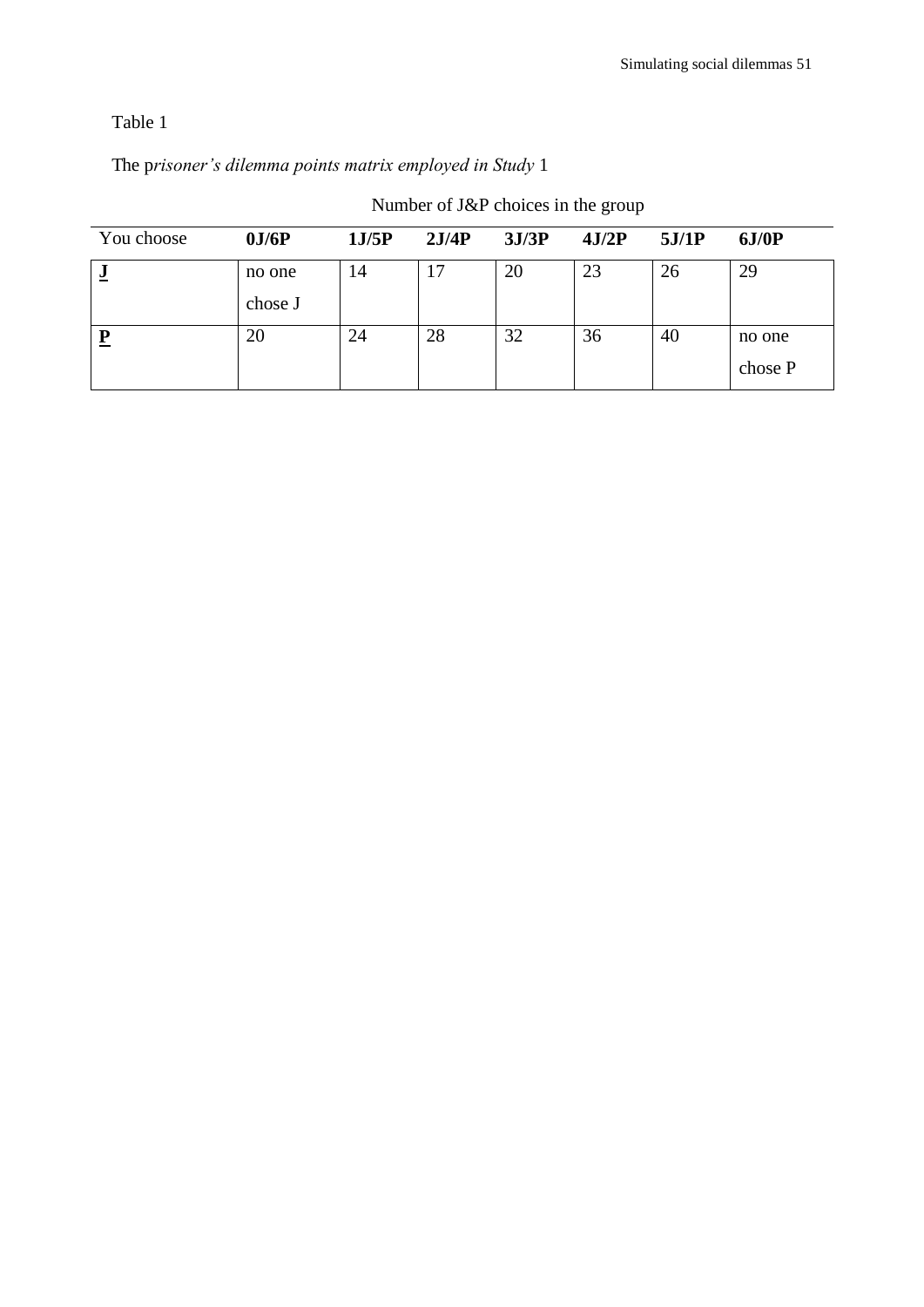Percentage of cooperation and subjective likelihood estimates of a cooperative group consensus as a function of discussion type within Study 2.

|                           | Proportion of |           | Subjective likelihood of |           |  |
|---------------------------|---------------|-----------|--------------------------|-----------|--|
|                           | cooperation   |           | cooperative group        |           |  |
|                           |               |           | consensus                |           |  |
|                           | M             | <b>SD</b> | M                        | <b>SD</b> |  |
| Control                   | 33.33%        | 0.48      | 30.23                    | 25.79     |  |
| Imagined group discussion | 52.00%        | 0.51      | 50.96                    | 29.24     |  |
| Direct group discussion   | 77.92%        | 0.43      | 70.96                    | 34.14     |  |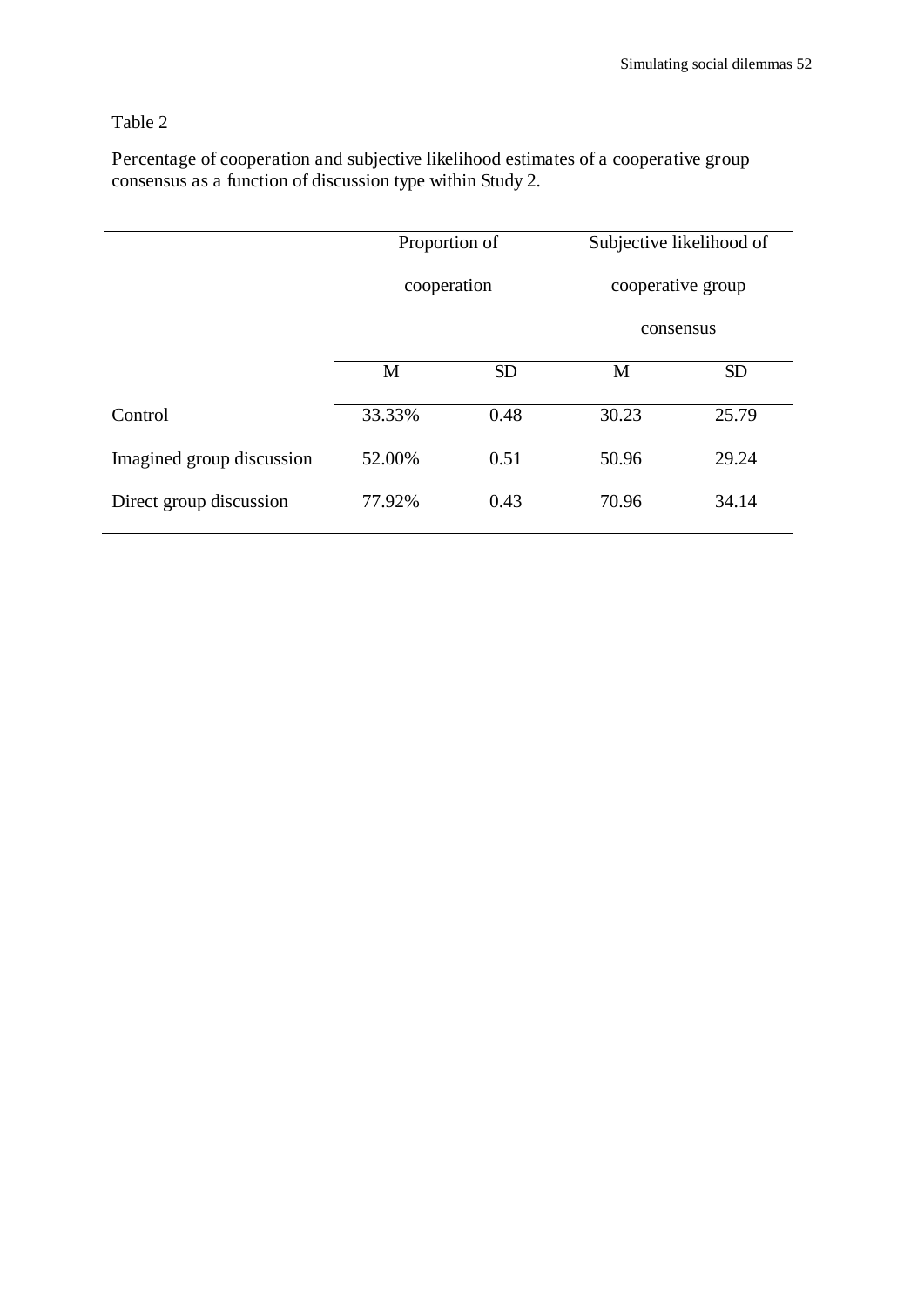Mean and standard deviations of dependent variables as a function of discussion type and SVO within Study 2.

|                        | Control     |       |         |        | Imagined group discussion |       |         |           |
|------------------------|-------------|-------|---------|--------|---------------------------|-------|---------|-----------|
|                        | Prosocial   |       | Proself |        | Prosocial                 |       | Proself |           |
|                        | $\mathbf M$ | SD    | M       | SD     | M                         | SD    | M       | <b>SD</b> |
| Investment             | 195.33      | 85.18 | 136.67  | 135.89 | 260.59                    | 45.62 | 206.36  | 110.66    |
| Stroop<br>interference | 79.51       | 85.14 | 32.32   | 78.06  | 23.57                     | 91.31 | 132.56  | 109.11    |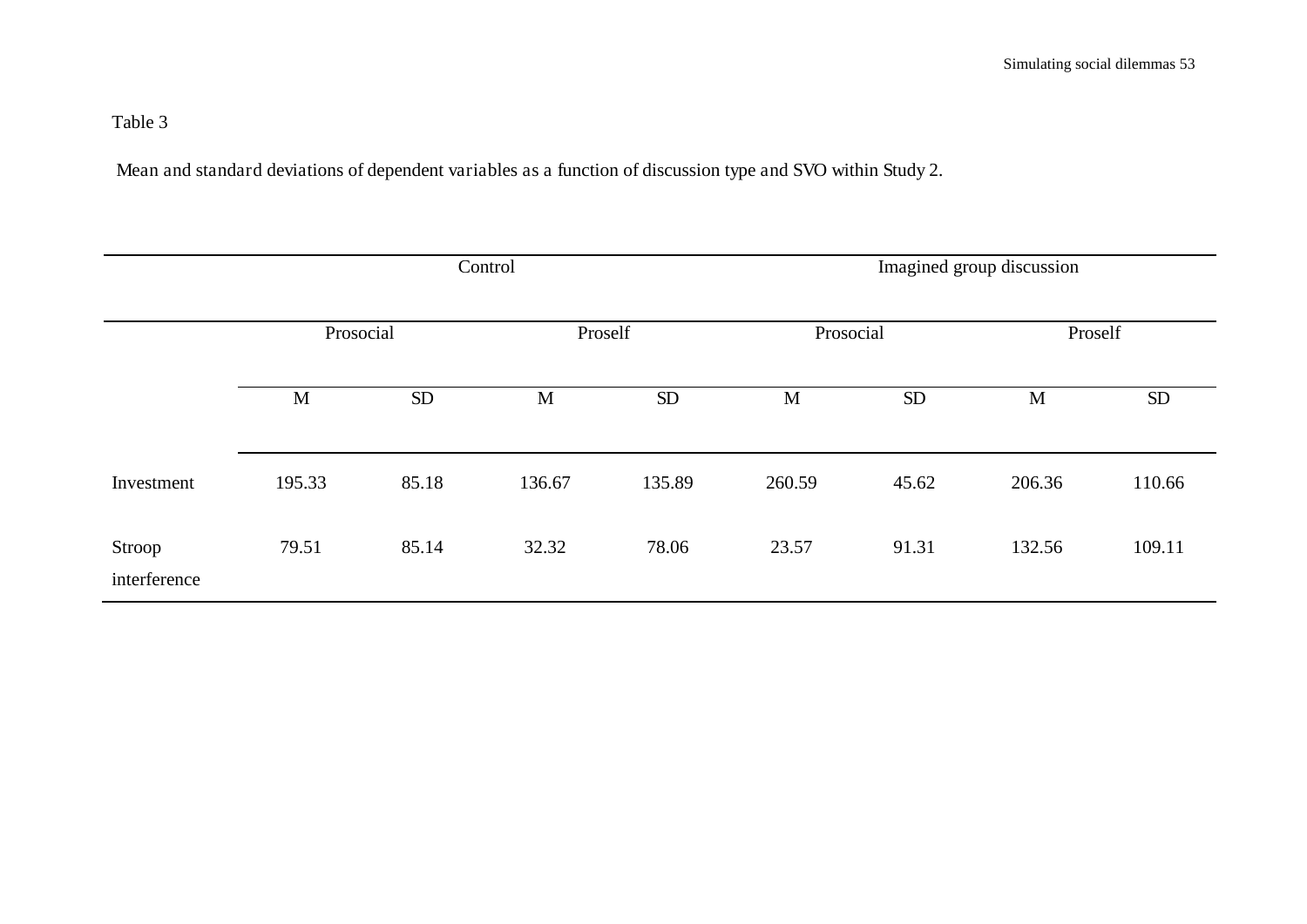Means and standard deviations for investments as a function of discussion type and SVO in Study 3.

| Discussion condition       | <b>SVO</b> | Investment |           |  |
|----------------------------|------------|------------|-----------|--|
|                            |            | M          | <b>SD</b> |  |
| Control                    | Prosocial  | 188.24     | 74.35     |  |
|                            | Proself    | 113.33     | 111.65    |  |
| <b>Imagined Discussion</b> | Prosocial  | 242.50     | 67.40     |  |
|                            | Proself    | 188.00     | 102.57    |  |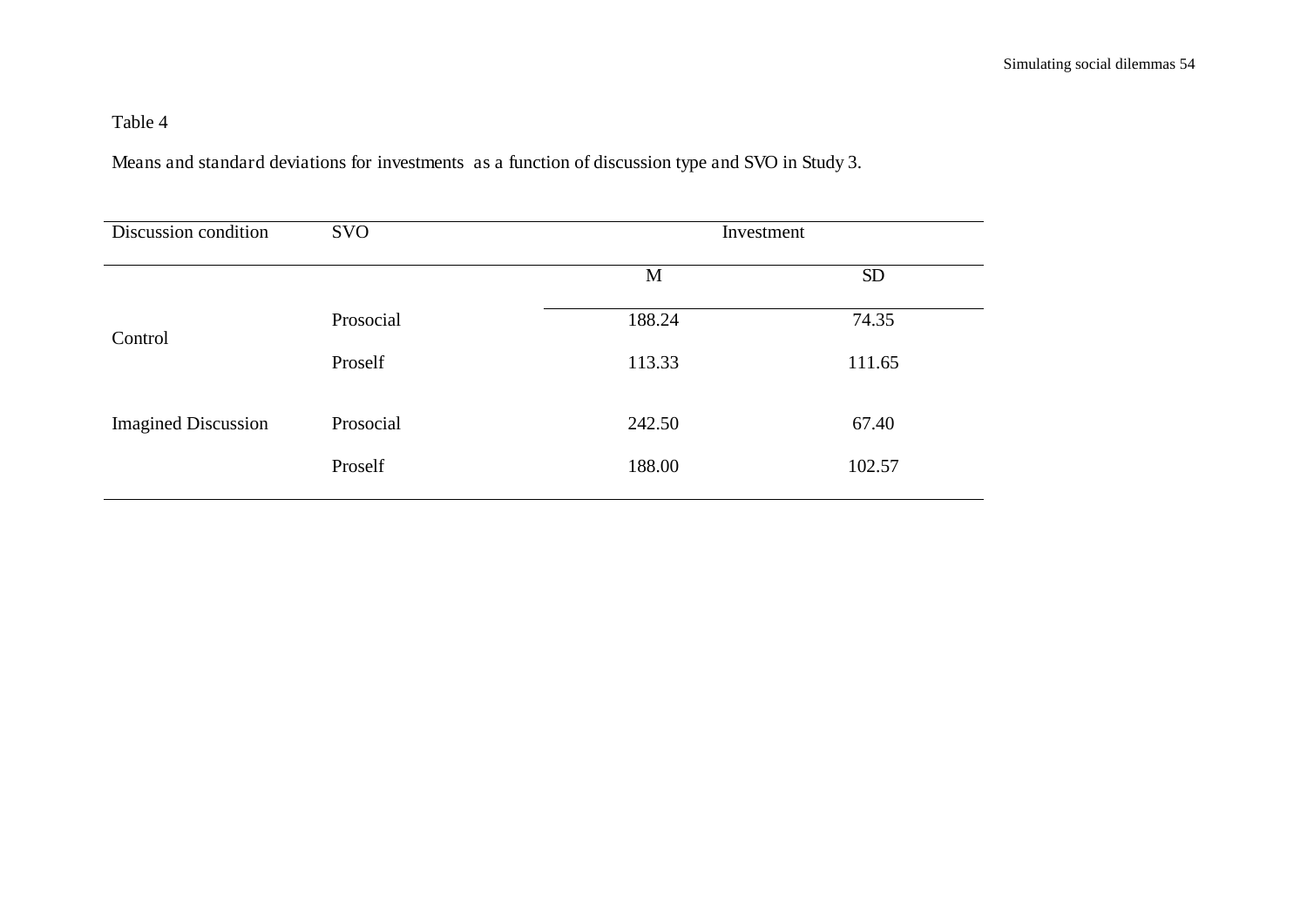Mean investment as a function of imagined group discussion condition in Study 4.

| Group Size              | <b>Cooperation Rates</b> |
|-------------------------|--------------------------|
| Standard experimental   | 241.59 (20.10)           |
| Individual experimental | 240.67 (21.33)           |
| Control                 | 174.82 (20.10)           |

Note: Standard deviations are shown in parentheses.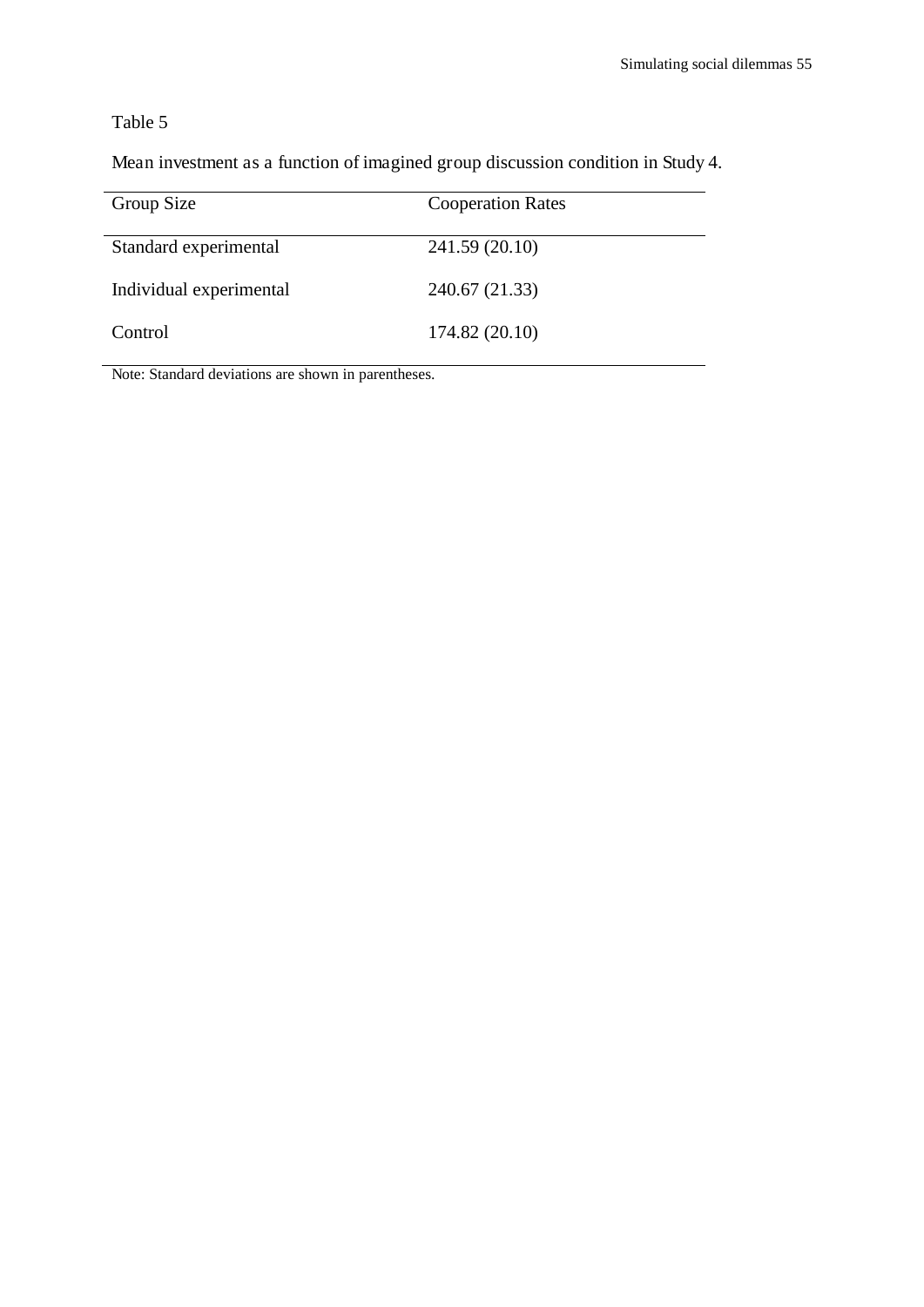Means and standard deviations for dependent variables as a function of group size within

```
Study 5
```

| Group Size | <b>Cooperation Rates</b> |           | <b>Cooperative Commitments</b> |           |
|------------|--------------------------|-----------|--------------------------------|-----------|
|            | M                        | <b>SD</b> | M                              | <b>SD</b> |
| 6 person   | 210.90                   | 99.50     | 5.00                           | 0.35      |
| 12 person  | 247.93                   | 66.53     | 5.74                           | 0.33      |
| 24 person  | 278.12                   | 48.20     | 6.25                           | 0.34      |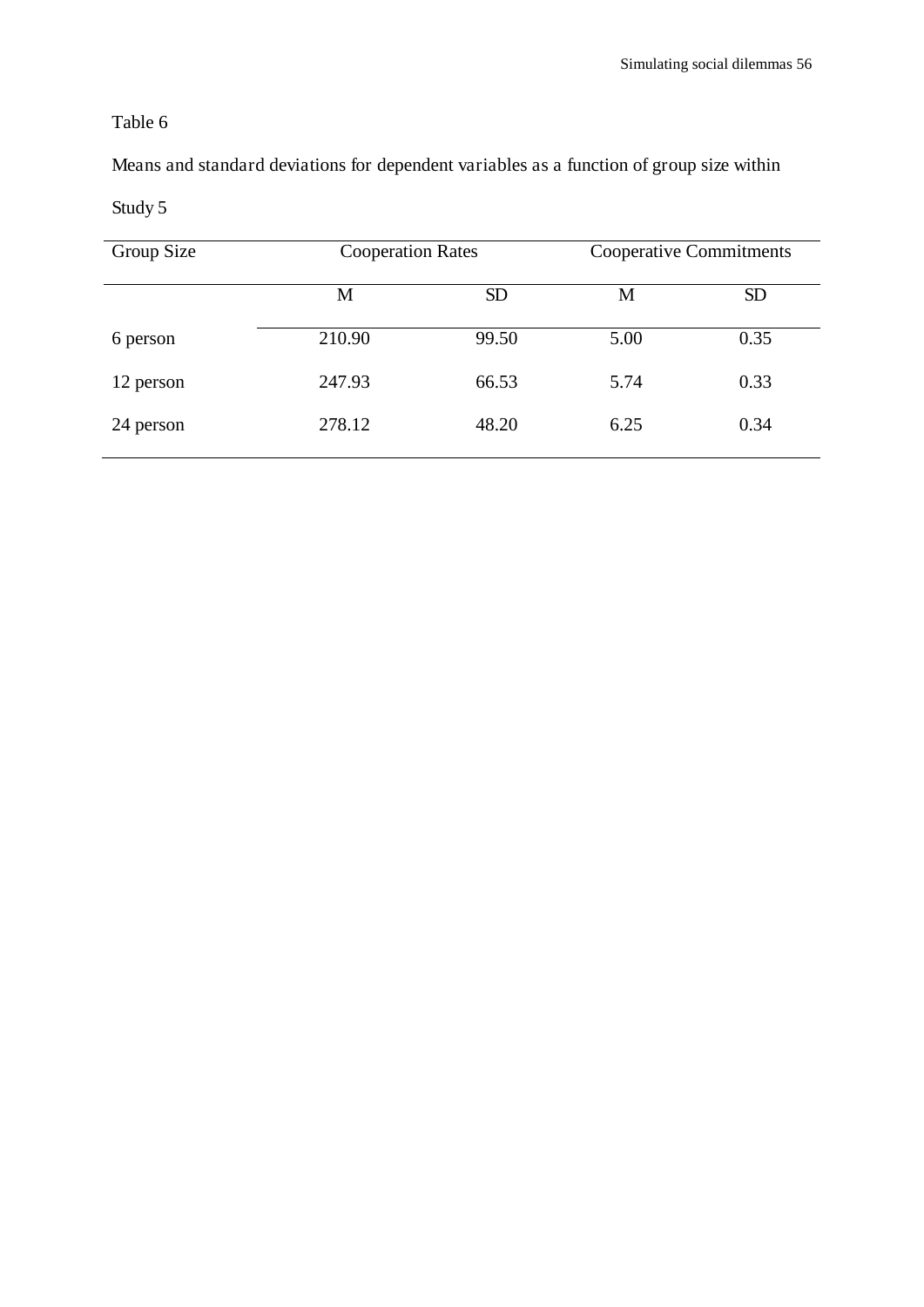Figure 1: Multilevel model testing the relationship between discussion condition (using indicator coding) and cooperative behavior through subjective likelihood ratings of a cooperative group consensus within Study 1.

Note: \*p<.05, \*\*p<.001. Squares denote observed variables, circles donate latent variables. Filled circle indicates that the observed Cooperative behavior variable is influenced by a random intercept that varies between groups; the random intercept is modelled as continuous latent variable at the group level.